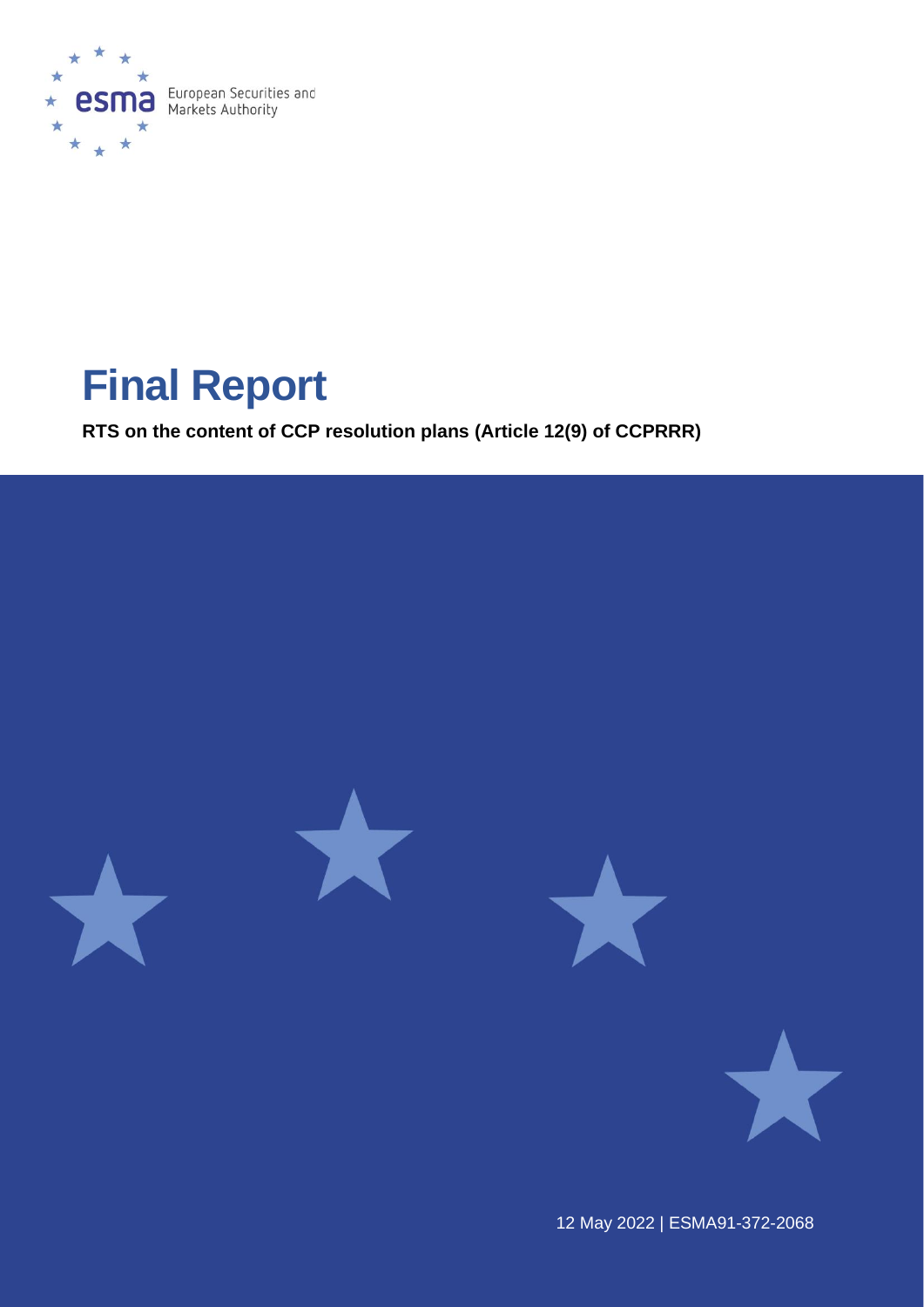

# **Table of Contents**

| 1                |        |                                                                                     |                                                                          |  |
|------------------|--------|-------------------------------------------------------------------------------------|--------------------------------------------------------------------------|--|
| 2                |        |                                                                                     |                                                                          |  |
| 3                |        |                                                                                     |                                                                          |  |
|                  | 3.1    |                                                                                     |                                                                          |  |
|                  | 3.2    |                                                                                     |                                                                          |  |
|                  | 3.3    |                                                                                     |                                                                          |  |
| 3.4              |        |                                                                                     |                                                                          |  |
|                  | 3.5    |                                                                                     |                                                                          |  |
|                  | 3.5.1  |                                                                                     |                                                                          |  |
|                  | 3.5.2  |                                                                                     |                                                                          |  |
|                  | 3.5.3  |                                                                                     |                                                                          |  |
|                  | 3.5.4  |                                                                                     |                                                                          |  |
|                  | 3.6    |                                                                                     |                                                                          |  |
| 4                |        |                                                                                     | Resolution Plans under CCPRRR as proposed under the Consultation Paper13 |  |
|                  | 4.1    |                                                                                     |                                                                          |  |
|                  | 4.2    |                                                                                     |                                                                          |  |
|                  | 4.3    |                                                                                     |                                                                          |  |
|                  | 4.4    |                                                                                     |                                                                          |  |
| 4.5              |        |                                                                                     |                                                                          |  |
|                  | 4.6    |                                                                                     | Measures to address or remove identified impediments to resolvability18  |  |
| 4.7<br>assets 19 |        | Processes for determining the value and marketability of the critical functions and |                                                                          |  |
|                  | 4.8    |                                                                                     |                                                                          |  |
| 4.9              |        |                                                                                     |                                                                          |  |
|                  | 4.10   |                                                                                     |                                                                          |  |
|                  | 4.10.1 |                                                                                     | Introduction to resolution scenarios and resolution strategies21         |  |
|                  | 4.10.2 |                                                                                     |                                                                          |  |
|                  | 4.10.3 |                                                                                     |                                                                          |  |
|                  | 4.10.4 |                                                                                     |                                                                          |  |
|                  | 4.11   |                                                                                     |                                                                          |  |
|                  | 4.12   |                                                                                     |                                                                          |  |
|                  | 4.13   |                                                                                     |                                                                          |  |
|                  | 4.14   |                                                                                     | How to obtain the necessary information to perform the valuation29       |  |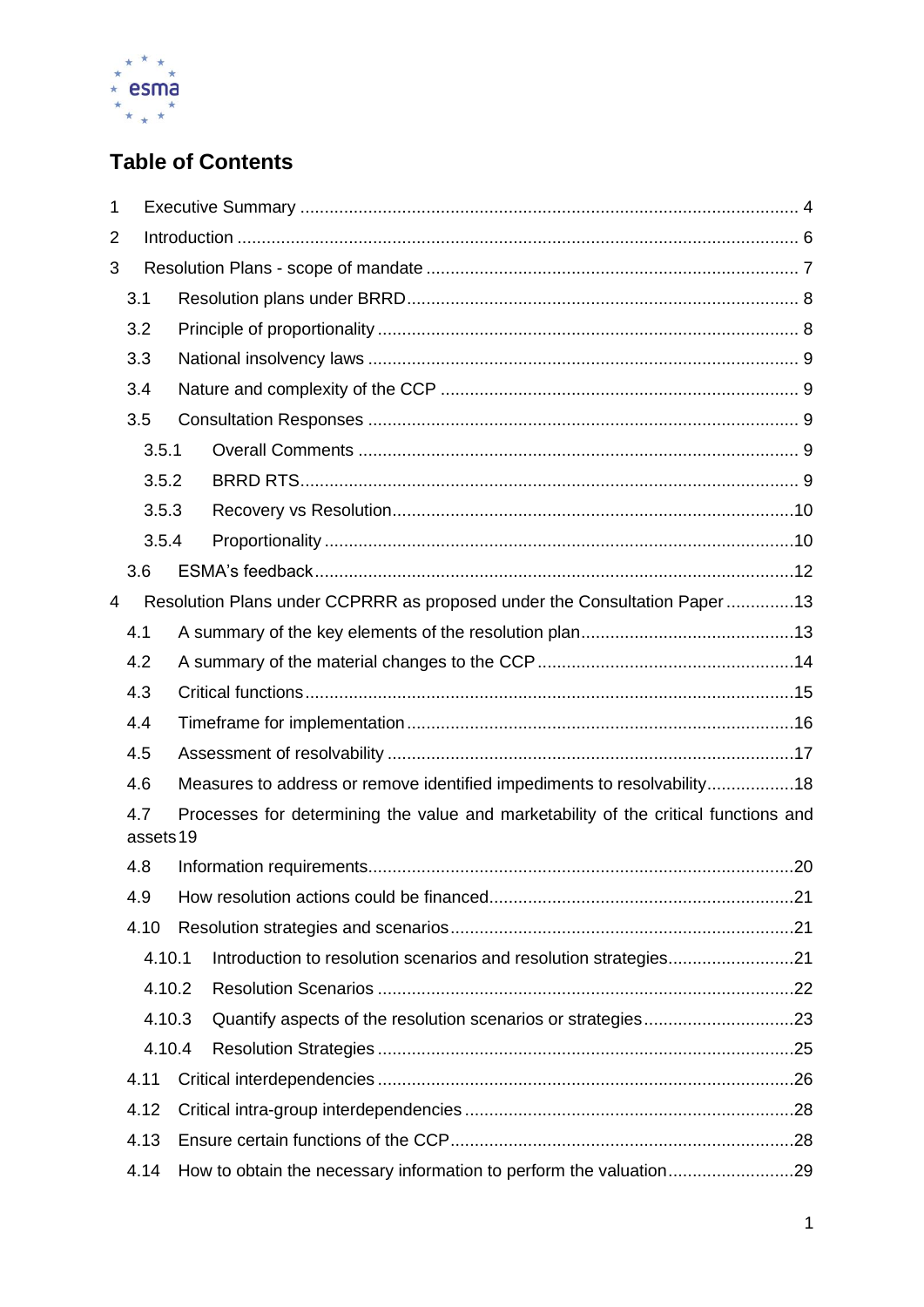

|   | 4.15   |                                                                      |  |
|---|--------|----------------------------------------------------------------------|--|
|   | 4.16   |                                                                      |  |
|   | 4.17   |                                                                      |  |
|   | 4.18   |                                                                      |  |
|   | 4.19   | Measures to facilitate portability of positions and related assets33 |  |
|   | 4.20   |                                                                      |  |
|   | 4.20.1 | Article 2: "Summary of the key elements of the resolution plan" 34   |  |
|   | 4.20.2 |                                                                      |  |
|   | 4.20.3 |                                                                      |  |
|   | 4.20.4 |                                                                      |  |
|   | 4.20.5 |                                                                      |  |
|   | 4.20.6 |                                                                      |  |
|   | 4.20.7 |                                                                      |  |
|   | 4.20.8 |                                                                      |  |
|   | 4.20.9 |                                                                      |  |
| 5 |        |                                                                      |  |
|   | 5.1    | Annex 1 Legislative mandate to develop technical standards44         |  |
|   | 5.2    |                                                                      |  |
|   | 5.2.1  |                                                                      |  |
|   | 5.2.2  |                                                                      |  |
|   | 5.3    |                                                                      |  |
|   | 5.4    | Annex 4 Draft RTS on the content of CCP resolution plans52           |  |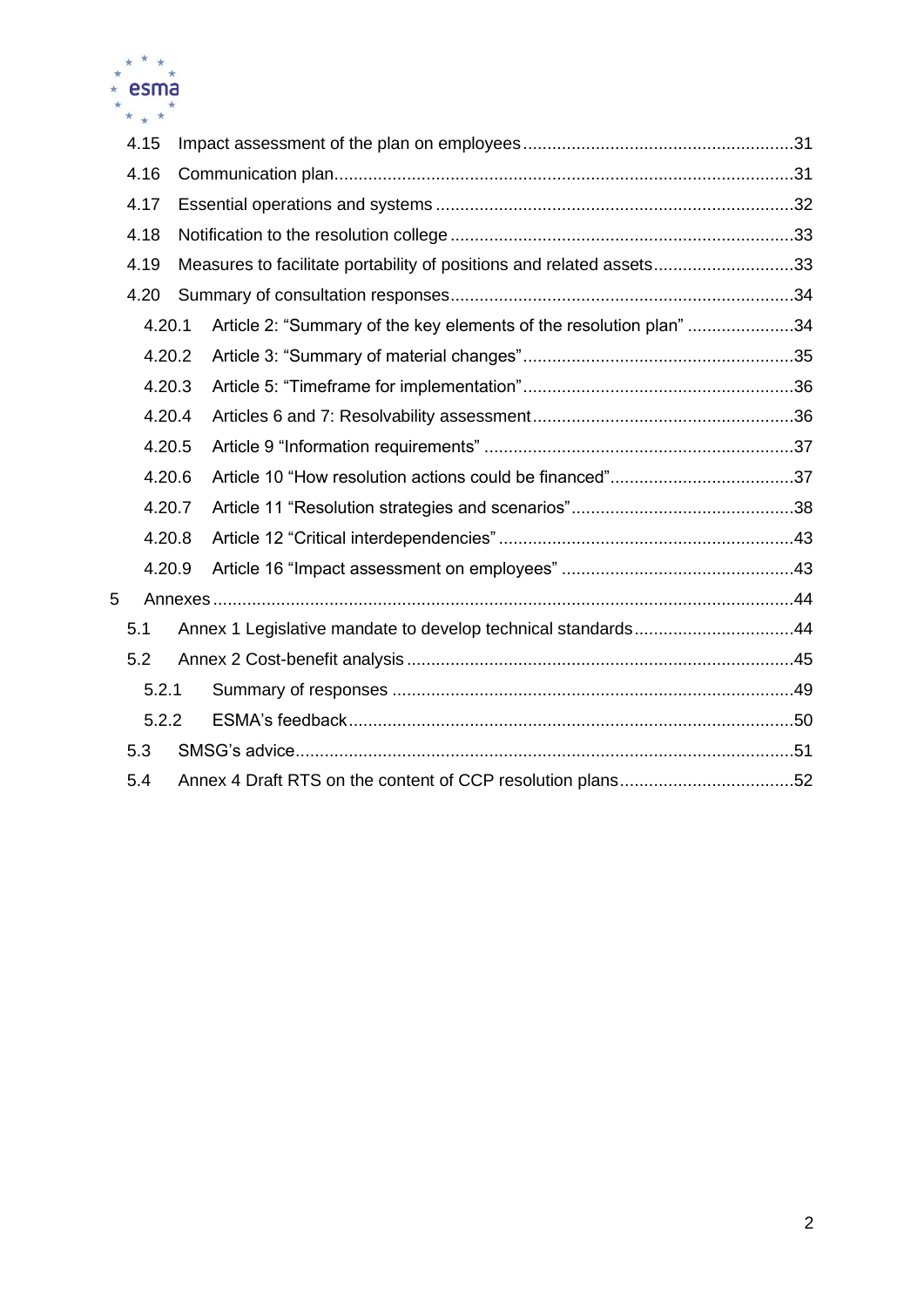

# **Legislative references**

| <b>CCPRRR</b>        | Regulation (EU) 2021/23 of the European Parliament and of the<br>Council of 16 December 2020 on a framework for the recovery<br>and resolution of central counterparties and amending<br>Regulations (EU) No 1095/2010, (EU) No 648/2012, (EU) No<br>600/2014, (EU) No 806/2014 and (EU) 2015/2365 and Directives<br>2002/47/EC, 2004/25/EC, 2007/36/EC, 2014/59/EU and (EU)<br>2017/1132 |
|----------------------|-------------------------------------------------------------------------------------------------------------------------------------------------------------------------------------------------------------------------------------------------------------------------------------------------------------------------------------------------------------------------------------------|
| <b>EMIR</b>          | European Market Infrastructures Regulation - Regulation (EU)<br>648/2012 of the European Parliament and Council on OTC<br>derivatives, central counterparties and trade repositories                                                                                                                                                                                                      |
| <b>Abbreviations</b> |                                                                                                                                                                                                                                                                                                                                                                                           |
| <b>CM</b>            | <b>Clearing Member</b>                                                                                                                                                                                                                                                                                                                                                                    |
| <b>CCP</b>           | <b>Central Counterparty</b>                                                                                                                                                                                                                                                                                                                                                               |
| <b>ESMA</b>          | <b>European Securities and Markets Authority</b>                                                                                                                                                                                                                                                                                                                                          |
| <b>ESRB</b>          | European Systemic Risk Board                                                                                                                                                                                                                                                                                                                                                              |
| EU                   | European Union                                                                                                                                                                                                                                                                                                                                                                            |
| <b>FSB</b>           | <b>Financial Stability Board</b>                                                                                                                                                                                                                                                                                                                                                          |
| <b>OJ</b>            | The Official Journal of the European Union                                                                                                                                                                                                                                                                                                                                                |
| <b>RTS</b>           | <b>Regulatory Technical Standards</b>                                                                                                                                                                                                                                                                                                                                                     |

# **Definitions**

Unless otherwise specified, the terms used in this Final Report have the same meaning as in CCPRRR and EMIR.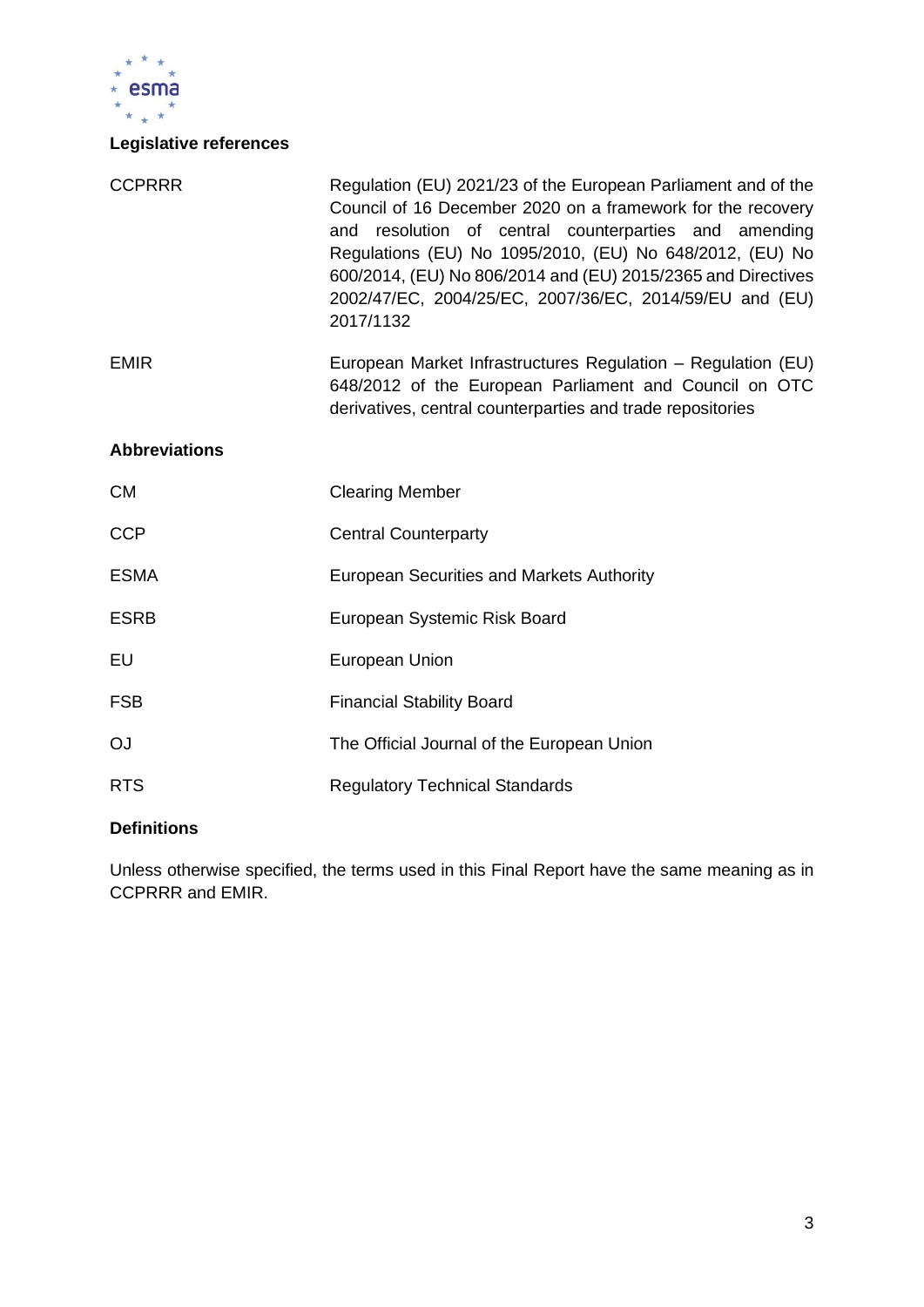

# <span id="page-4-0"></span>**1 Executive Summary**

# **Reasons for publication**

The resolution plan shall provide for the resolution actions that the resolution authority may take where the CCP meets the conditions for resolution referred to in Article 22 of CCPRRR. The resolution plan shall include information and descriptions, quantified whenever appropriate and possible, of several aspects listed in Article 12(7) of CCPRRR, including among other aspects, a description of how the CCP's critical functions could be legally and economically separated, an estimation of the timeframe for implementing each material aspect of the plan, a detailed description of the assessment of resolvability and a description of any measures required to address or remove impediments to resolvability as identified, a description of the processes for determining the value and marketability of the critical functions and assets of the CCP and a detailed description of the different resolution strategies that could be applied according to the different possible scenarios and their related timeframes.

The resolution plan shall clearly distinguish, in particular through different scenarios, between failure caused by default events, non-default events, and a combination of both, as well as between different types of non-default events.

ESMA published the Consultation Paper with its draft RTS under Article 12(9) of CCPRRR on 18 November 2021. The consultation ended on 24 January 2022. ESMA also held a public hearing on the Consultation Paper (along with other consultation papers issued by ESMA under CCPRRR) on 14 January 2022.

In accordance with Article 12(9), ESMA has cooperated with the ESRB in finalising this draft RTS and has also sought advice from the Securities and Markets Stakeholder Group. This Final Report provides the draft RTS further specifying the content of the resolution plan in accordance with Article 12(7) of CCPRRR. The Final Report (and the accompanying draft RTS) assesses and takes into account, where suitable, the feedback provided by the respondents to the consultation.

# **Contents**

Section 2 of the report contains an introduction to the mandate, Section 3 contains the mandate and Section 4 contains the requirements for resolution plans. Section 5 entails the Annexes, the mandate (Annex 1), the cost-benefit analysis (Annex 2), SMSG (Annex 3) and the draft RTS (Annex 4).

# **Next Steps**

ESMA will submit the Final Report and draft regulatory technical standards to the European Commission. The Commission has three months to decide whether to adopt the regulatory technical standards (in the form of a Commission Delegated Regulation). Following the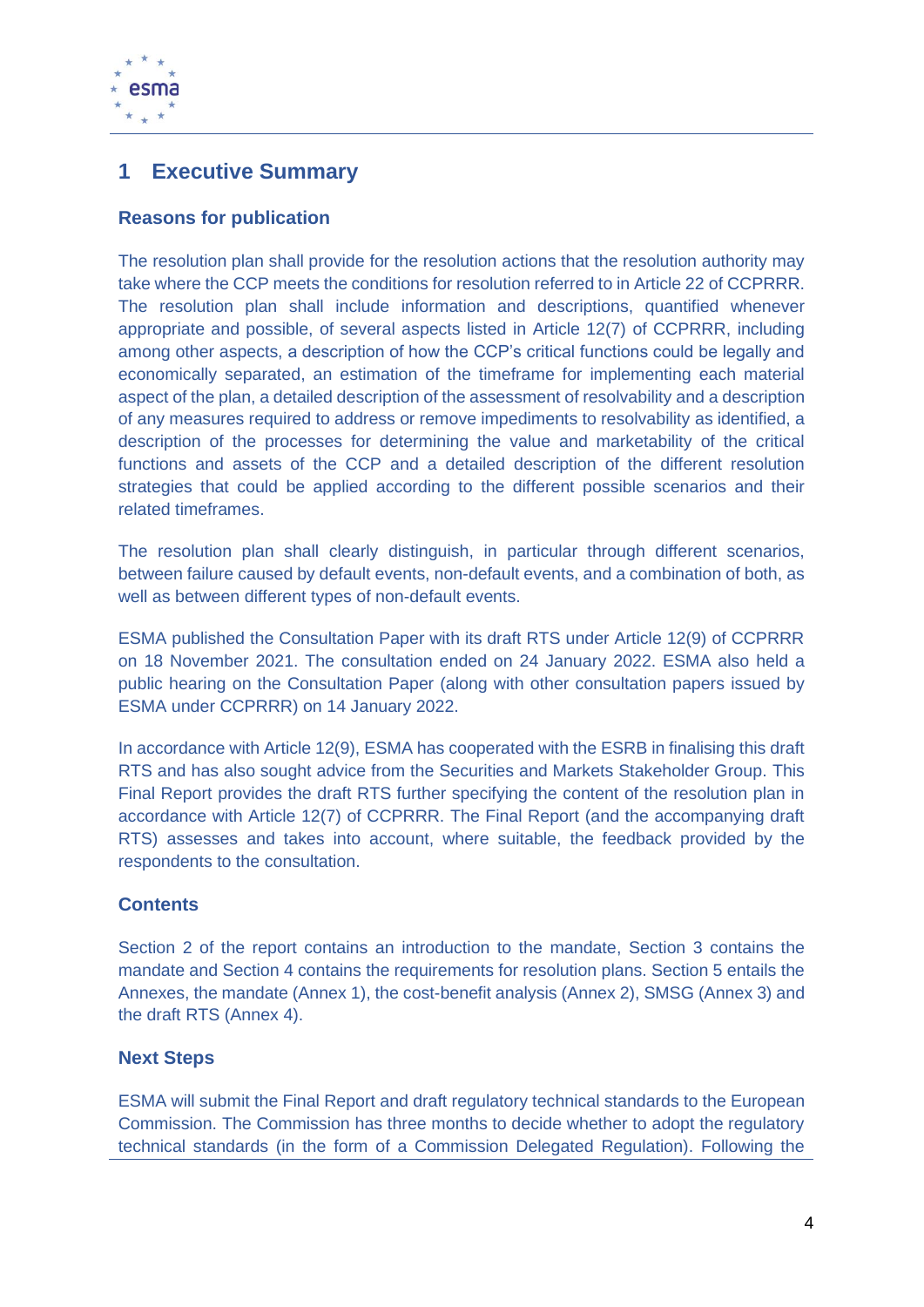

adoption, the regulatory technical standards are then subject to non-objection by the European Parliament and the Council.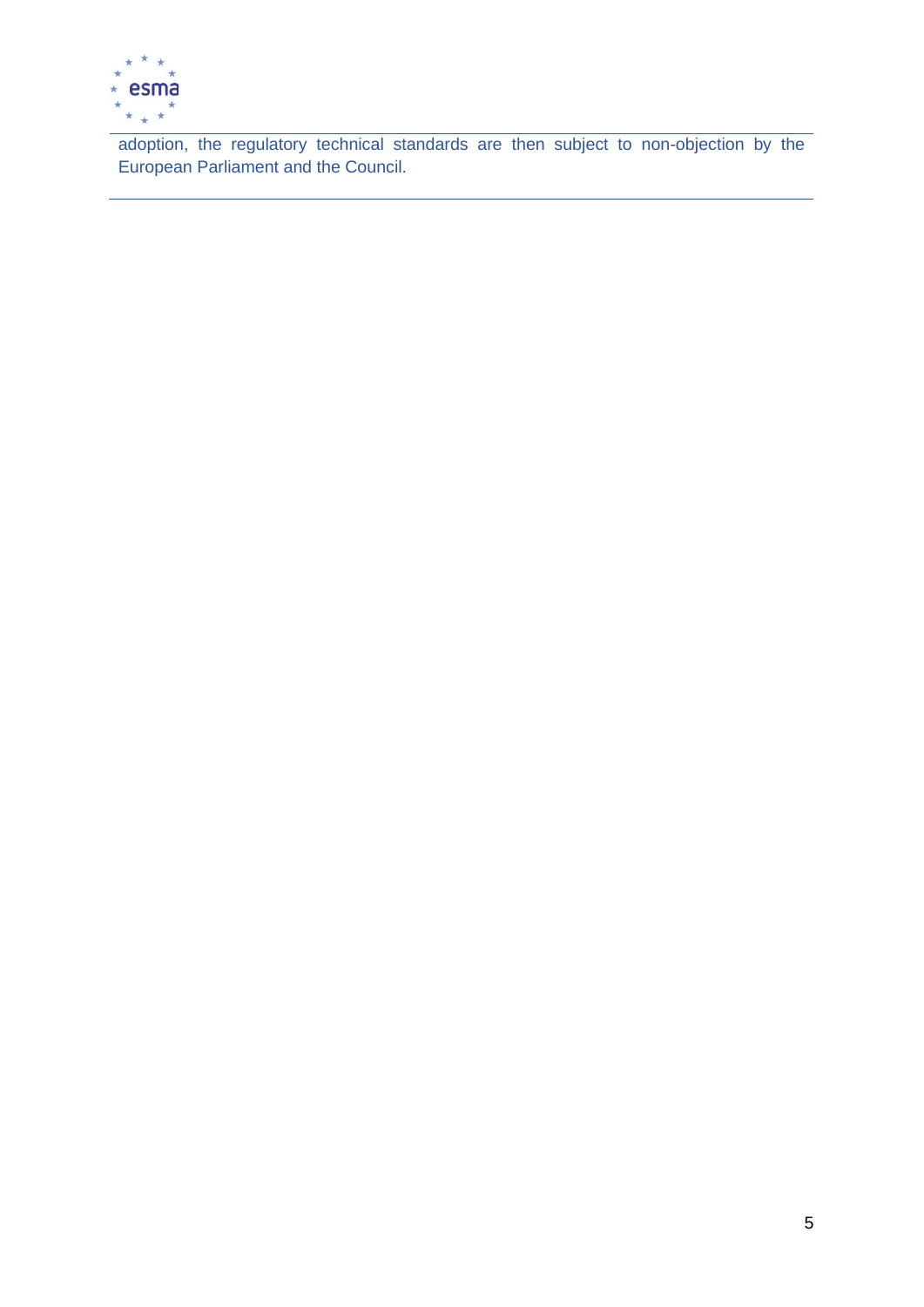

# <span id="page-6-0"></span>**2 Introduction**

- 1. The objective of the resolution framework is to ensure that CCPs maintain the continuity of the critical functions of a CCP which is failing or likely to fail while avoiding a significant adverse effect on the stability of the financial system and its ability to serve the real economy and ultimately minimising the cost of a CCP failure to taxpayers.
- 2. The Regulation (EU) 2021/23 ('CCPRRR') on recovery and resolution of central counterparties was published in the OJ on 22 January 2021 and it entered into force on 12 February 2021<sup>1</sup>.
- 3. Resolution is covered under several articles under CCPRRR and Article 12 of CCPRRR contains the requirements for resolution plans and provides the requirements for the content of resolution plans. The resolution authority of the CCP is responsible for drawing up the resolution plan for the CCP.
- 4. ESMA's mandate, set out under Article 12(9) of CCPRRR, is to develop, after consulting the ESRB, a draft RTS further specifying the content of the resolution plan in accordance with Article 12(7) of CCPRRR. When developing the draft RTS, ESMA shall enable sufficient flexibility for resolution authorities to take into consideration the specificities of their national legal framework in the area of insolvency law, as well as the nature and complexity of the clearing business performed by the CCPs. ESMA shall submit the draft RTS to the Commission by 12 February 2022.
- 5. Recital 28 states that resolution planning is an essential component of effective resolution. The plans should be drawn up by the resolution authority of the CCP and jointly agreed in the resolution college. The plans should cover a broad range of scenarios, distinguishing scenarios resulting from default events, non-default events and a combination of both, as well as different types of non-default events. Authorities should have all the information necessary to identify and ensure the continuity of critical functions. The content of a resolution plan should, however, be appropriate to the activities of the CCP and the types of products it clears and it should be based, inter alia, on the information provided by it. In order to facilitate the enforcement of resolution cash calls and of the reduction of the amount of any gains payable to a non-defaulting clearing member of a CCP under resolution, a reference to the power of the resolution authority to require such resolution cash calls and such reduction should be included in the operating rules of the CCP. Where needed, the operating rules of the CCP that are agreed contractually with clearing members should contain provisions to ensure the enforceability of other resolution measures by resolution authorities.

<sup>1</sup> REGULATION (EU) 2021/23 OF THE EUROPEAN PARLIAMENT AND OF THE COUNCIL of 16 December 2020 on a framework for the recovery and resolution of central counterparties and amending Regulations (EU) No 1095/2010, (EU) No 648/2012, (EU) No 600/2014, (EU) No 806/2014 and (EU) 2015/2365 and Directives 2002/47/EC, 2004/25/EC, 2007/36/EC, 2014/59/EU and (EU) 2017/1132 [https://eur-lex.europa.eu/legal-](https://eur-lex.europa.eu/legal-content/EN/TXT/?uri=uriserv%3AOJ.L_.2021.022.01.0001.01.ENG&toc=OJ%3AL%3A2021%3A022%3ATOC)

[content/EN/TXT/?uri=uriserv%3AOJ.L\\_.2021.022.01.0001.01.ENG&toc=OJ%3AL%3A2021%3A022%3ATOC](https://eur-lex.europa.eu/legal-content/EN/TXT/?uri=uriserv%3AOJ.L_.2021.022.01.0001.01.ENG&toc=OJ%3AL%3A2021%3A022%3ATOC)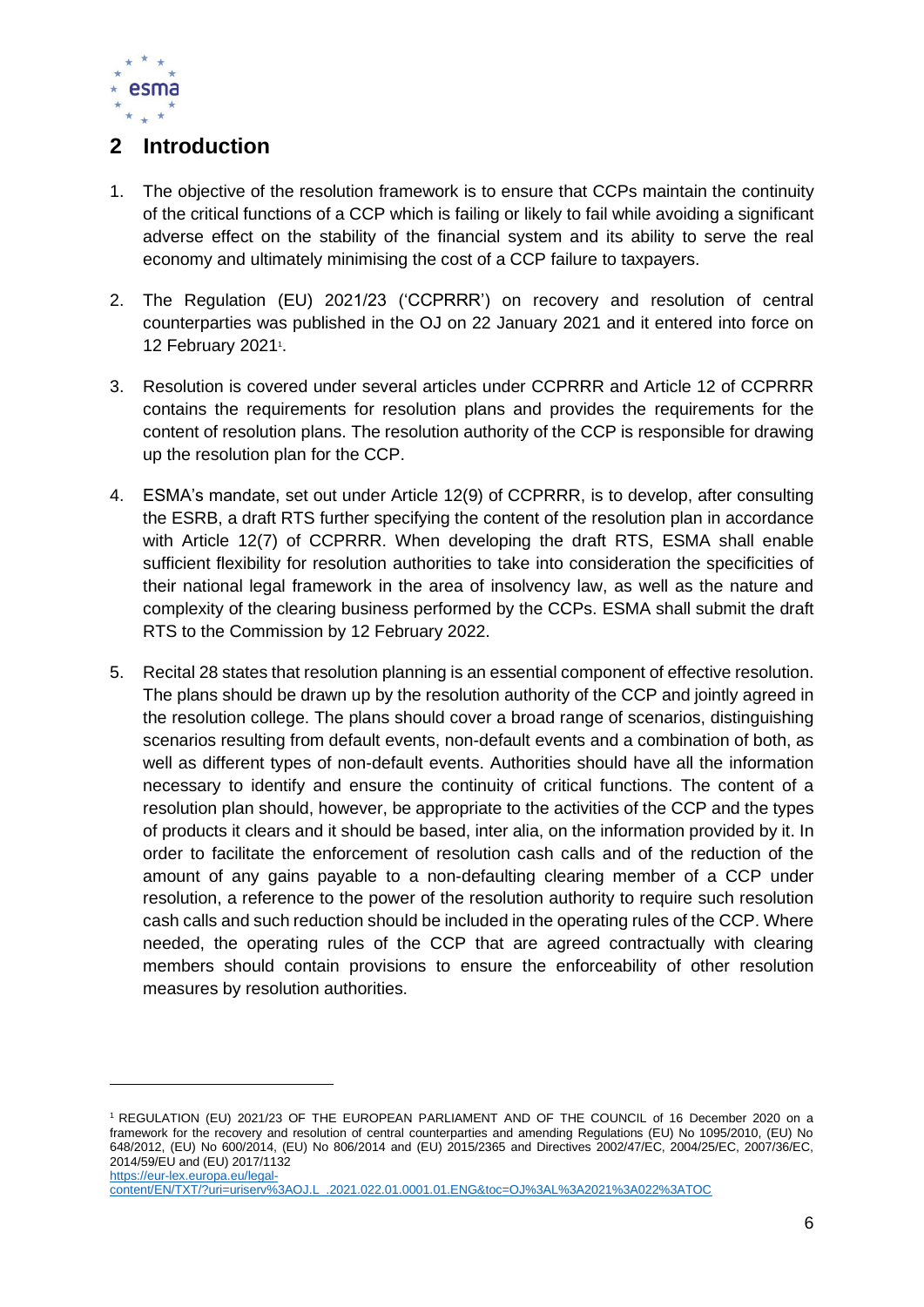

- 6. In developing the draft RTS, ESMA has to take into account the relevant provisions of the corresponding RTS 2016/1075 (BRRD RTS)<sup>2</sup> developed by the EBA for the content of banks' resolution plans<sup>3</sup>, and consulted the ESRB.
- 7. ESMA has also considered the work done by the FSB on resolution matters, such as the "Key Attributes of Effective Resolution Regimes of Financial Institutions<sup>a</sup>", the "Guidance on Central Counterparty Resolution and Resolution Planning" <sup>5</sup> and the "Guidance on Financial Resources to Support CCP Resolution and on the Treatment of CCP Equity in Resolution"<sup>6</sup>.

# <span id="page-7-0"></span>**3 Resolution Plans - scope of mandate**

- 8. The resolution plan shall, as set out in Article 12(7) of CCPRRR, specify the circumstances and different scenarios for applying the resolution tools and exercising the resolution powers and it shall clearly distinguish, in particular through different scenarios, between failure caused by default events, non-default events, and a combination of both, as well as between different types of non-default events and the resolution plan shall be quantified whenever appropriate and possible.
- 9. When ESMA develops the draft RTS, to further specify the contents of the resolution plan, ESMA will focus on specifying and further providing details on the type of information that should be included in descriptions under the plan, the content to be covered in different parts of the plan and providing a list of different scenarios that could be included and how resolution strategies may be further specified. In undertaking this mandate ESMA shall take the following into account:
	- a) the relevant provisions of the delegated acts adopted on the basis of Article 10(9) of Directive 2014/59/EU; and
	- b) the principle of proportionality.
- 10. ESMA shall also, when developing the draft RTS, enable sufficient flexibility for resolution authorities to take into consideration:
	- a) the specificities of their national legal framework in the area of insolvency law; and
	- b) the nature and complexity of the clearing business performed by the CCPs.

<sup>2</sup> Commission Delegated Regulation (EU) 2016/1075 of 23 March 2016 supplementing Directive 2014/59/EU of the European Parliament and of the Council with regard to regulatory technical standards specifying the content of recovery plans, resolution plans and group resolution plans, the minimum criteria that the competent authority is to assess as regards recovery plans and group recovery plans, the conditions for group financial support, the requirements for independent valuers, the contractual recognition of write-down and conversion powers, the procedures and contents of notification requirements and of notice of suspension and the operational functioning of the resolution colleges (Text with EEA relevance)<br>https://eur-lex.europa.eu/legal-content/EN/TXT/?uri=uriserv%3AOJ.L\_.2016.184.01.0001.01.ENG https://eur-lex.europa.eu/legal-content/EN/TXT/?uri=uriserv%3AOJ.L

<sup>&</sup>lt;sup>3</sup> See Recitals 18 and 19, and Article 22.

<sup>4</sup> [https://www.fsb.org/wp-content/uploads/r\\_141015.pdf](https://www.fsb.org/wp-content/uploads/r_141015.pdf)

<sup>5</sup> <https://www.fsb.org/wp-content/uploads/P050717-1.pdf>

<sup>6</sup> <https://www.fsb.org/wp-content/uploads/P161120-1.pdf>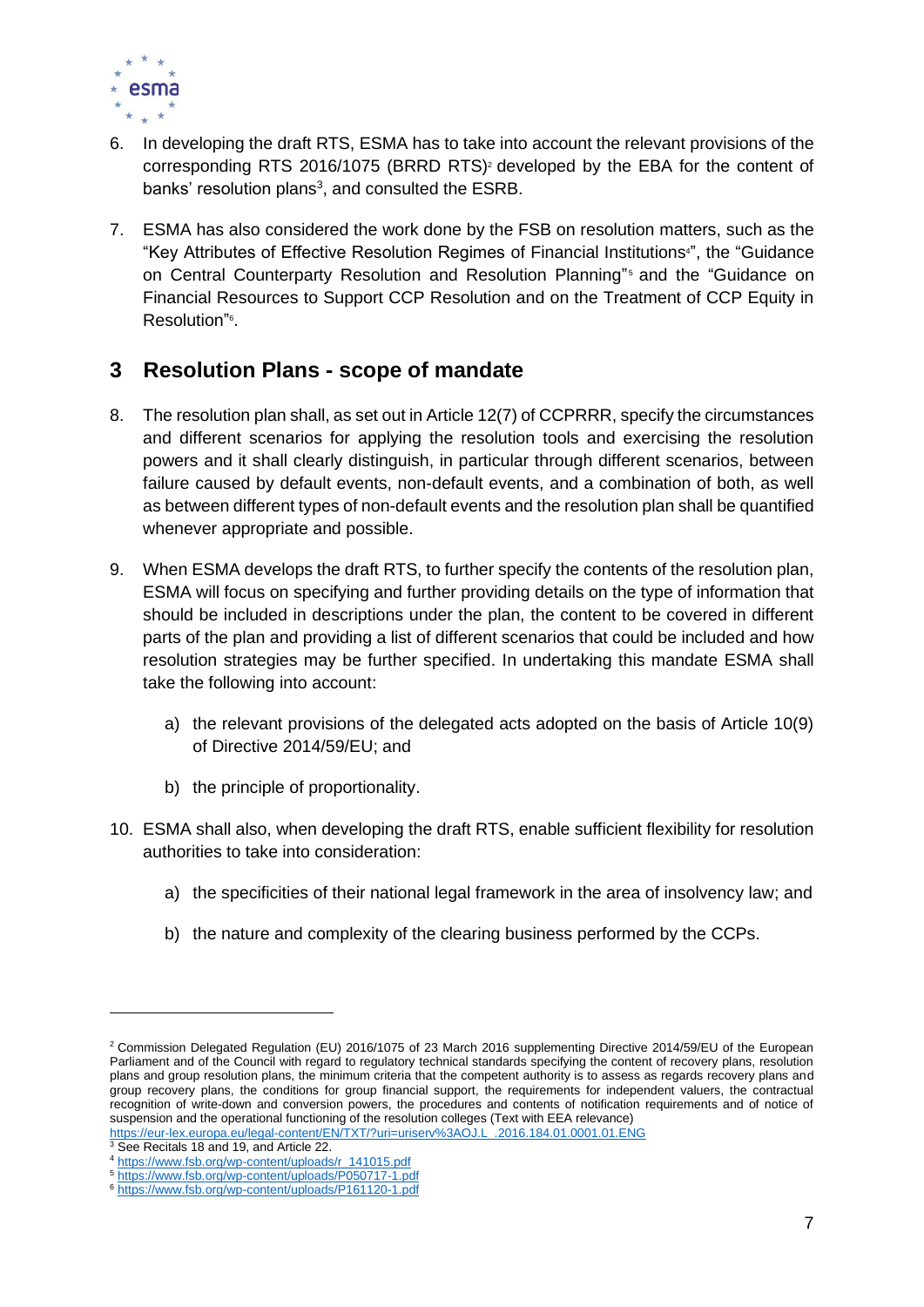

# <span id="page-8-0"></span>**3.1 Resolution plans under BRRD**

- 11. ESMA notes that in developing the draft RTS for CCPRRR, ESMA shall take into account the relevant provisions of the delegated acts adopted on the basis of Article 10(9) of Directive 2014/59/EU.
- 12. Whilst ESMA has considered this BRRD RTS, it is to some extent of a limited value as the level of detail in the BRRD RTS is similar to the level of detail under CCPRRR, hence for ESMA to further specify the requirements listed under paragraph 7 of Article 12 of CCPRRR, ESMA has in addition to the BRRD RTS considered the development in the markets and the recent guidance developed on resolution planning<sup> $7$ </sup> to ensure the RTS achieves the aim to further specify the requirements listed.

# <span id="page-8-1"></span>**3.2 Principle of proportionality**

- 13. In developing the draft RTS, ESMA has to ensure that the principle of proportionality is respected. ESMA has therefore concluded that the draft RTS should not provide a fixed list of requirements for the resolution authority to include, as such list would not be able to provide the resolution authority with the flexibility needed to ensure the resolution plan is well suited for the CCP based on its risk and organisational profile, including in view of the products cleared, business model and membership.
- 14. Article 12(7) of CCPRRR sets out the requirements as to what the resolution plan shall contain and ESMA's mandate is to further specify the content of the resolution plan including detailing required descriptions, plans, analyses and scenarios. Bearing the requirement of proportionality in mind, the proposed RTS provides for a set of aspects or elements the resolution authority shall take into account in establishing the resolution plan and ensure such aspects or elements are reflected in the resolution plan but where the final resolution plan will depend on the specificities of the CCP and should be proportionate for the CCP at hand.
- 15. ESMA notes that it may not be necessary to include all the underlying assessments in the resolution plan, but it is necessary to include the key conclusions of these assessments. The full assessments including technical notes should be included in an annex to the plan or in ancillary documents shared with the resolution college.
- 16. ESMA is of the view that the proportionality will not entail a tiering of EU CCPs, hence the main elements of the resolution plan content outlined in the RTS shall be suitable for all EU CCPs and the proportionality will not lead to a dis-application of certain elements of resolution plans for certain CCPs, as no such tiering is envisaged under CCPRRR and the resolution plan may be equally complex for a smaller EU CCP, as complexity derives from the profile of the CCP, its interconnectedness and scope of critical services etc and not only from the size of participants' credit exposures or payment/settlement obligations.

<sup>7</sup> ESMA has considered, for example,

SRB[: https://srb.europa.eu/en/node/163](https://srb.europa.eu/en/node/163)

FSB:<https://www.fsb.org/wp-content/uploads/P161120-1.pdf>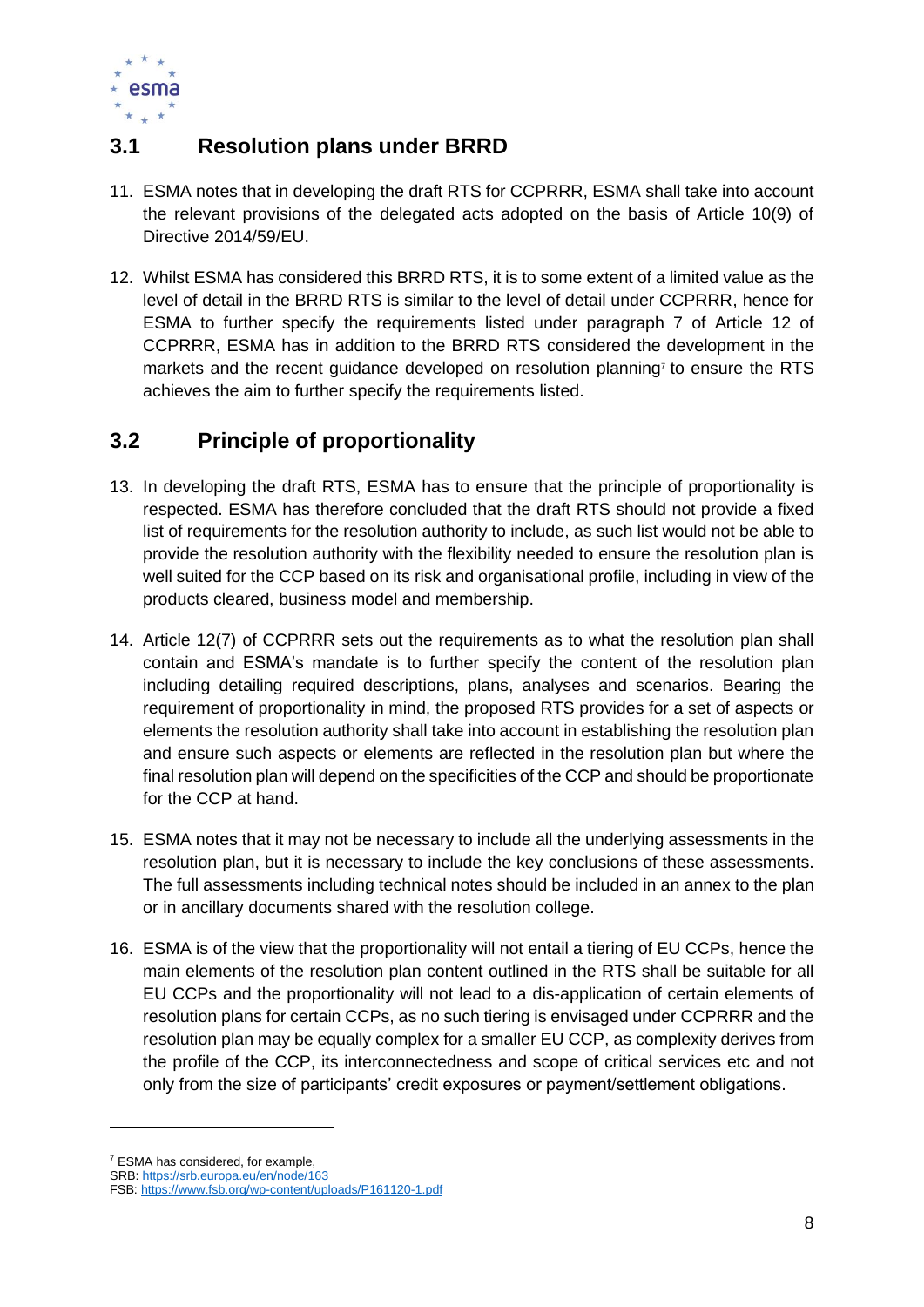

# <span id="page-9-0"></span>**3.3 National insolvency laws**

- 17. When developing the draft RTS, ESMA shall enable sufficient flexibility for resolution authorities to take into consideration the specificities of the applicable national legal framework in the area of insolvency law.
- 18. ESMA notes that the resolution authority may want to consider some aspects carefully during the planning phase of the resolution planning, such as the NCWO counterfactual, insolvency hierarchy, the potential impact of the divergences between the ranking in national insolvency procedures (subordination criteria) and the order of loss absorption under CCPRRR. However, due to the inherent flexibility of the resolution plan ESMA has considered that sufficient flexibility has been provided in the RTS for resolution authorities to take into consideration the specificities of the applicable national legal framework in the area of insolvency law.

# <span id="page-9-1"></span>**3.4 Nature and complexity of the CCP**

- 19. When developing the draft RTS, ESMA shall enable sufficient flexibility for the resolution authorities to take into consideration the nature and complexity of the clearing business performed by the CCPs.
- 20. Again, due to the inherent flexibility of the resolution plan ESMA has considered that sufficient flexibility has been provided in the RTS to ensure the resolution plan is suitable for the CCP. ESMA has included several references to the specificities of the CCP so that the resolution plan is suitable for the CCP's profile, including its risk profile. The nature and complexity of the CCP is also reflected under the principle of proportionality under section 3.2.

# <span id="page-9-2"></span>**3.5 Consultation Responses**

# <span id="page-9-3"></span>**3.5.1 Overall Comments**

21. The respondents generally agree with and support the approach that ESMA is proposing to take in the draft RTS as regards to the key elements that should be contained in the contents of the resolution plan.

# <span id="page-9-4"></span>**3.5.2 BRRD RTS**

- 22. There is an overall support of how ESMA has taken the BRRD RTS into account in drafting the draft RTS.
- 23. One respondent notes that ESMA has generally taken into consideration what is available in terms of resolution specifications, including provisions of BRRD, thereby complying with its mandate to take into account previous guidance adopted under the EU's bank resolution regime. Another respondent notes that there seems to be no aspects of the BRRD RTS that have not been included in the draft RTS and that it should have been.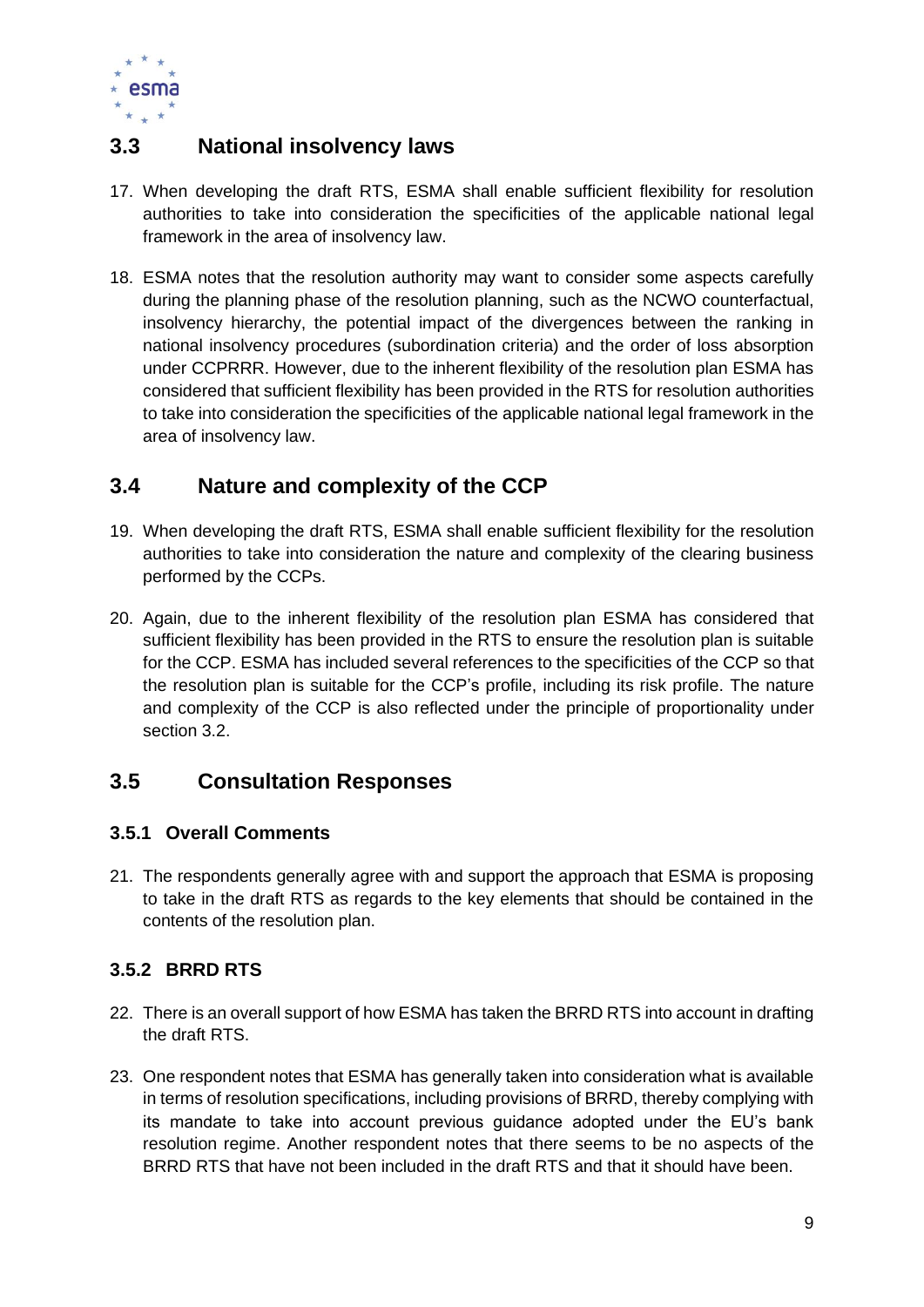

24. One respondent provides the following additional information, that CCPs and banks are different, that bank resolution regimes may only serve as a starting point for ESMA's consideration as CCPs serve vastly different purposes compared to banks. CCPs purpose is to act as risk managers as opposed to risk takers like banks. Both types of entities differ in terms of business objectives, risk management methodologies and performance and therefore bank resolution regimes as such are not appropriate for CCPs and should not be directly applied in order to take into account these differences.

# <span id="page-10-0"></span>**3.5.3 Recovery vs Resolution**

- 25. One respondent notes that outside of an actual resolution, the CCP's supervisory authority should maintain its full supervisory powers at all times (i.e., oversight of a CCP should continue to reside with its primary supervisory authority) and to the extent the resolution authority has any concerns, it should raise them with the supervisory authority in the first instance.
- 26. One respondent notes that recovery is almost always preferable to resolution, but nevertheless welcomes well-designed international efforts to enhance and strengthen how CCPs will be resolved if the worst was to occur – such as a simultaneous default of several of the largest globally systemic banks. They therefore generally support further initiatives which encourage better planning by resolution authorities.
- 27. A few of the respondents notes that the point of resolution should be clearly defined in the plan as an early intervention by the resolution authority will undermine any chances of recovery by the CCP outside of resolution. If a resolution authority were to intervene prior to the exhaustion of all resources and tools defined for recovery in a CCP's rulebook and recovery plan, the incentives for market participants have to actively participate in the recovery process could be skewed.

# <span id="page-10-1"></span>**3.5.4 Proportionality**

- 28. There is an overall support of ensuring sufficient flexibility and proportionality in accordance with the legislative mandate set out in Article 12(9) of CCPRRR. The flexibility would be provided to resolution authorities to design resolution plans based on the specificities of CCPs as well as the local regulatory structure and legal framework. It is noted that the resolution plan should be comprehensive and fair – i.e., not one-size fits-all – because CCPs have different risk profiles and clear different products.
- 29. It is therefore believed that taking a too prescriptive approach can limit flexibility to the resolution authority to assess the factors to be reflected in its resolution plan based on the CCP's risk profile and specificities. The RTS should not require a fixed list of requirements for the resolution authority to include since it would not enable the necessary flexibility to ensure the plan is best suited for the CCP based on its risk profile, including products cleared, business model and membership.
- 30. One respondent notes that the circumstances that could lead to a CCP's resolution would be extreme and unprecedented and would almost certainly be accompanied by very high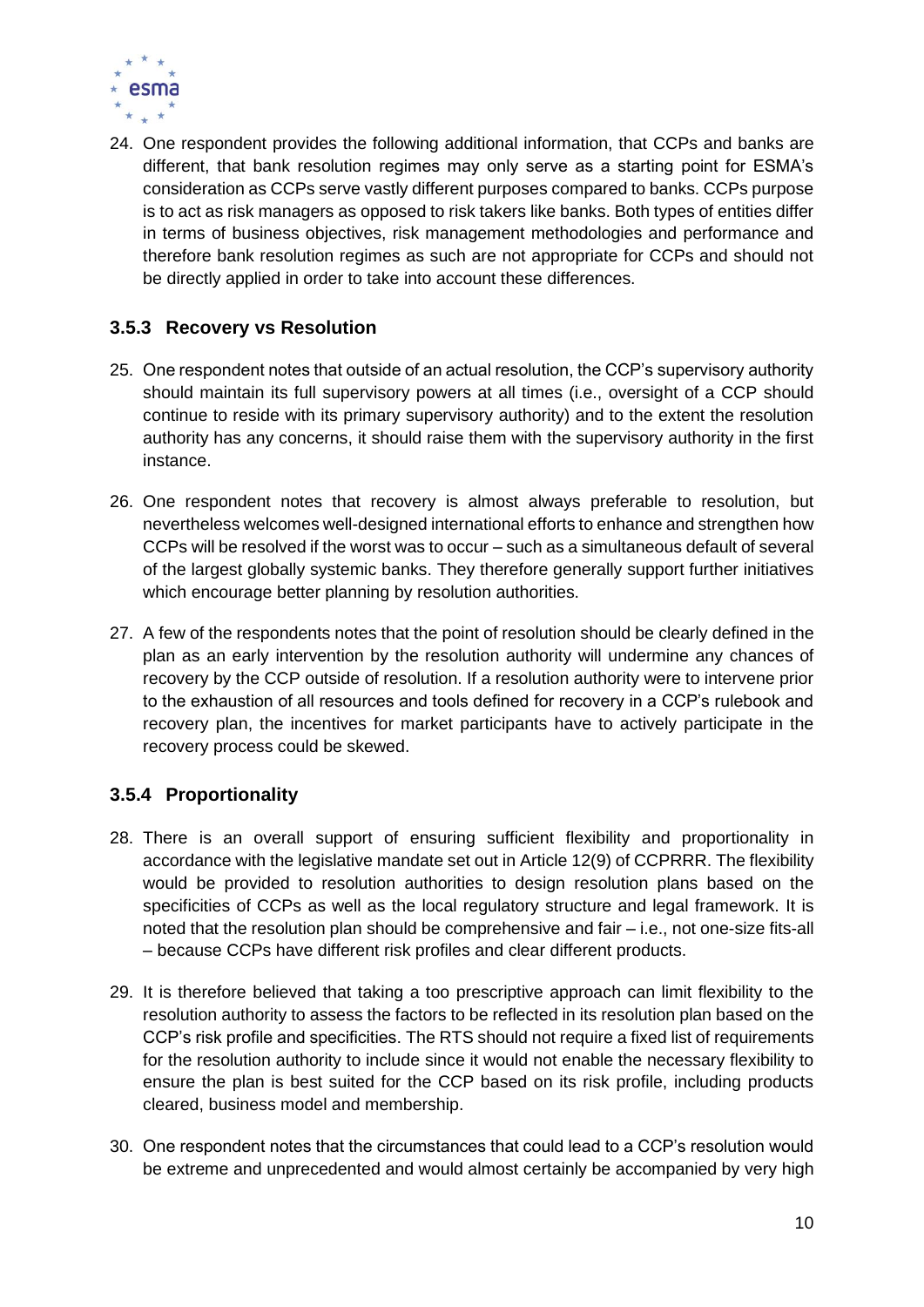

levels of uncertainty. In such an environment a 'pre-packed' set of resolution measures would be of limited value whilst procedures and organisation that allow prompt, targeted action based on facts and circumstances at the relevant time would be necessary.

- 31. Hence, flexibility and proportionality are essential to ensuring that the resolution authorities are able to update the resolution plans for any innovations and changes in future to CCPs and thereby useful for the resolution authority to ensure the resolution planning is able to stay fit-for-purpose for any innovations and changes in future to CCPs.
- 32. It is noted that the resolution authorities of the jurisdiction where the CCP is established are best placed to judge the nuances of the extreme and unlikely event that could push a CCP into resolution based on the local regulatory structure and legal framework.
- 33. However, whilst resolution authorities should have discretion to design the final resolution plan based on the specificities of the CCP and their own jurisdiction, it is important that they consider the input and information provided by the supervisory authorities as well as all main elements of the resolution plan outlined in the RTS and reflect them in the final plan.
- 34. One respondent notes that they support ESMA's proposal to follow the principle of proportionality in the draft RTS but without tiering of CCPs so as to ensure an equal application of the standards across the EU.
- 35. The respondents overall agree with the draft RTS but the main challenge is the mandatory approach taken on resolution scenarios where a larger degree of flexibility is requested and this is further assessed under the section covering Article 11 on resolution strategies and scenarios.
- 3.5.4.1 Transparency Sharing of the summary to other stakeholders in a resolution
- 36. One respondent notes that parts of the resolution should be more transparent in order for the resolution objectives to be met by all stakeholders. It is important that all, including market participants, have information about the resolution goals and the tools utilised in the resolution plan to enable them to adapt their actions accordingly. It is further noted that if market participants do not have the required visibility, they may develop worst case scenarios and enact mitigation actions to cover all potential resolution actions, even if these were never part of the resolution plan and that some of these mitigating actions by clearing participants might run counter to resolution actions employed by the resolution authority.
- 37. One respondent believes that it is important to communicate the content of the resolution plan to all entities that are essential to successful execution of a CCP's resolution plan, together with the opportunity to provide comments. Hence, whilst the summary of a resolution plan will be shared with CCPs, such respondent would recommend to share the summary also with clearing participants (clearing members and their clients).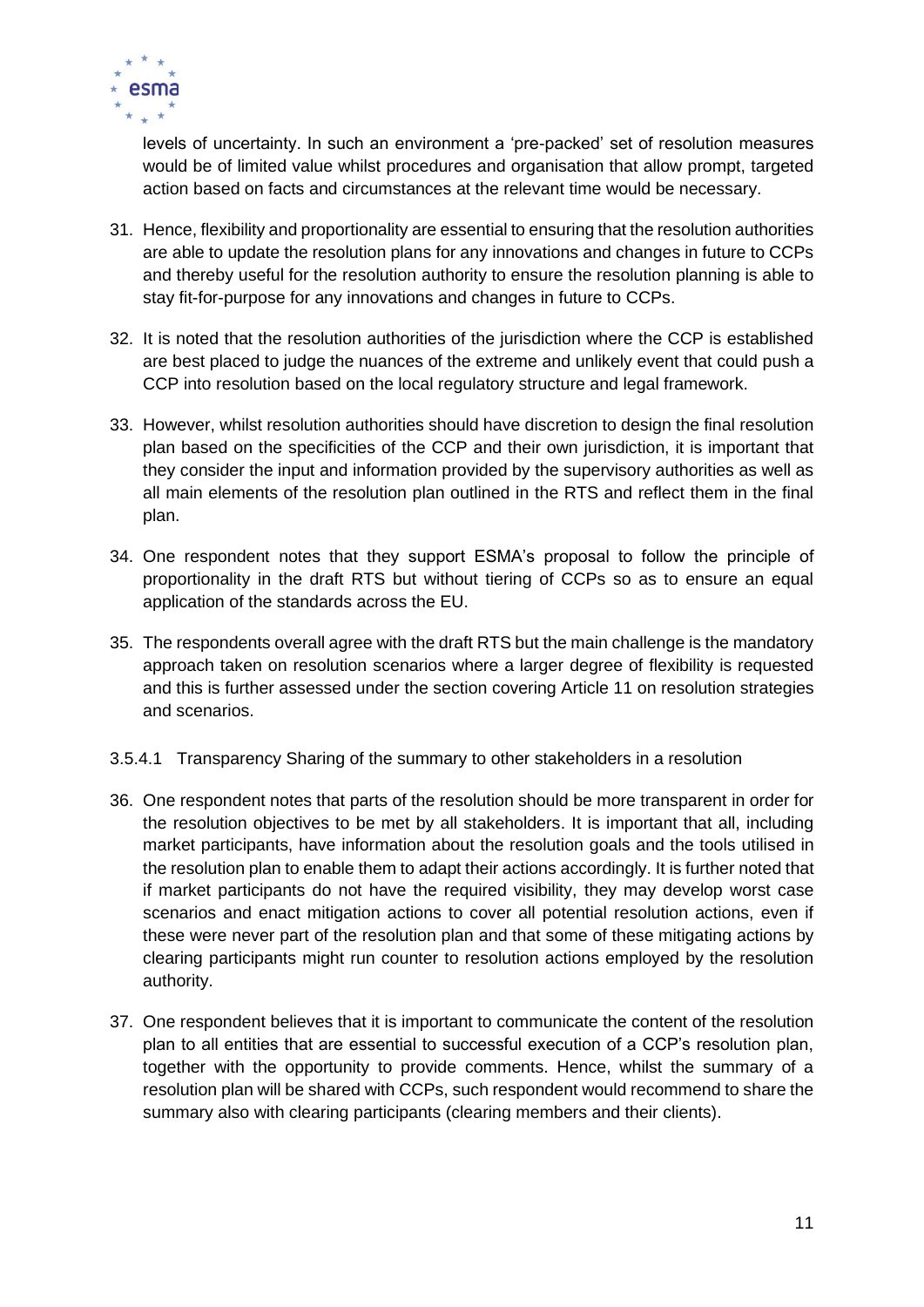

# <span id="page-12-0"></span>**3.6 ESMA's feedback**

- 38. ESMA notes the comments on when the resolution plan should be activated and this point in time should be clearly set out in the resolution plan. This is unfortunately not possible as the time when resolution is activated is set out under CCPRRR Title V, Resolution and were Article 22 states that the resolution authority shall take a resolution action in relation to a CCP provided that certain conditions are met. In addition, the comment on resolution not to intervene prior to the exhaustion of all resources and tools defined for recovery in a CCP's rulebook and recovery plan, is also not something that can be covered in the RTS but the interaction between recovery tools and other obligations and the application of resolution tools are catered for under CCPRRR, for example Articles 22(5), 23(1) and 27(3). Finally, on the timing of the application of the resolution measures, this comment may be more relevant for the Guidelines on determining what is considered under CCPRRR Article 22(1)(a) on when a CCP is failing or likely to fail.
- 39. ESMA generally agrees with the comments made and notes that indeed proportionality is important and how to balance flexibility with at the same time ensuring a harmonised approach and an equal application of the RTS.
- 40. ESMA further notes that transparency is a complex question and outside the mandate for the RTS, but has sympathy for the comments made and notes the competing interests where on one side information sharing of the plan ensures awareness, efficient planning and preparedness of the market but on the other hand, recognising that the resolution plan is a crisis management tool and instrument for the resolution authority to apply at its discretion in a crisis situation and where sharing information of the plan in advance may instead impede its efficient application in a crisis.
- 41. ESMA notes that one part of the information sharing to be undertaken under CCPRRR is the information referred to in Article  $12(7)(a)$  i.e. the summary of the key elements of the plan, that is to be disclosed to the CCP concerned. The scope of information to be shared under this Article is further elaborated on under the section on Article 2 of the draft RTS below.
- 42. ESMA notes that Recital 32 states that "Given the sensitivity of the information contained in the recovery and resolution plans, those plans should be subject to appropriate confidentiality provisions". In addition, Recital 69 states "The resolution framework should include procedural requirements to ensure that *resolution actions are properly notified and made public*. However, as information obtained by resolution authorities and their professional advisers during the resolution process is likely to be sensitive, before the resolution decision is made public, it should be subject to an effective confidentiality regime. […] It is therefore necessary to ensure that there are appropriate mechanisms for *maintaining the confidentiality of such information, such as the content and details of recovery and resolution plans* and the result of any assessment carried out in that context."
- 43. As noted, the obligation to disclose and share certain information referred to in point (a) of Article 12(7) to the CCP, i.e., a summary of the key elements of the plan is set out under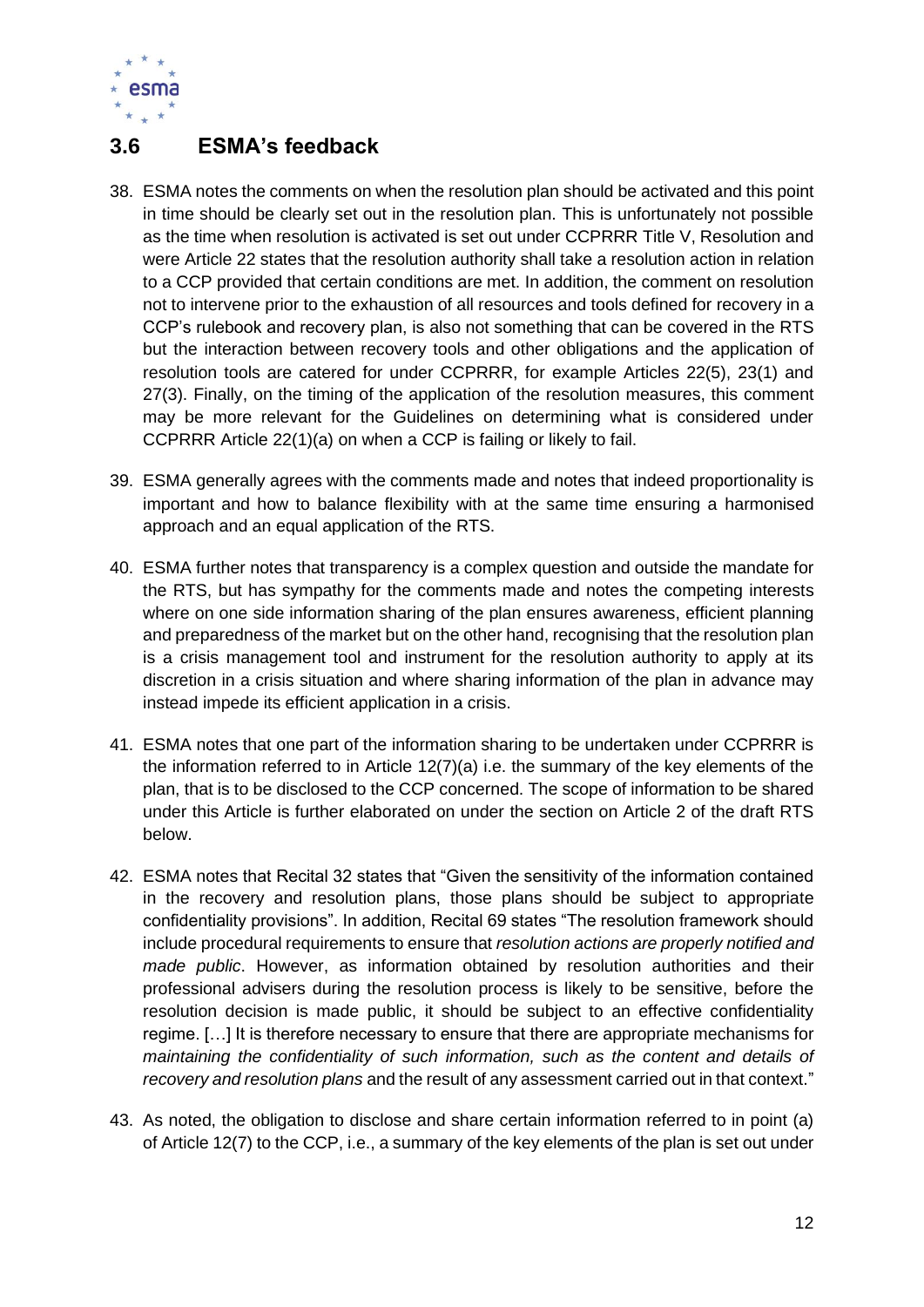

Article 12(8) of CCPRRR. ESMA therefore notes that no further disclosure is foreseen of the resolution plan under CCPRRR.

- 44. Under the recovery regime it is stated under Article 9(20) of CCPRRR that the measures set out in the recovery plans that create financial or contractual obligations on clearing members and, where relevant, clients and indirect clients, linked FMIs or trading venues *shall form part of the operating rules of CCPs.*
- 45. ESMA notes that whilst recovery is depending on contractual arrangements, resolution is not, as resolution is regulated by the CCPRRR. Hence, the CCPRRR does not mandate nor envisage the resolution authority to share the resolution plan to clearing members and clients or service providers.
- 46. Under Article 73(1) of CCPRRR the requirements of professional secrecy shall be binding in respect of the senior management and members of the board of the CCP, and employees, during and after their appointment (CCPs). Article 73(3) of CCPRRR states "that the persons referred to in paragraph 1, including CCPs shall be prohibited from disclosing confidential information received during the course of their professional activities or from a competent authority or resolution authority in connection with their functions under this Regulation, to any person or authority […]". The Article further refer to possible disclosures during certain conditions and Article 73(4) of CCPRRR provides the possibility to derogate from paragraph 3, where the CCP may exchange confidential information with certain listed recipients provided that the recipient is subject to requirements of confidentiality for the purposes of that exchange. Infringement of Article 79 shall be subject to civil liability in accordance with national law.
- 47. ESMA notes that the CCP may want to explore the extent to which the CCP may be able to share the information under the plan to relevant stakeholders where such entities are either affected or relevant for the resolution plan. However, ESMA notes that there are clear limitations based on the confidentiality requirements under CCPRRR and that it is essential (as noted above) that confidentiality is maintained including the content and details of recovery and resolution plans. ESMA cannot under this RTS enable the sharing of information under the summary of the resolution plan beside the sharing of the resolution authority to the CCP as envisaged by Article 12(8) of CCPRRR.
- 48. Finally, in order to improve clarity and to ensure legal certainty, the RTS has been slightly amended based on the comments received.

# <span id="page-13-0"></span>**4 Resolution Plans under CCPRRR as proposed under the Consultation Paper**

# <span id="page-13-1"></span>**4.1 A summary of the key elements of the resolution plan**

49. As set out in point (a) of Article 12(7) "a summary of the key elements of the plan, distinguishing between default events, non-default events and a combination of the two"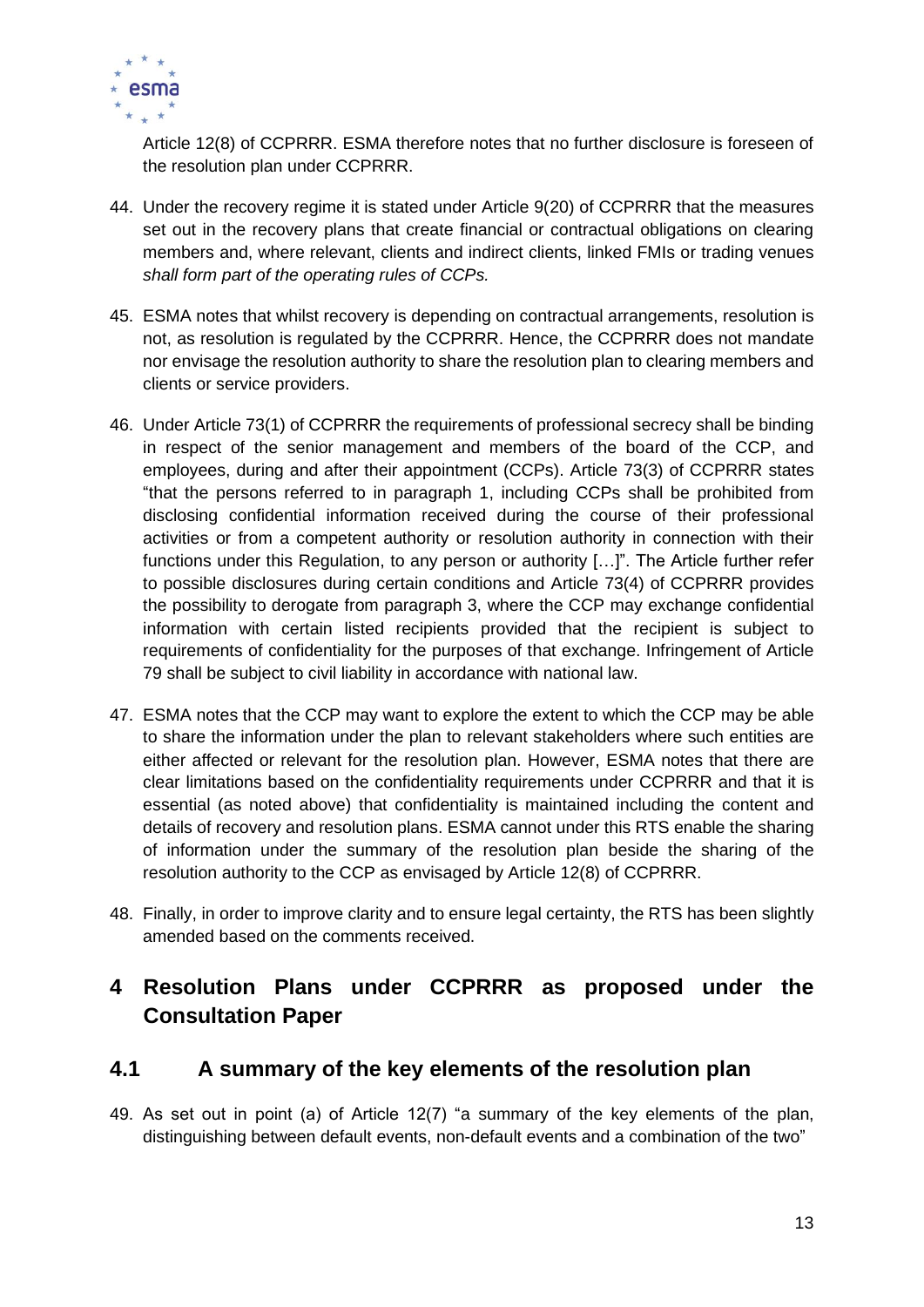

- 50. The requirement for a summary of the key elements of the resolution plan is linked to the transparency of the resolution plan. Transparency towards the CCP is regulated under Article 12(8) of CCPRRR and states that the information referred to in point (a) of Article 12(7) of CCPRRR shall be disclosed to the CCP concerned. It is further stated that the CCP may express its opinion in writing on the resolution plan to the resolution authority. That opinion shall be included in the plan.
- 51. ESMA would suggest that whilst the summary should contain the key elements in relation to the different scenarios distinguishing between default events, non-default events and a combination of the two, in addition, all of the points under paragraph Article 12(7) CCPRRR should be included in the summary, however only with the level of details necessary for the CCP to understand the key features of resolution plan, however it should not include a comprehensive description of the whole resolution plan.

### **Proposed RTS from Consultation Paper**

ESMA would suggest the summary of the key elements of the resolution plan to contain, at least, the following information:

- a) The key elements of each scenario and strategies established under the resolution plan, distinguishing between default events, non-default events and a combination of the two, and listing the key assumptions of each scenario in terms of broader market moves.
- b) A short summary of the material key elements of the resolution plan in relation to each of the points under points (b)-(s) of paragraph 7 of Article 12 of CCPRRR.

# <span id="page-14-0"></span>**4.2 A summary of the material changes to the CCP**

52. As stated out in point (b) of Article 12(7) of CCPRRR, the Resolution plan shall include "a summary of the material changes to the CCP that have occurred since the resolution plan was last updated"

### **Proposed RTS from Consultation Paper**

To ensure that the resolution plan contains a summary of the material changes that have occurred since the resolution plan was last updated, ESMA proposes that the following information should be included;

- c) Any material changes to the markets where the CCP operates, to the business lines considered core to the CCP and to the clearing services and key ancillary clearing related services offered by the CCP.
- d) Any material changes to interoperability arrangements of the CCP or to interdependences of the CCP, including the service providers of the CCP.
- e) Any material changes to the capital and capital structure of the CCP, including SITG and SSITG.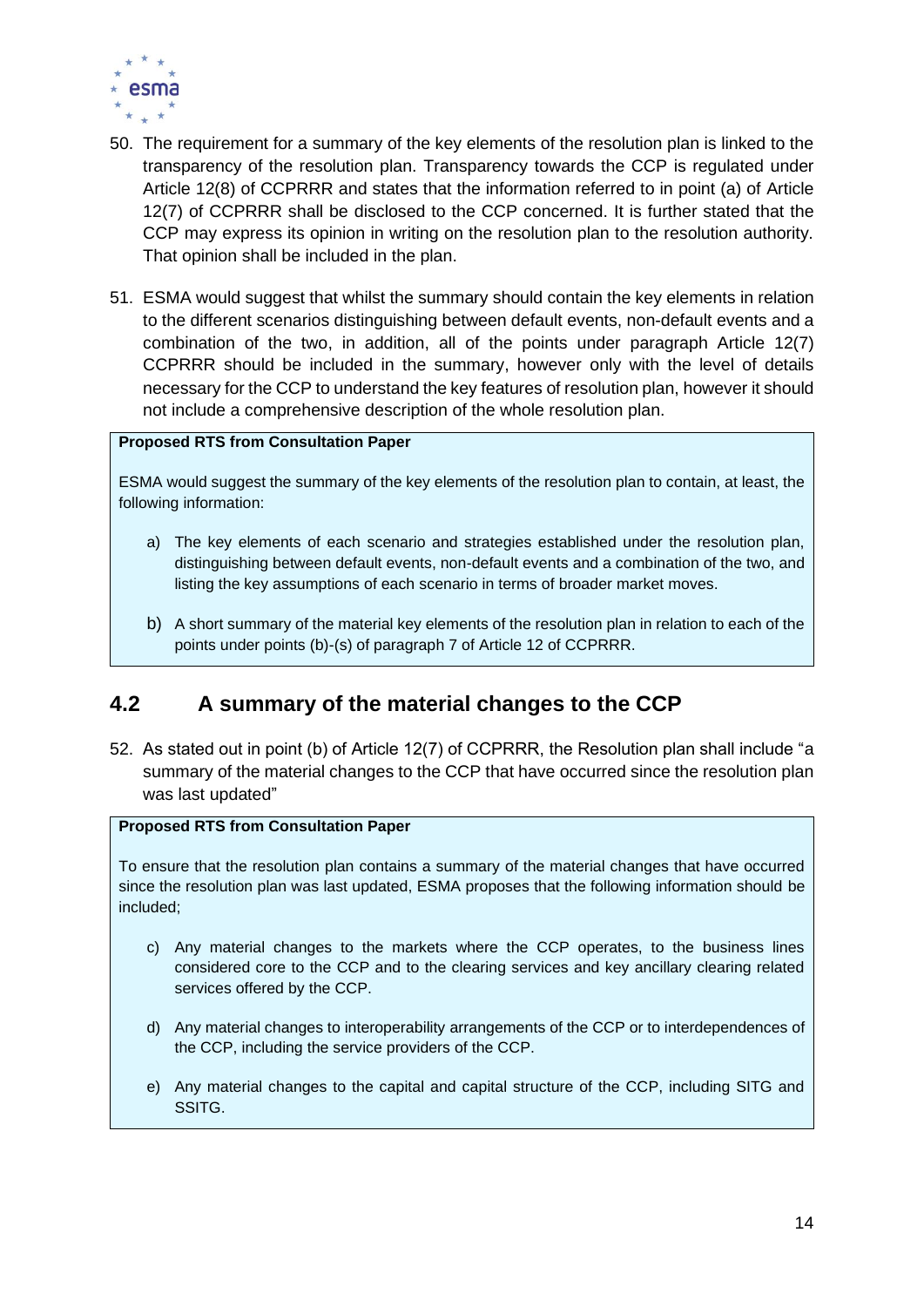

- f) Any material changes to the prudential requirements of the CCP, including changes in the default fund methodologies, margin and liquidity risk management frameworks, composition and structure, investment policies, collateral policies and settlement.
- g) Any material changes to the structure of the CCP's organisation, ownership and managers incentive structures.
- h) Any material changes, or planned changes, to the resolution scenarios and resolution strategies.

# <span id="page-15-0"></span>**4.3 Critical functions**

- 53. As set out in point (c) of Article 12(7) of CCPRRR the resolution plan shall include "a description of how the CCP's critical functions could be legally and economically separated, to the extent necessary, from its other functions so as to ensure the continuity of its critical functions during in the resolution of the CCP" and hence, separability is assessed in the designation of the resolution strategies.
- $54.$  FSB<sup>®</sup> writes in its guidance that a key component of the resolution plan is a strategic analysis that identifies the firm's essential and systemically important functions and sets out the key steps to maintaining them in recovery as well as in resolution scenarios. FSB provides elements that should be considered in such analysis, including identifying the actions necessary for maintaining operations of, and funding for, those essential and systemically important functions.
- 55. ESMA also notes the Commission Delegated Regulation (EU) 2016/778 of 2 February 2016 supplementing Directive 2014/59/EU with regard to the criteria for the determination of the activities, services and operations with regard to critical functions, and for the determination of the business lines and associated services with regard to core business lines<sup>9</sup>.
- 56. ESMA finally notes that assessing the CCPs' resolvability entails an assessment of the implications of applying a separation of the CCPs' critical functions under a resolution strategy; if separation is deemed manageable, then a resolution strategy may contain such elements requiring separation and be able to implement the plan with a high degree of success. Where the contrary is concluded, the strategies should limit the resolution tools requiring segregation to be implemented to ensure the resolution effectiveness.

### **Proposed RTS from Consultation Paper**

ESMA proposes that at least the following aspects should be covered in the assessment of critical functions:

a) A description of the functions defined as critical by the resolution authority and if this entails any differences compared to the recovery plans' list of critical functions and where

<sup>8</sup> <https://www.fsb.org/wp-content/uploads/P161120-1.pdf>

<sup>9</sup> <https://eur-lex.europa.eu/legal-content/EN/TXT/?uri=CELEX%3A32016R0778>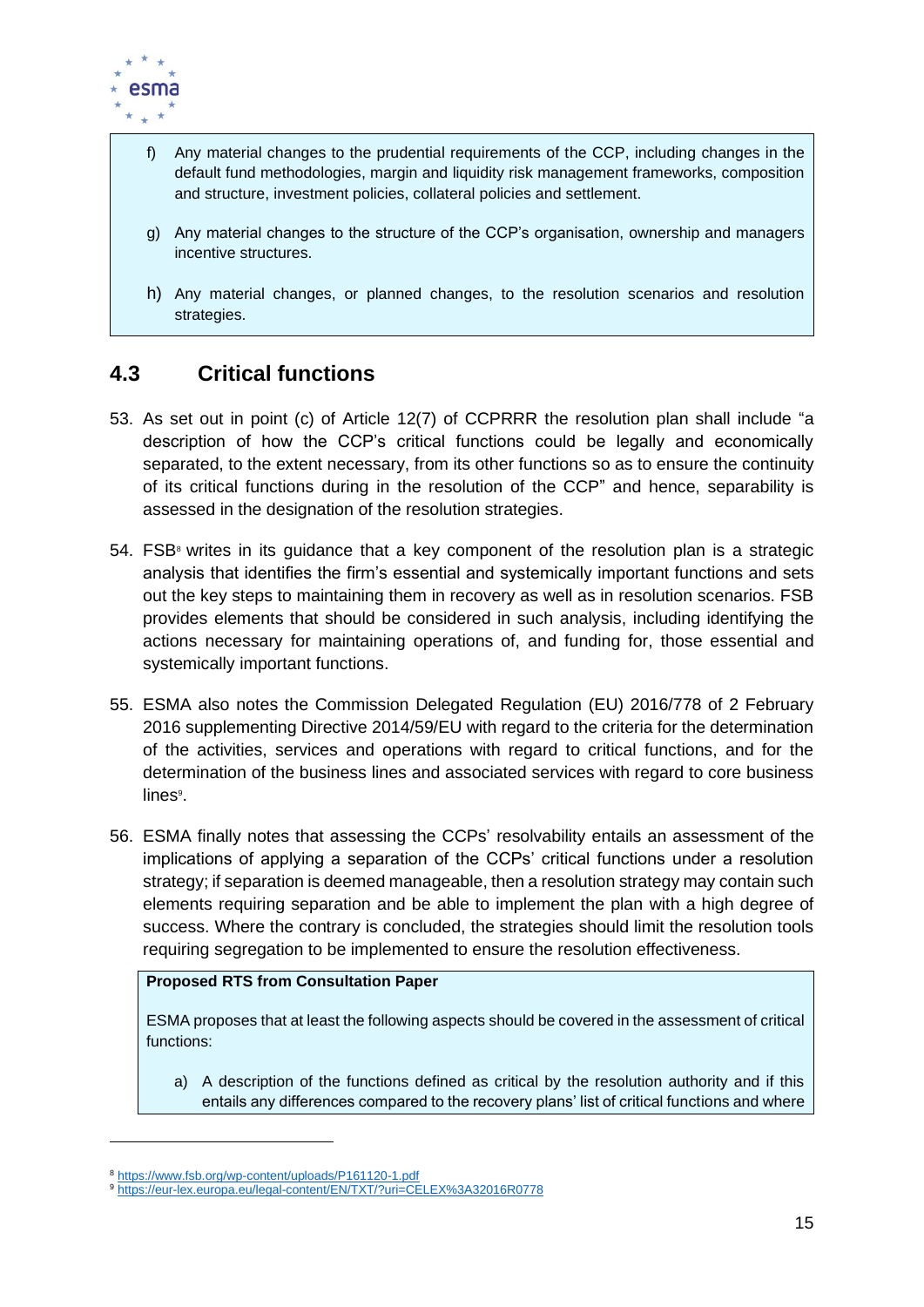

there are differences, a detailed description of the main reasons why the resolution authority has assessed the critical functions differently, the material effects of such a change and how this could affect the resolvability of the CCP.

- b) A description of the main dependencies between critical functions and critical interdependencies and of the key internal and external arrangements and processes, such as operations, IT procedures, a list of key staff and main service providers that are necessary for the CCP to continue providing its critical functions or any other aspects that may be necessary to consider in view of a possible transfer of some or all of the operations of the CCP to another FMI or bridge CCP, if that is part of the proposed resolution strategy.
- c) A description of how critical functions could be separated from non-critical functions in economic, operational and legal terms and including details on how the resolution authority has assessed the material effects of such separation on stakeholders including;
	- a. material effects on netting sets for clearing members where transactions are split into different silos of the CCP or a different CCP;
	- b. where possible to identify, any material effects on operations or legal effects of splitting transactions into different CCPs and the effects on CM, clients and indirect clients (where identified);
	- c. where possible to identify, any material effects on the calculation of collateral requirements and in particular variation margins and how the separation would affect the collateral requested by CM, clients and indirect clients (where identified); and
	- d. where possible to identify, an evaluation of the price of transfer of such transactions.
- d) A summary of how the CCP's proposed approach to separating or not separating the CCP's critical functions from its other functions may affect the resolvability assessment for the CCP.
- e) A mapping of critical functions to identified legal entities and to the CCP's core business lines.

# <span id="page-16-0"></span>**4.4 Timeframe for implementation**

57. As set out in point (d) of Article 12(7) of CCPRRR the resolution plan shall contain "an estimated timeframe for implementing each material aspect of the plan, including replenishing the CCP's financial resources".

### **Proposed RTS from Consultation Paper**

ESMA proposes that the following aspects, at least, shall be included in the estimated timeframe:

a) A list of actions that the resolution authorities would envisage to take and, where relevant, where these actions derive from the application of the recovery plan.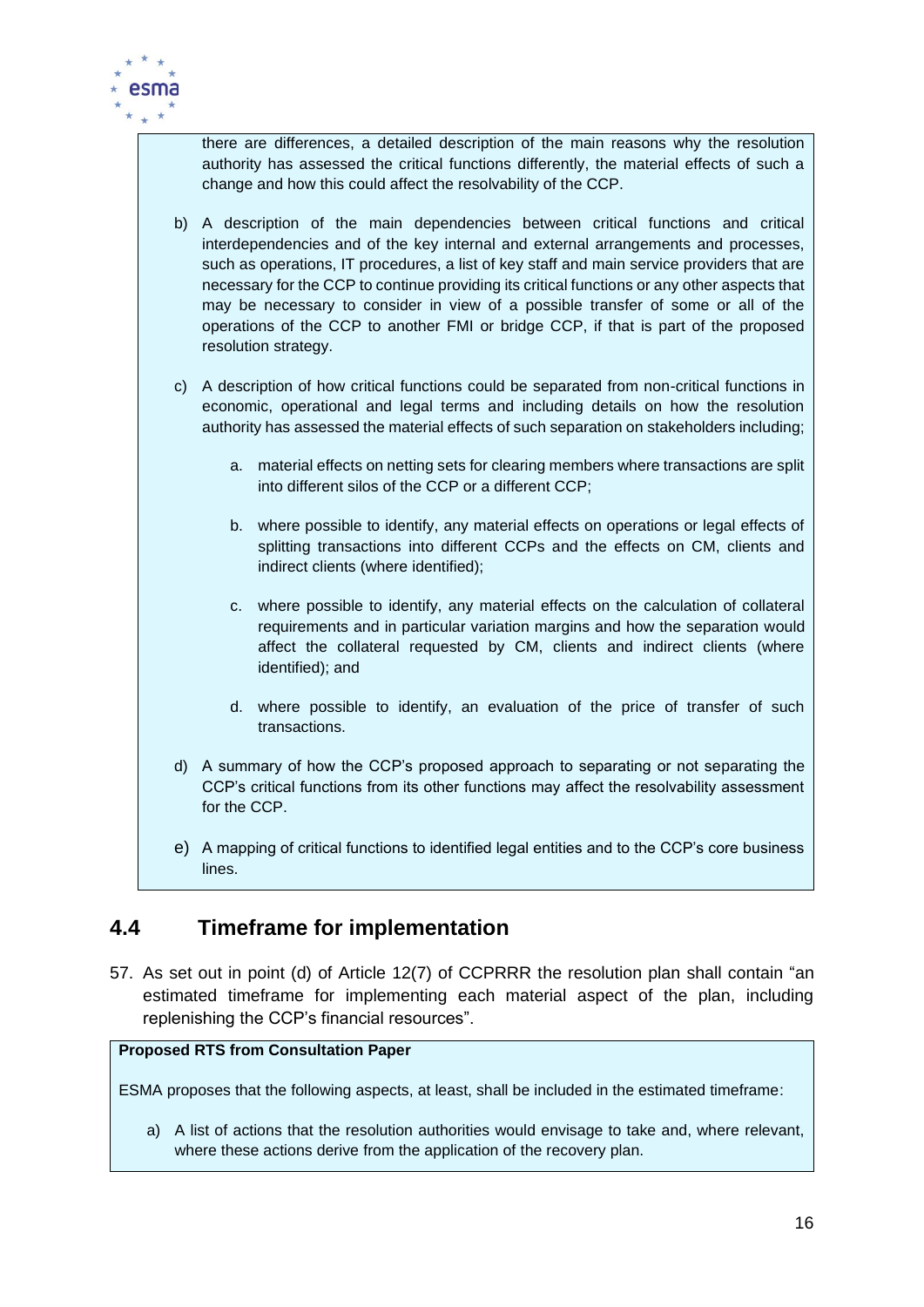

- b) A list of the steps with allocated times to be taken by the resolution authority for implementing each material aspect of the resolution plan and specifying corresponding steps, including an estimated timetable to assess each of the relevant resolution strategies.
- c) A description of how replenishment is envisaged under the resolution plan (including where derived from the recovery plan) and the estimated time for different measures of replenishment.

ESMA proposes that the estimated timeframes, set out above under a-c, shall

- a) be suitable and relevant, evidenced by a description of how the resolution authority has assessed the feasibility and credibility of the envisaged steps and allocated times in the resolution plan;
- b) be tested regularly and at least upon the establishment of the resolution plan and thereafter following any material changes; and
- c) be effective by containing details of the processes and procedures including templates and other pre-completed processes and procedures of how and when to undertake certain steps and how to collect certain information to ensure, to the extent possible, that the estimated timeframes are likely to be upheld.

# <span id="page-17-0"></span>**4.5 Assessment of resolvability**

- 58. As set out in point (e) of Article 12(7) of CCPRRR, the resolution plan shall include "a detailed description of the assessment of resolvability carried out in accordance with Article 15".
- 59. Article 15 of CCPRRR entails details on the assessment of resolvability, where the resolution authority, in coordination with the resolution college and after consultation with the competent authority, shall assess the extent to which a CCP is resolvable. The resolution authority shall, in coordination with the resolution college, make the resolvability assessment at the same time as drawing up and updating the resolution plan. The resolution plan shall entail a detailed description of the assessment of resolvability carried out in accordance with Article 15 of CCPRRR.
- 60. ESMA is mandated to issue guidelines to promote the convergence of resolution practices regarding the application of Section C of the Annex of CCPRRR (Matters that the resolution authority is to consider when assessing the resolvability of a CCP) by 12 August 2022, in close cooperation with the ESRB.
- 61. ESMA notes that the assessment on the resolvability of a CCP is extensive. To ensure proportionality of the resolution plan, ESMA would therefore suggest that the resolution plan includes and is focused on the key conclusions and key aspects of the resolvability of the CCP and that the full assessments, including technical notes, may be included in document sets shared with the resolution college where considered relevant or upon request by one of the resolution college members. ESMA also notes the empowerment for resolvability to be further specified in the Guidelines, issued by ESMA in accordance with paragraph 5 of Article 15 of CCPRRR, to promote the convergence of resolution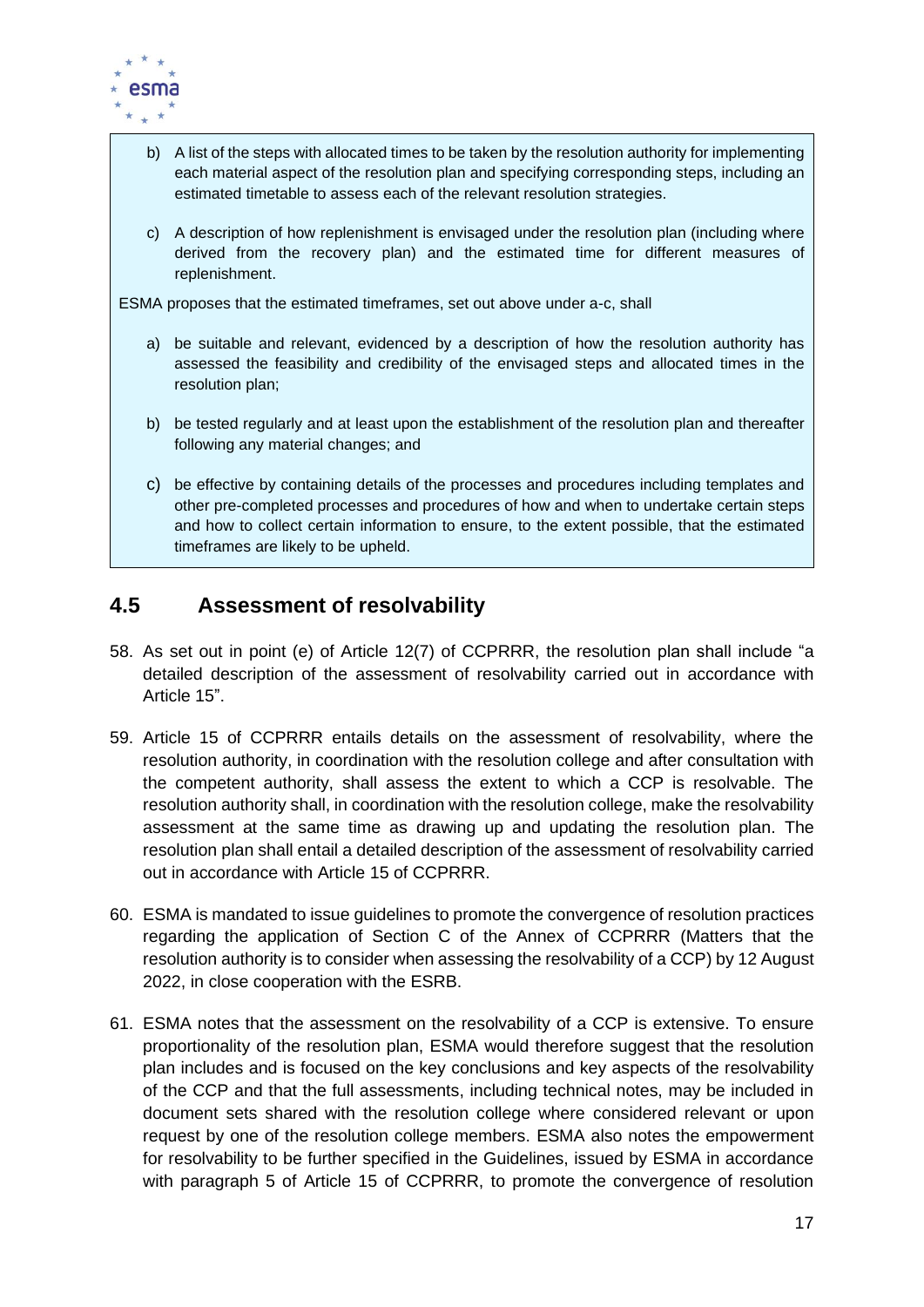

practices regarding the application of Section C, considered by the resolution authority in the assessment as to the CCP's resolvability.

### **Proposed RTS from Consultation Paper**

ESMA proposes that the resolution plan contains a detailed description of the key aspects on the assessment of resolvability and at least the following aspects:

- a) The conclusions of the assessment of resolvability, including at least, whether or not the CCP is deemed resolvable based on the resolution authorities' considerations under paragraph 2 of Article 15 of CCPRRR.
- b) A description on how the resolution authority has assessed the CCP as being deemed resolvable without assuming any of the financing arrangements as set out in point a-c, under paragraph 1 of Article 15 of CCPRRR.
- c) A description of how the resolution authority has ascertained the feasibility of applying the resolution tools in such a way that meets the resolution objectives.
- d) A description on the resolution authorities' assessments as to the information received from the CCP under paragraph 3 of Article 15 of CCPRRR and if the resolution authority agrees with the CCP's assessment as to the lack of impediments.
- e) A description providing evidence and details of when and how the resolvability has been assessed most recently by the resolution authority to ensure the assessment of the CCP being deemed as resolvable remains valid.
- f) A detailed description of the availability of the envisaged assets to the CCP under resolution and if such assets would in fact be available for use in resolution or whether such use or transfer could be hampered or prevented by residual interests of direct and indirect participants in those assets or by legal constrains, such as the legal mechanism by which collateral is provided, including whether collateral is provided as a security interest, pledge or by way of title transfer all of which that could impact the status of that collateral in insolvency.
- g) A description of each aspect, as set out in Section C, Matters that the resolution authority is to consider when assessing the resolvability of a CCP, of the Annex of CCPRRR.

# <span id="page-18-0"></span>**4.6 Measures to address or remove identified impediments to resolvability**

- 62. As set out in point (f) of Article 12(7) of CCPRRR, the resolution plan shall include "a description of any measures required pursuant to Article 16 to address or remove impediments to resolvability identified as a result of the assessment carried out in accordance with Article 15".
- 63. Where the resolution authority, in coordination with the resolution college, concludes that there are material impediments to the resolvability of a CCP, the resolution authority, in cooperation with the competent authority, shall prepare and submit a report to the CCP and to the resolution college. The resolution plan shall contain a description of any measures required pursuant to Article 16 of CCPRRR to address or remove impediments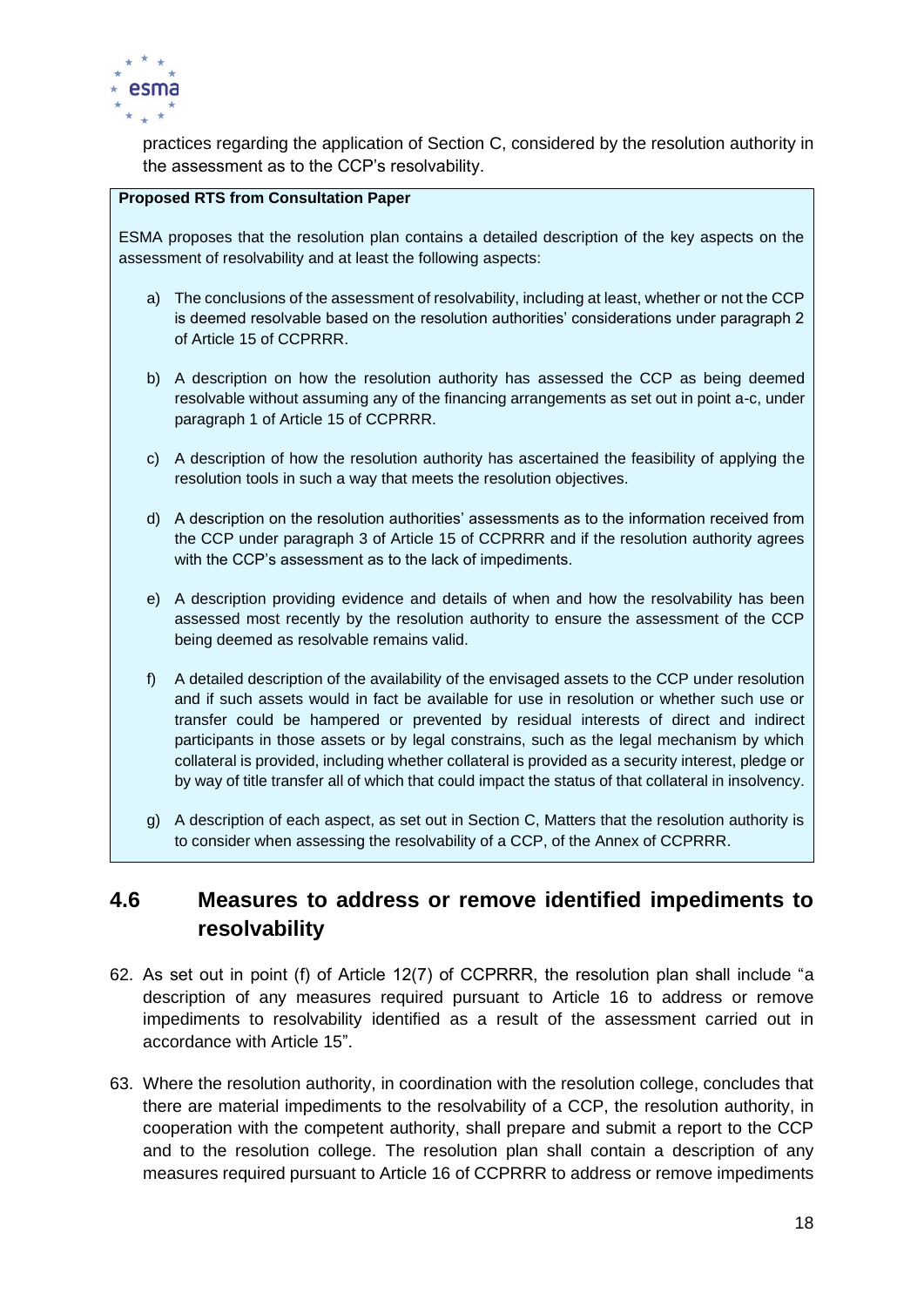

to resolvability identified as a result of the assessment carried out in accordance with Article 15 of CCPRRR.

### **Proposed RTS from Consultation Paper**

ESMA proposes that the resolution plan contains the key aspects on the assessment of resolvability, including at least the following aspects:

- a) Where a material impediment has been identified, a descriptive summary of the measures required under Article 16 of CCPRRR, to identify any necessary changes to the structure, operations or risk management frameworks and financial resources of the CCP or any measures to improve the CCP's resolvability, and the timeline for completing the requested changes.
- b) A description on any impediments addressed or removed in accordance with Articles 16 and 17 of CCPRRR over a period of two years preceding the current review of the impediments under Article 15 of CCPRRR.

# <span id="page-19-0"></span>**4.7 Processes for determining the value and marketability of the critical functions and assets**

64. As set out in point (g) of Article 12(7) of CCPRRR, the resolution plan shall entail "a description of the processes for determining the value and marketability of the critical functions and assets of the CCP".

### **Proposed RTS from Consultation Paper**

ESMA proposes that the resolution plan shall, at least, entail the following key aspects on the process of determining value and marketability;

- a) A description of the processes applied for determining the value and marketability of the critical functions and assets such as the core business lines, operations and assets of the CCP mainly focusing on aspects that could have an impact on the valuation such as volatility in the market, inaccessibility and/or uncertainty of the market prices, time constrains and legal aspects and if the process applied deviates from the valuation methodology applied under the recovery plan, and where there are differences, a description of the main reasons why the resolution authority has assessed the valuation methodology differently and the material effects of such a difference (if any).
- b) A description of the information and processes for ensuring availability in an appropriate timescale of the information required for the purposes of valuation, in particular pursuant to Title V, Chapter II on Valuation under CCPRRR, and for marketability, in particular pursuant to the marketing requirements for the sale of business and bridge CCP tools.
- c) A description of the determined value and the marketability of the critical functions and assets, defined according to the letter a) and b).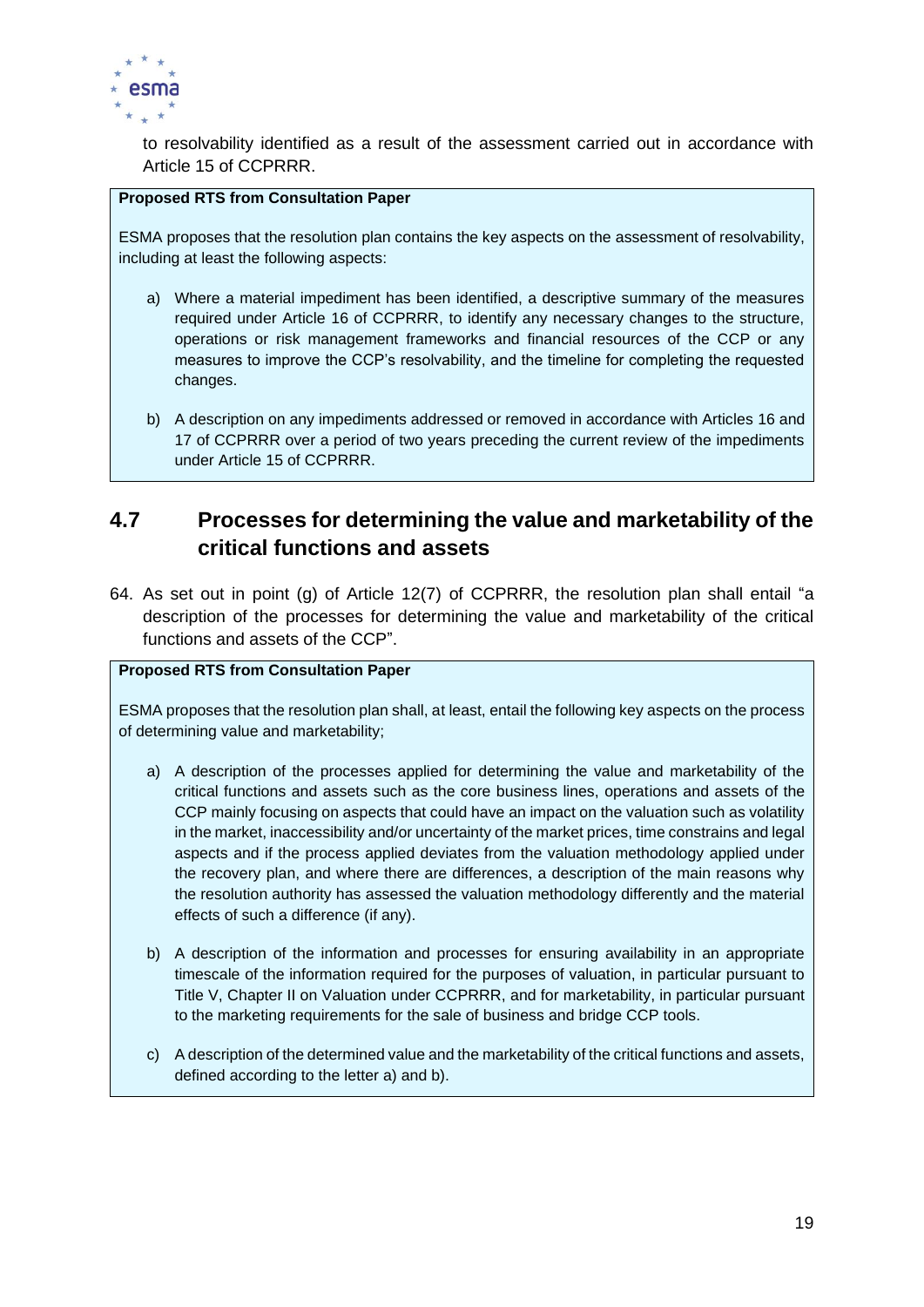

# <span id="page-20-0"></span>**4.8 Information requirements**

- 65. As set out in point (h) of Article 12(7) of CCPRRR, the resolution plan shall contain "a detailed description of the arrangements for ensuring that the information required pursuant to Article 13 is up to date and available to the resolution authorities at all times".
- 66. Article 13 of CCPRRR contains a requirement for CCPs to cooperate as necessary in the drawing up of resolution plans and provide their resolution authority, either directly or through their competent authority, with all the information necessary to draw up and implement those plans, including the information and analysis specified in Section B of the Annex of CCPRRR. A CCP shall also, where required by the resolution authority, provide the resolution authority, with certain time limits and with detailed records of the contracts referred to in Article 29 of EMIR to which they are a party.
- 67. The list set out in Section B of the Annex of CCPRRR contains a significant list of information to be provided by the CCP to the resolution authority upon request.
- 68. ESMA is mandated to further specify a detailed description of the arrangements for information ensuring that the information required is up to date and available to the resolution authorities at all times.
- 69. ESMA notes that it could be useful if the plan and arrangements, for ensuring information is available and kept up to date to the resolution authorities, cover several years to ensure consistency.
- 70. ESMA initially proposed that the resolution authority may identify certain information as material and require such material information to be kept up to date and available at all times compared to information not considered material that would be subject to regular reviews and be updated upon request by the resolution authority or where otherwise a review and possible update would be reasonably expected to be made. The approach to ensuring information is up to date and available has been amended in this Final Report.

### **Proposed RTS from Consultation Paper**

ESMA therefore, based on above, proposes that the resolution plan contains at least the following key descriptions of how information is kept up to date, remains relevant and practicable and is available to the resolution authority;

- a) A description of the arrangements with the CCP to ensure access to (and sharing of) information for the resolution authority and how the CCP shall maintain the information systems and controls that can promptly produce and make available relevant data and information to the resolution authority. The arrangements shall include procedures to date the information and to provide standardised updates where there are material changes.
- b) A description on how the CCP shall at least yearly review all information with the exception of the information considered material by the resolution authority under point (c), shared with the resolution authority and in addition, shall review certain aspects of the information shared with the resolution authority upon the request by the resolution authority or where otherwise a review and possible update would be reasonable expected to be made.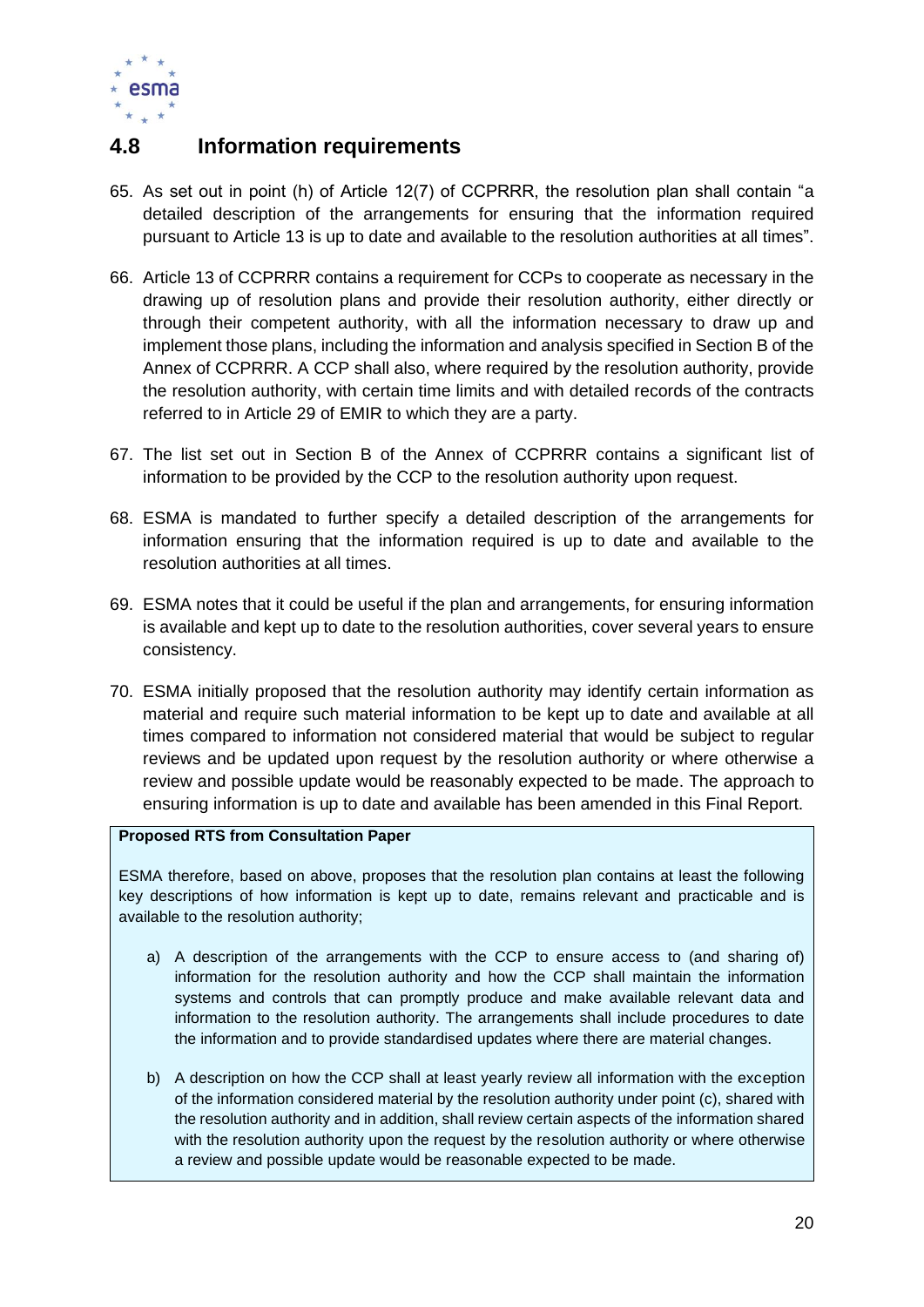

c) A description of the procedure on how the resolution authority may identify certain information as material and how the CCP shall ensure that such material information is kept up to date and available at all times to the resolution authority compared to information not considered material that would follow the procedures for updates as set out under (b).

# <span id="page-21-0"></span>**4.9 How resolution actions could be financed**

71. As set out in point (i) of Article 12(7), the resolution plan shall include "an explanation as to how resolution actions could be financed without the assumption of the elements referred to in paragraph 4" i.e., without relying on extraordinary public financial support, central bank emergency liquidity assistance and central bank liquidity assistance provided under non-standard collateralisation, tenor and interest rate terms.

### **Proposed RTS from Consultation Paper**

ESMA proposes that the resolution plan shall contain an explanation of the material envisaged financial sources that could be used in relation to each scenario considered, and the explanation shall include, at least, the following aspects:

- a) A description of the financial resources envisaged to be needed under the resolution plan detailing whether such financial resources or tools would be reserved for resolution or if they would also be available in recovery, clearly separating solvency from liquidity funding needs, and in addition details on the envisaged financial resources that are likely to be required in relation to the implementation of the resolution strategy including each relevant resolution scenario.
- b) A description of potential sources of resolution funding, including the terms of financing, preconditions for their use, the timing of their availability, and any collateral requirements.
- c) A description and analysis of how and when the CCP may apply for the use of central bank facilities (respecting the requirement that resolution plans should not assume any access to central bank facilities on non-standard terms) in resolution.
- d) A description and identification of assets that could be used (and are expected to qualify) as collateral and how such an expectation of use of the assets may create encumbrances, primarily in the value and use of such asset.

# <span id="page-21-1"></span>**4.10 Resolution strategies and scenarios**

72. As set out in point (j) of Article 12(7) of CCPRRR, the resolution plan shall include "a detailed description of the different resolution strategies that could be applied according to the different possible scenarios and their related timeframes".

# <span id="page-21-2"></span>**4.10.1 Introduction to resolution scenarios and resolution strategies**

73. The resolution plans should cover a broad range of scenarios, distinguishing between scenarios resulting from default events, non-default events and a combination of both, as well as different types of non-default events.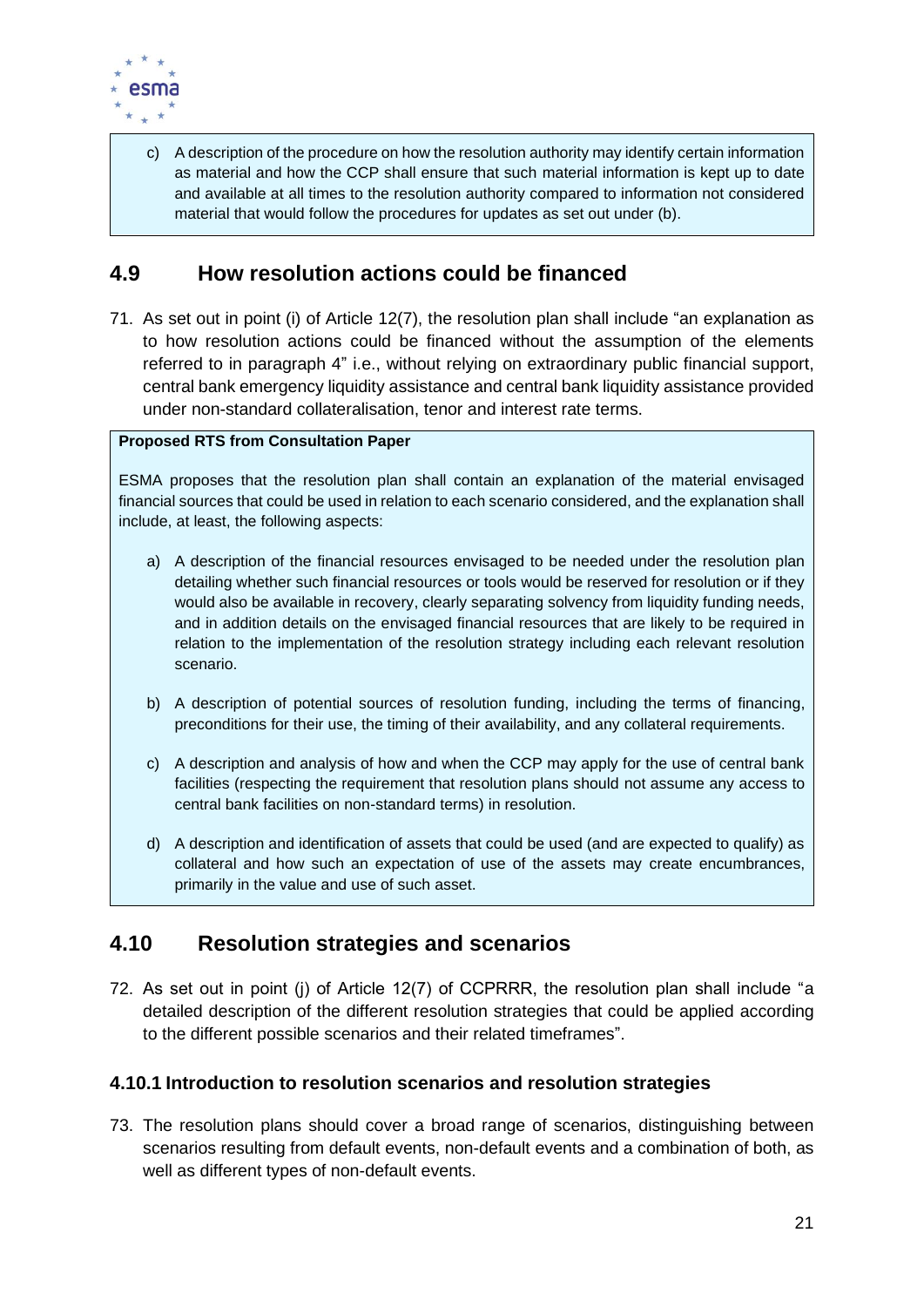

- 74. The content of a resolution plan should be appropriate to the activities of the CCP and the types of products it clears, and it should be based, inter alia, on the information provided by the CCP. ESMA notes that the resolution plan should not just entail a resolution strategy per scenario but should use the established scenarios to build the resolution strategies suitable to the CCP. A resolution strategy may combine different elements of different scenarios if this would achieve the best resolution plan for a CCP.
- 75. The resolution plan shall include a summary of the key resolution strategies and an operational plan for implementation of the strategies based on established resolution scenarios.
- 76. An effective resolution regime for CCPs should pursue financial stability and allow for the continuity of the critical functions of CCPs without exposing taxpayers to loss, either by restoring the ability of the CCP to perform those functions as a going concern or by ensuring the performance of those functions by another entity or arrangement coupled with the orderly wind-down of the CCP in resolution.

# <span id="page-22-0"></span>**4.10.2 Resolution Scenarios**

- 77. The FSB has identified a list of hypothetical default and non-default scenarios that a resolution authority should consider in its resolution planning<sup>10</sup>. ESMA notes that many authorities have commenced resolution planning for systemically important CCPs and started considering the adequacy of CCPs' financial resources for resolution. This includes considering various default and non-default loss scenarios, although some authorities are at a relatively early stage of their analysis.
- 78. In order to provide for a comprehensive range of scenarios, the resolution plans should include several scenarios, and they should include further scenarios not specified in the draft RTS where needed to address specificities and operations of the CCP.
- 79. The RTS provides the resolution authority with the tools to create suitable scenarios in order to provide a degree of flexibility, to take into account the specificities of each CCP and to ensure the overall proportionality of the plan. Hence, the resolution authorities should build each of these scenarios in a way that best fits the specific characteristics and level of complexity of the CCP.
- 80. ESMA has proposed in the Consultation Paper to limit the type of resolution scenarios to be covered in the resolution plan to at least 9, again with the aim to ensure that the regulatory requirements on resolution authorities are proportionate. However, the approach has been slightly adjusted based on comments received.

<sup>&</sup>lt;sup>10</sup> FSB Guidance on Financial Resources to Support CCP Resolution and on the Treatment of CCP Equity in Resolution, page 4, <https://www.fsb.org/wp-content/uploads/P161120-1.pdf>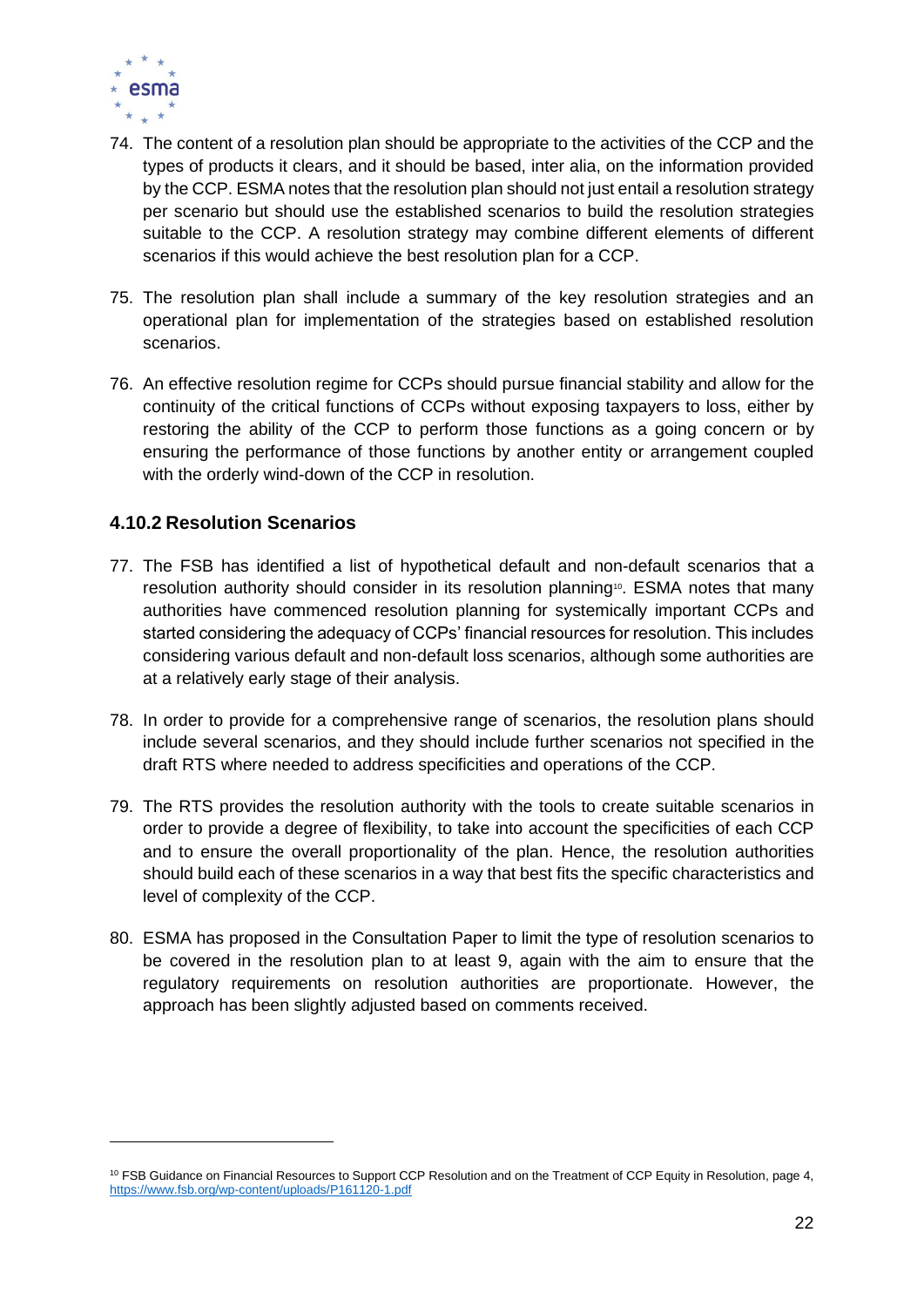

# <span id="page-23-0"></span>**4.10.3 Quantify aspects of the resolution scenarios or strategies**

- 81. The mandate also requests ESMA to consider, whenever appropriate and possible, to quantify aspects of the resolution plan. However, ESMA notes the difficulty of identifying relevant data to make such assessments, hence concludes that the quantification should be undertaken to the extent possible.
- 82. ESMA notes that the FSB guidance states<sup>11</sup> that the resolution authority should compare the different resolution costs assessed in different steps to identify any potential shortfalls or gaps that could cause resources to be inadequate to achieve the resolution objective. In case of detecting gaps, it is noted that it would be necessary to analyse possible ways to manage them and their impact on financial stability.
- 83. The FSB has considered the following aspects that the resolution authority may consider in conducting quantitative analyses<sup>12</sup>:
	- **•** Differentiating the amount of resources available for resolution according to the nature of the underlying resources and tools (e.g. prefunded, committed or uncommitted);
	- Developing metrics for fully recognising or discounting different types of resources based on the level of confidence about whether they are likely to be available in a comprehensive and timely manner;
	- Coordinating with the oversight and/or supervisory authorities of CMs notably in the context of assessing the potential performance risk and/or financial stability implications of enforcing certain recovery and resolution tools; and
	- Consider supervisory stress testing for extreme market scenarios and/or reverse stress testing which could also inform the resolution authority's quantitative analyses of existing and potentially available financial resources for resolution.
- 84. ESMA proposes to include quantitative assessment tools for each type of scenario (where possible depending on access to data) that may be used to produce quantitative impacts for the scenarios in order to test the related resolution measures. Where no data is available, and cannot be generated with reasonable efforts, the resolution authority shall conduct a qualitative assessment of the tools, and this assessment shall include a section why a quantitative assessment could not be undertaken for a certain scenario. This is to ensure the requirements under the RTS are not too burdensome and create unproportionate requirements on resolution authorities.

<sup>11</sup> FSB Guidance on Financial Resources to Support CCP Resolution and on the Treatment of CCP Equity in Resolution, page 13,<https://www.fsb.org/wp-content/uploads/P161120-1.pdf>

 $12$  FSB Guidance on Financial Resources to Support CCP Resolution and on the Treatment of CCP Equity in Resolution, page 8, <https://www.fsb.org/wp-content/uploads/P161120-1.pdf>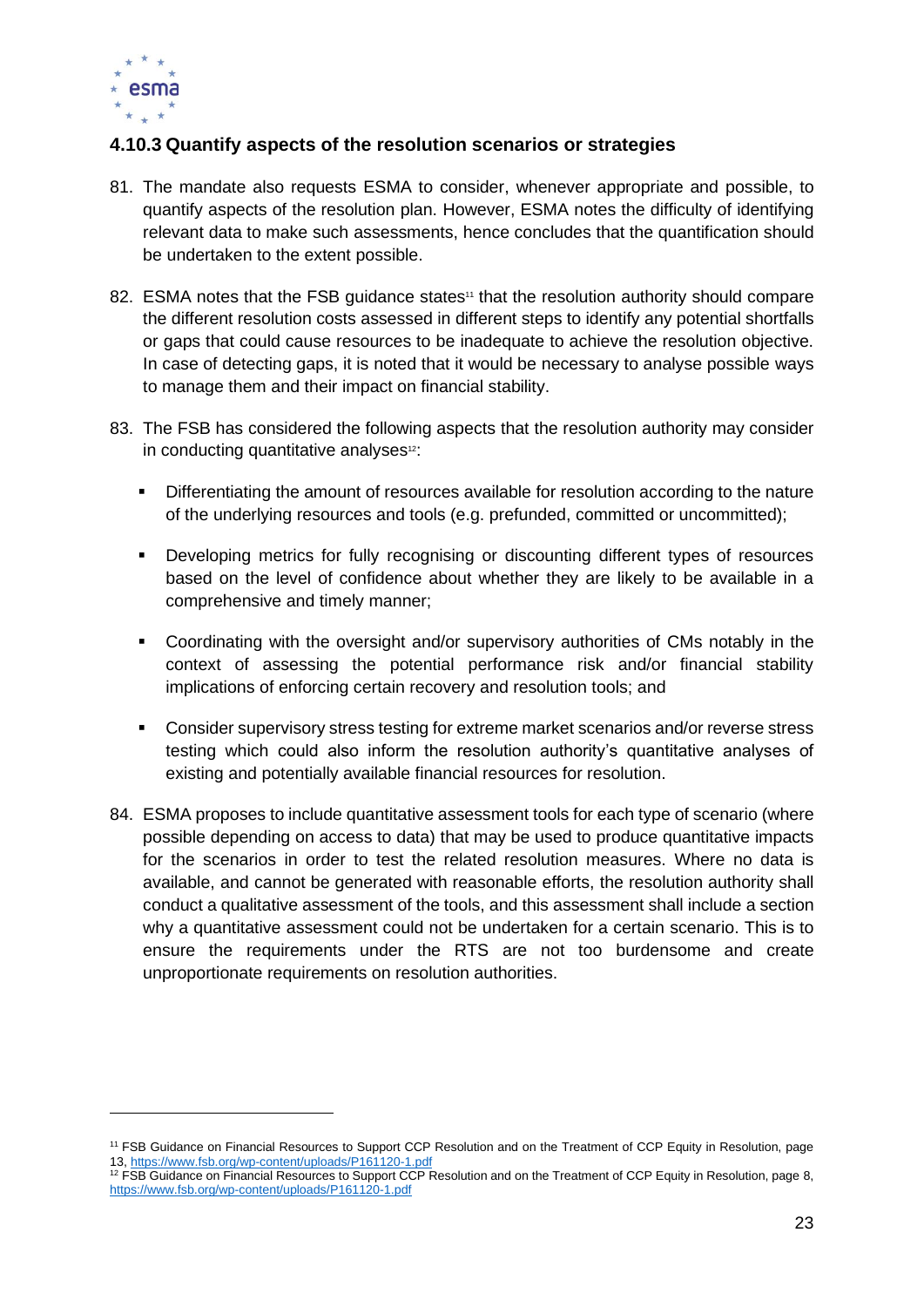

# *Table 1:*

| Matrix proposed in the Consultation Paper for building the range of CCP resolution plan<br>scenarios                                                                                                                  |                                                                                                                                                                                                                                                                                                                                                                                                                                                                                                                                                                                                                                                                                                                                                                       |  |
|-----------------------------------------------------------------------------------------------------------------------------------------------------------------------------------------------------------------------|-----------------------------------------------------------------------------------------------------------------------------------------------------------------------------------------------------------------------------------------------------------------------------------------------------------------------------------------------------------------------------------------------------------------------------------------------------------------------------------------------------------------------------------------------------------------------------------------------------------------------------------------------------------------------------------------------------------------------------------------------------------------------|--|
|                                                                                                                                                                                                                       |                                                                                                                                                                                                                                                                                                                                                                                                                                                                                                                                                                                                                                                                                                                                                                       |  |
| <b>Types of scenarios</b>                                                                                                                                                                                             | Factors to describe type of scenarios                                                                                                                                                                                                                                                                                                                                                                                                                                                                                                                                                                                                                                                                                                                                 |  |
| (Article 12(3)(a) and 12(7)(j))                                                                                                                                                                                       | (Article 12(3)(a) and 12(7)(j))                                                                                                                                                                                                                                                                                                                                                                                                                                                                                                                                                                                                                                                                                                                                       |  |
| Default Scenario - Unsuccessful<br>recovery where the CCP does not<br>have sufficient resources and tools<br>for a successful recovery                                                                                | Establish scenario where a CCP has not fully addressed liquidity shortfalls or<br>established loss allocation arrangements that fully address uncovered credit losses. As<br>a result, recovery resources and tools are insufficient to absorb losses and replenish<br>financial resources to minimum regulatory requirements.                                                                                                                                                                                                                                                                                                                                                                                                                                        |  |
| Default Scenario - Failure of loss<br>allocation arrangements                                                                                                                                                         | Establish scenario where the CCP's loss allocation arrangements set out in the<br>recovery plan do not operate as intended and as a result, the planned resources or<br>tools are not, or not sufficiently, available at the time of recovery.                                                                                                                                                                                                                                                                                                                                                                                                                                                                                                                        |  |
| Default Scenario - Multiple clearing<br>meet their<br>members<br>do<br>not<br>CCP's<br>obligations<br>under<br>the<br>recovery actions                                                                                | Establish scenario where the multiple clearing members do not meet their obligations<br>under the CCP's recovery actions. If the group of non-performing clearing members is<br>sufficiently large or if their failure to meet obligations leads to a general loss of<br>confidence in the CCP, the CCP may become unable to continue operations.                                                                                                                                                                                                                                                                                                                                                                                                                     |  |
| Default Scenario - Timing<br>οf<br>resolution actions                                                                                                                                                                 | Establish scenario where the relevant authorities determine that resolution should be<br>initiated before some of the arrangements or tools under the CCP's recovery plan are<br>applied. In this scenario, the relevant authorities have determined that applying<br>recovery arrangements or tools in the prevailing market conditions may threaten<br>financial stability and/or the continuity of critical functions.                                                                                                                                                                                                                                                                                                                                             |  |
| Non-Default Scenario - Investment<br>risks                                                                                                                                                                            | Establish scenario where losses on investments of initial margin or default fund assets<br>could arise for example if an investment counterparty fails. A CCP may need to bear<br>such losses, if the loss allocation tools in the CCP's rules do not cover them in another<br>manner. Losses could also occur from the investment of a CCP's own financial<br>resources including SITG and SSITG. Investment losses could materialise suddenly.                                                                                                                                                                                                                                                                                                                      |  |
| Non-Default Scenario- Failure of<br>service providers                                                                                                                                                                 | Establish scenario where, as a result of a failure of a custodian, depository, a payment<br>or settlement bank, a payment system, a securities settlement system or other entity<br>providing similar services, the CCP could lose timely access to its assets, become<br>unable to collect margins or become unable to transform non-cash collateral or<br>investments into cash. This could cause liquidity and/or solvency challenges to a CCP,<br>depending on the nature or consequences of the failure and the time it takes to regain<br>access to the assets.                                                                                                                                                                                                 |  |
| Non-Default Scenario- Operational<br>risk events                                                                                                                                                                      | Establish scenario where financial losses or liquidity challenges arise from a range of<br>operational failures, such as human error, information technology failure, fraud, cyber<br>incident, or non-performance of vendors or service providers. A CCP can incur<br>operational losses directly (primary losses) or due to the legal actions taken by others<br>affected by the event (secondary losses). Operational risk events can happen suddenly,<br>but certain losses, particularly secondary losses can take years to fully materialise.                                                                                                                                                                                                                   |  |
| Non-Default Scenario - Financial<br>(Comprehensive<br><b>losses</b><br>loss<br>allocation arrangements for<br>custody and investment losses the<br>CCP incurs as a result of its clearing<br>and settlement activity) | Establish scenario where the CCP does not have sufficient financial resources or tools<br>to cover non-default losses (including losses deriving from legal risks, including legal,<br>regulatory, enforcement or contractual penalties that could lead to significant losses or<br>uncertainty for the CCP and that can take a long time to materialise). In this scenario,<br>the non-default losses would be larger than the CCP's capital and contingent resources<br>(e.g., insurance, parental guarantees). Alternatively, in a scenario where the CCP's<br>clearing members would also be required to bear losses, the aggregate resources<br>available would be insufficient to cover the losses and/or to replenish capital back to the<br>required minimum. |  |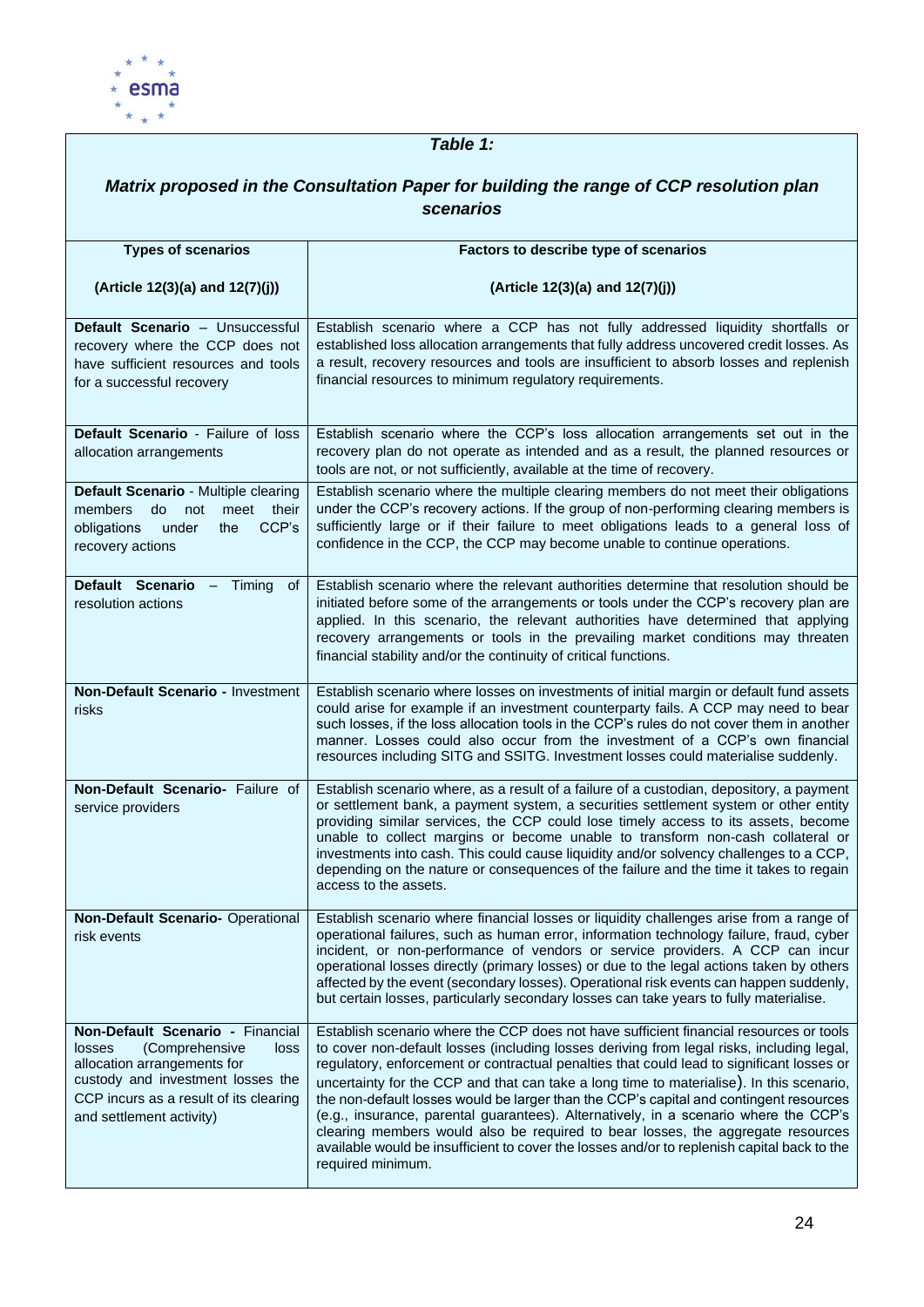

#### *Table 1: Matrix proposed in the Consultation Paper for building the range of CCP resolution plan scenarios* **Types of scenarios (Article 12(3)(a) and 12(7)(j)) Factors to describe type of scenarios (Article 12(3)(a) and 12(7)(j))** Establish scenario where the CCP's arrangements to cover (specific) non-default losses set out in the recovery plan cannot be used or do not operate as intended. As a result, the planned resources or tools are not, or not sufficiently, available at the time of recovery. Establish scenario where the CCP's clearing members do not meet their obligations under the CCP's recovery actions. In this scenario, clearing members do not meet the applicable loss allocation or replenishment obligations. Establish scenario where the CCP's shareholders do not support the CCP's recovery actions. In this scenario, the CCP's parent company or other shareholders do not cover the CCP's non-default losses that are not allocated elsewhere and/or are unwilling to recapitalise the CCP, irrespective of whether there is a contractual commitment, parental guarantee, or similar arrangement to provide financial resources or not. Establish scenario where the relevant authorities determine that resolution should be initiated before some of the recovery arrangements or tools are applied or the CCP is wound down. In this scenario, the CCP's recovery and wind-down arrangements are consistent with the PFMI, but the relevant authorities have determined that applying them in the prevailing market conditions may threaten financial stability and/or the continuity of critical functions. **Event(s) causing simultaneous default and non-default losses -** *This scenario addresses the situation in which there are concurrent default and non-default losses as a result of a single event or as a result of multiple events that occur in a reduced time span.* Establish scenario where there are specific entities that are material sources of both default and non-default losses, specific scenarios analyzing the effects of default events affecting these entities may be relevant. Considering where non-default losses would be borne by clearing members affecting the path of loss propagation and where there are material differences between different combinations of default and non-default events with respect to the available tools, usage of tools, paths of losses or impact on stakeholders.

# <span id="page-25-0"></span>**4.10.4 Resolution Strategies**

- 85. ESMA shall in addition to establishing hypothetical resolution plan scenarios for CCPs covering both default and non-default situations, further specify a detailed description of the different resolution strategies that could be applied according to the different possible scenarios. Resolution authorities should identify one or two preferred resolution strategies but may also need to include choices to be made within those strategies depending on the situation or where unforeseen impediments to an elected strategy are discovered at implementation.
- 86. ESMA notes that the FSB report states that the resolution authority shall develop resolution strategies and operational plans to facilitate the effective resolution of the FMI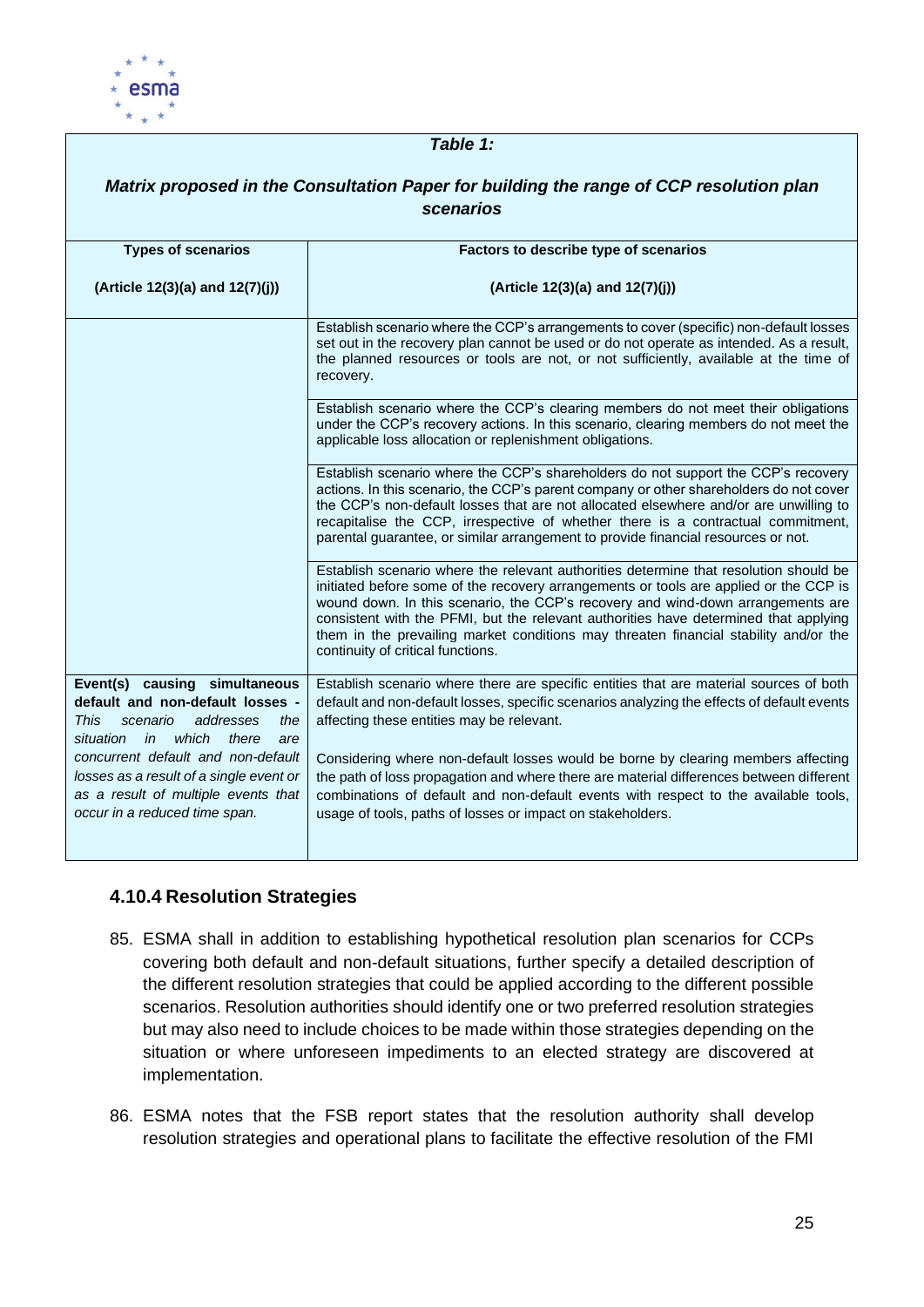

in a way that ensures continuity of the critical functions carried out by the FMI and provides a list of features that should be reflected in the resolution plans<sup>13</sup>.

87. ESMA further notes that Article 25 "Identification of a resolution strategy" of the BRRD RTS specifies certain aspects to be considered for identification of a resolution strategy.

### **Proposed RTS from Consultation Paper**

ESMA has, based on the FSB report and the BRRD RTS, established a proposed list of key aspects to be considered when establishing resolution strategies for the resolution scenarios. ESMA proposes that at least the following aspects to be covered:

- a) A detailed description of the main resolution strategy elected, and if several strategies are elected how their application differs, and the key strategic analysis that underlies the different choices of elected resolution strategies.
- b) A description of how, the procedure, unforeseen situations are envisaged to be mitigated, for example where unforeseen impediments to an elected strategy are discovered at implementation.
- c) A detailed description of conditions for intervention under the resolution strategy, describing for example necessary and sufficient prerequisites for triggering the implementation of resolution actions together with concrete and practical options for applicable resolution tools.
- d) A detailed description of how the resolution strategy takes into account the impact on direct and indirect participants in the CCP as well as interdependencies such as other linked FMIs and trading venues.
- e) A detailed description of the effects of different resolution actions under the resolution strategies, such as resolution tools that would split netting sets and also descriptions on how this could impact other aspects of the functioning of the CCP, such as liquidity and collateral requirements as well as other types of resolution tools including the sale of a business tool or the write down or conversion of, for example, debt instruments.
- f) A detailed description of how the resolution strategy takes into account and ensures continuity of the CCP's legal and technical arrangement and how the plan supports the transfer of its functions, for example by providing for advance agreement with other FMIs or relevant service providers.

# <span id="page-26-0"></span>**4.11 Critical interdependencies**

88. As set out in point (k) of Article 12(7) of CCPRRR, the resolution plan shall contain "a description of critical interdependencies between the CCP and other market participants and between the CCP and critical service providers, interoperability arrangements and links with other FMIs, as well as ways to address all of those interdependencies"

<sup>&</sup>lt;sup>13</sup> Financial Stability Board, Key Attributes of Effective Resolution Regimes for Financial Institutions, October 2014, page 68-69, [https://www.fsb.org/wp-content/uploads/r\\_141015.pdf](https://www.fsb.org/wp-content/uploads/r_141015.pdf) and FSB Guidance on Financial Resources to Support CCP Resolution and on the Treatment of CCP Equity in Resolution, page 23[, https://www.fsb.org/wp-content/uploads/P161120-1.pdf](https://www.fsb.org/wp-content/uploads/P161120-1.pdf)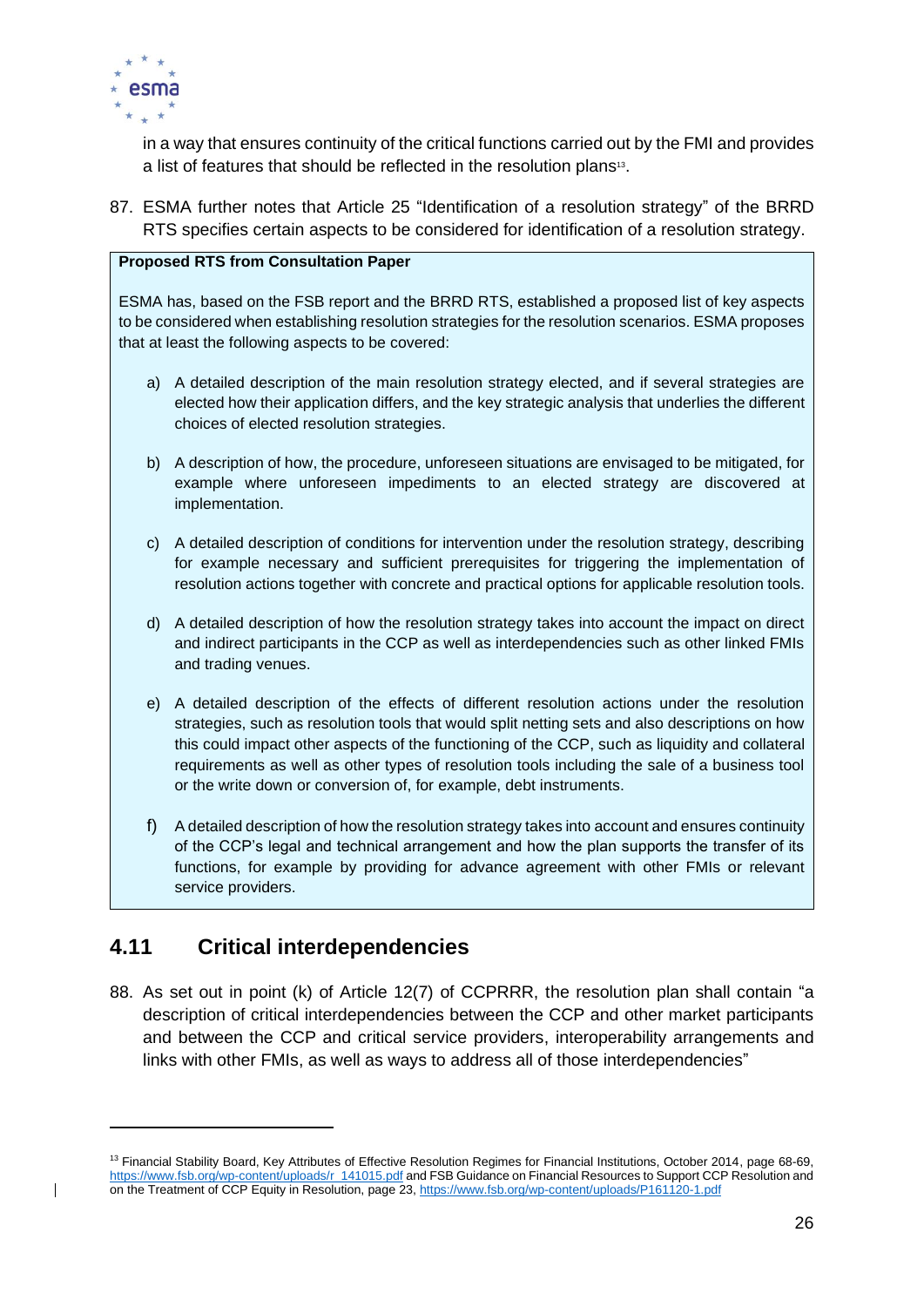

### **Proposed RTS from Consultation Paper**

ESMA proposes that the resolution plan shall contain a description of the critical interdependencies of the CCP, including what would make an interdependence considered critical. The description shall include, at least, the following aspects:

- a) A description under the resolution plan of all critical interdependencies identified and if such identified interdependences entail any differences compared to the recovery plan's list of critical interdependencies and where there are differences, a detailed description of the main reasons why the resolution authority has assessed the critical independencies differently and any material effects of such a change.
- b) A description of the different type of entities with interdependencies to the CCP including a list containing all relevant stakeholders including the CCP's direct and indirect participants (where possible to identify), owners, financial service providers such as liquidity providers, settlement banks or agents, platforms, investment agents, banks, custodians and other service providers (e.g., IT provider, data provider) and linked FMIs, and their relevance in the resolution procedure.
- c) A description of the assessment of the entities (as identified under b) with an interdependence to the CCP, covering their importance for the CCP, i.e., why they would, or would not, be considered critical, and if the ability of the CCP to continue providing its critical functions is dependent on these entities.
- d) A description of outsourcing arrangements to critical service providers that cover part of the CCP's core business, including where another entity undertakes price determination, provides systems for the clearing, margin calculations or other essential parts of the CCP's operations.
- e) A description of how entities subject to a critical interdependency with the CCP have been assessed and any identified risks mitigated and addressed, including legal enforceability and regulatory constraints of arrangements (set-off and netting) and how for example, any inability of the provider of outsourced arrangements to comply with its obligations under the outsourcing arrangements have been satisfactory assessed and how those risks are mitigated in the resolution plan.
- f) A description of how the resolution plan has assessed the potential impact of applying the resolution tools on any interoperable CCP, for example the transmission of resolution cash calls or variation margin gains haircutting via an interoperability arrangement.
- g) A description of possible impacts on other FMIs linked to the CCP, for example by assessing the significance of the CCP's involvement in those entities including whether the CCP's resolution could cause contagion through FMIs, for example by triggering of default procedures in FMIs, or leaving other firms without access to FMIs.
- h) A description of the mitigating measures related to those critical interdependencies and how they will ensure operational continuity in resolution, as necessary to maintain the continuity of the CCP's critical functions.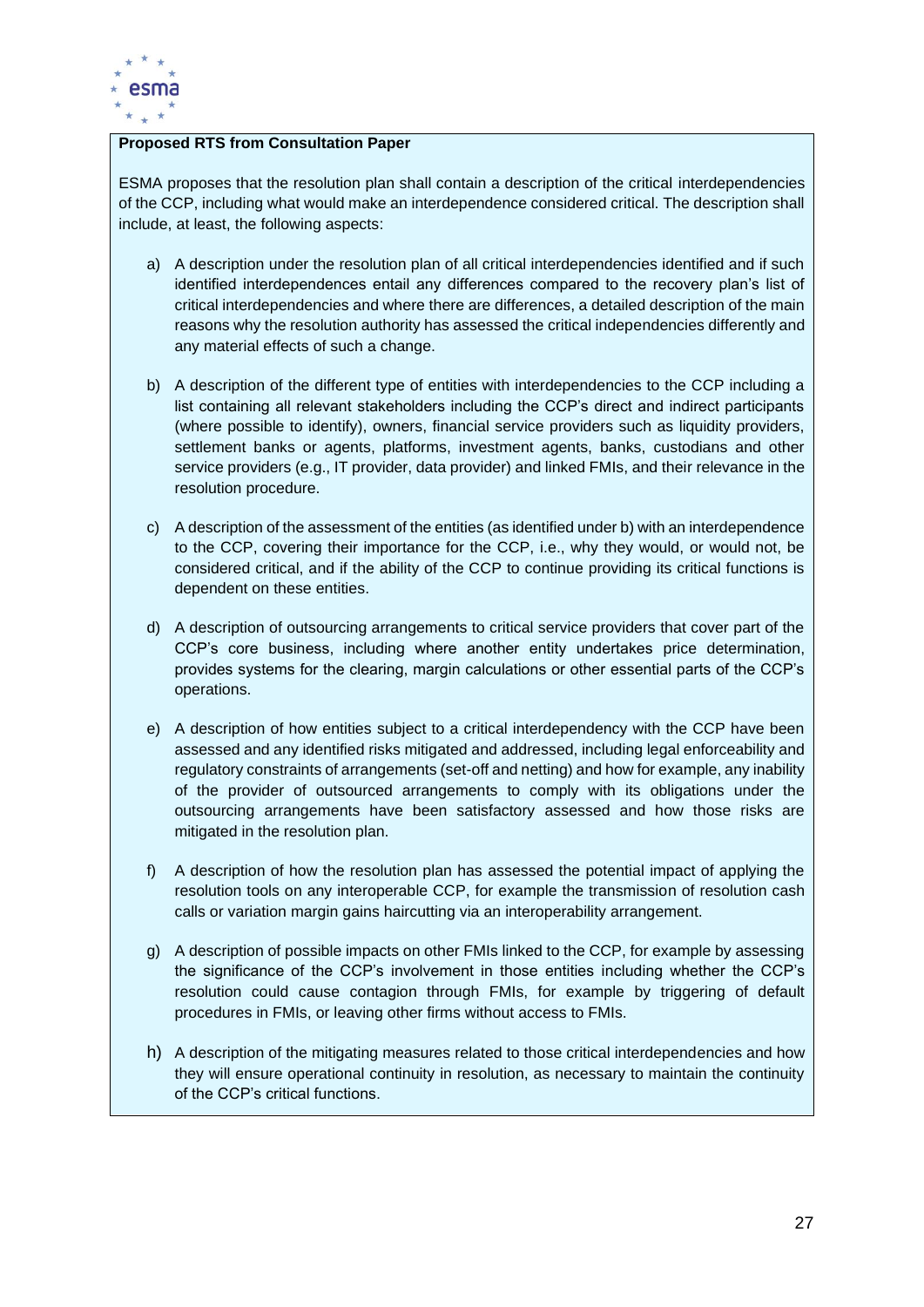

# <span id="page-28-0"></span>**4.12 Critical intra-group interdependencies**

- 89. As set out in point (l) of Article 12(7) of CCPRRR, the resolution plan shall contain "a description of the critical intra-group interdependencies as well as ways to address them".
- 90. Critical intra-group interdependencies may be described as relationships between entities within the group of the CCP, which are necessary for the provision of critical functions by the CCP, or for the provision of critical functions by these other entities within the group. As a consequence, such interdependencies would significantly impact the resolution plan or would be impacted in case the CCP undergoes resolution.

### **Proposed RTS from Consultation Paper**

ESMA proposes that the resolution plan shall contain a description of the critical intra-group interdependencies of the CCP, including what would make an interdependence critical. The resolution plan shall include at least the following aspects:

- a) A description of the intra-group dependencies identified under the resolution plan and whether such identified interdependences entail any differences compared to the recovery plan's list of critical intra-group interdependencies and where there are differences, a detailed description of the main reasons why the resolution authority has assessed the critical intragroup independencies differently and any material effects of such a change (if any).
- b) A description of the group the CCP belongs to and a list of the group entities the CCP has links with and an assessment as to what group entities should be considered as critical intragroup interdependencies.
- c) A description on the impact of resolution actions on other business lines of critical intra-group entities and legal entities, for example if resolution measures would affect other entity's ability to continue to operate.
- d) A description on how relevant entities would be able to provide financial support (pre-agreed or on a voluntary basis).
- e) A description on legal enforceability or regulatory constraints that could affect the intra-group interdependencies.
- f) A description of the mitigating measures related to those critical intra-group interdependencies which will allow to ensure operational continuity in resolution, as necessary to maintain the continuity of the CCP's critical functions.

# <span id="page-28-1"></span>**4.13 Ensure certain functions of the CCP**

91. As set out in point (m) of Article 12(7) of CCPRRR, the resolution plan shall include several descriptions of options to pursue for the resolution authority to ensure the viability of the CCP, including access to other FMIs, payment service providers, settlement providers, continuity of links access to clearing members, etc.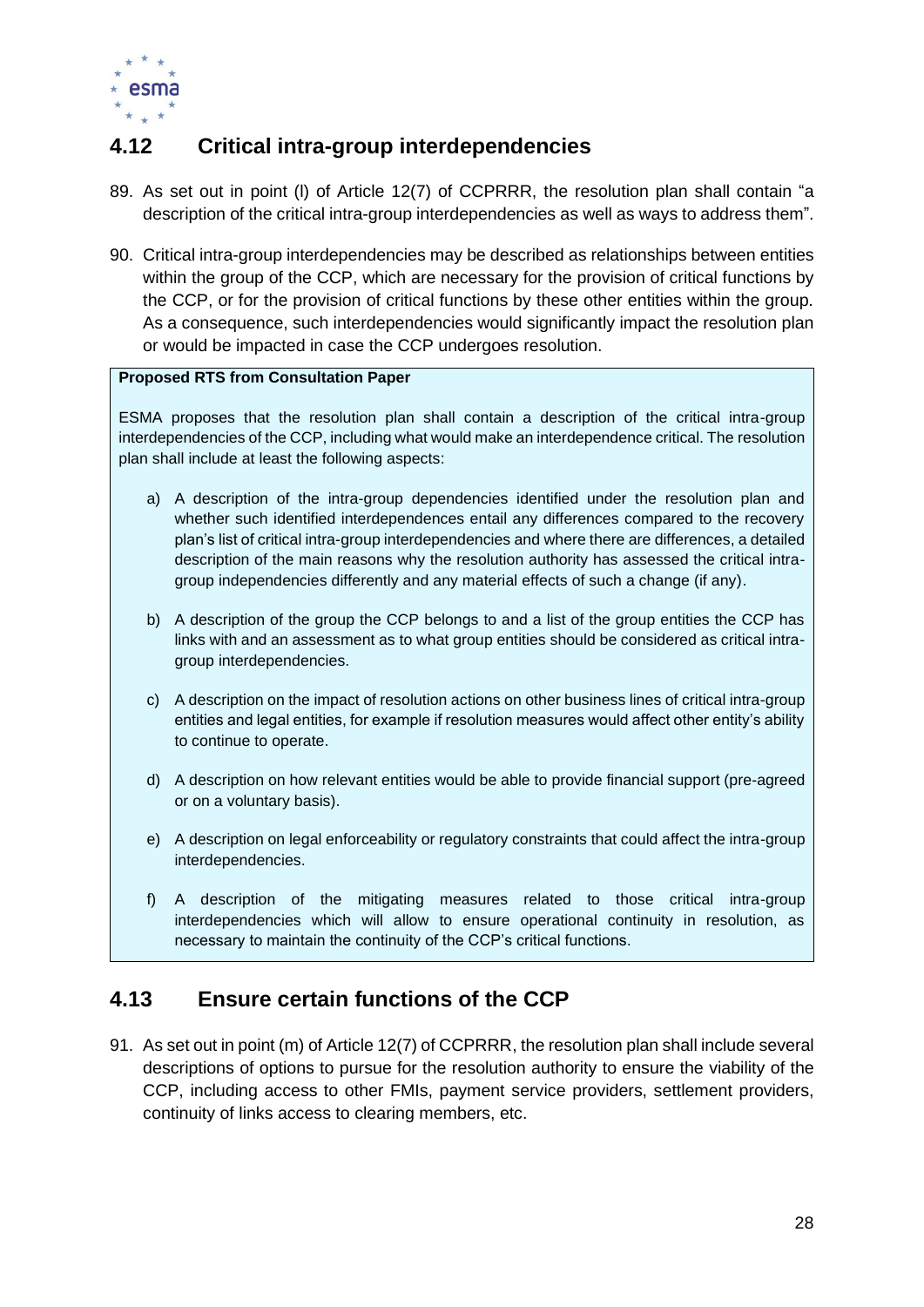

- 92. ESMA notes that this aspect is crucial for the viability and continuity of a CCP in resolution and that the resolution authority shall provide clear details on those aspects to ensure, with a high degree of clarity and reliability on, those aspects in resolution.
- 93. These options, to ensure operational continuity, could be with a focus on documentation, contractual resilience (resolution-proof clauses), arms' length pricing structures (for internal services), access to operational assets, financial resilience (of service providers) and staff retention.

### **Proposed RTS from Consultation Paper**

ESMA proposes that the resolution plan contains descriptions on the following key aspects considered to ensure the continuity of the CCPs services, including:

- a) A description of how the resolution authority has assessed each of the aspects listed in point (m) of Article 12 (7) of CCPRRR and the key outcomes of the assessments.
- b) A description of the options identified to maintain financial resilience.
- c) A description of the options identified to ensure contractual agreements are maintained, including contractual resilience clauses, resolution-proof clauses and limitations of termination rights in resolution.
- d) A description of the options identified to ensure internal agreements can be maintained during the resolution phase including arms' length pricing structures and continued access to operational assets.
- e) A detailed description of the essential operations and systems and a description on how to maintain such essential operations and systems, by providing identified options of continued access to infrastructures, processes and operational arrangements, to maintain the continuous functioning of the CCP's operational processes as listed in this point (m) of paragraph 7 of Article 12.
- f) A description of the different arrangements already entered into under the resolution plan to ensure continuity of the functioning of the operational processes, listed in point (m) paragraph 7 of Article 12, during resolution.
- g) A description of how the resolution plan would allow, using identified options, the CCP to continue to provide uninterrupted critical clearing services, for example by using interim solutions, such as a purchaser or bridge institution using existing staff and infrastructure or, where it is not possible to develop such solutions in advance, a list of options that may be applied in resolution and a list of information necessary to draw up such an arrangements and agreements at short notice.

# <span id="page-29-0"></span>**4.14 How to obtain the necessary information to perform the valuation**

94. As set out in point (n) of Article 12(7) of CCPRRR, the resolution plan shall contain "a description of how the resolution authority will obtain the necessary information to perform valuation referred to in Article 24" of CCPRRR.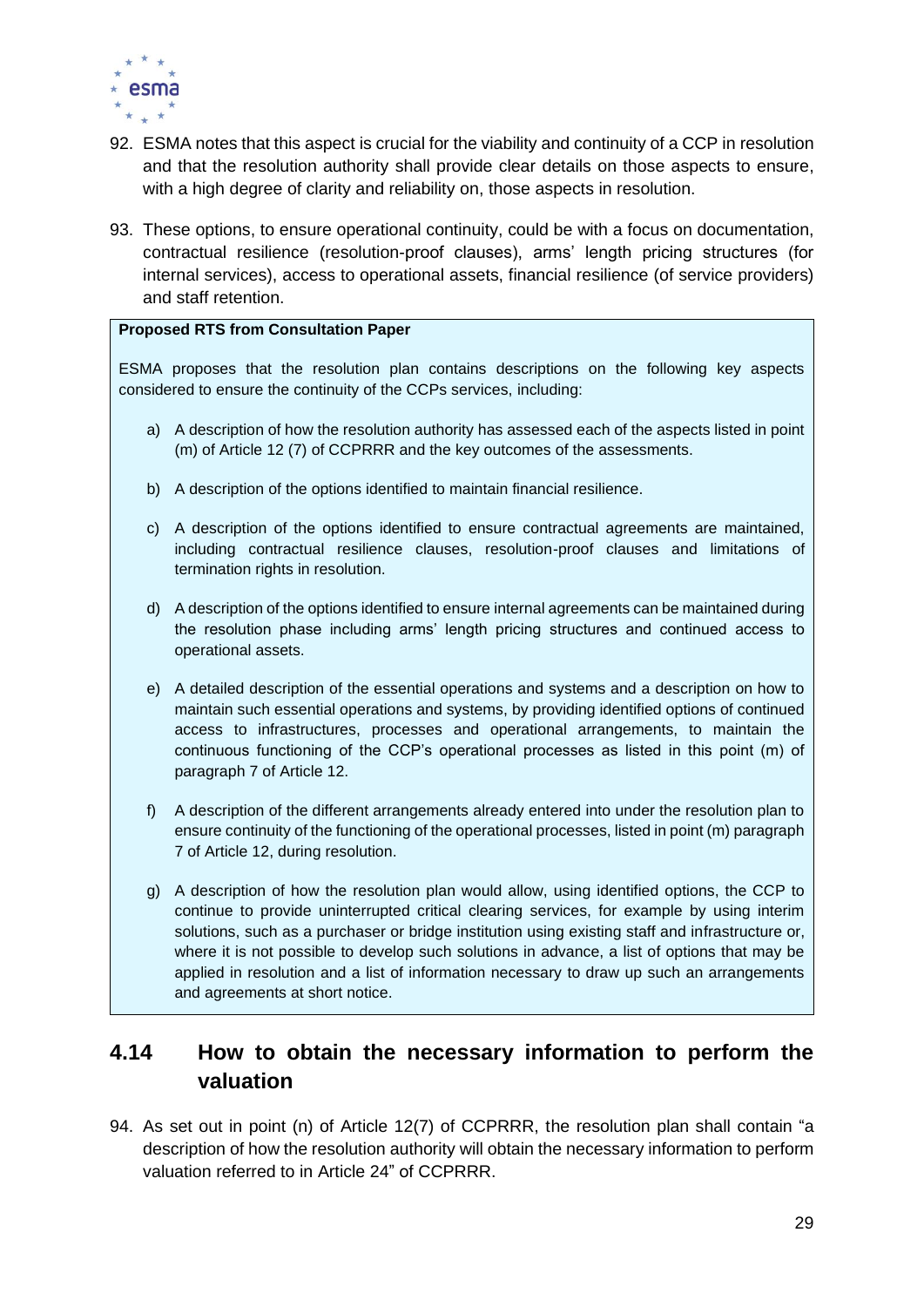

95. The resolution plan shall specify the circumstances and different scenarios for applying the resolution tools and exercising the resolution powers. ESMA noted the report "Valuation reports in the context of banking resolution: What are the challenges?<sup>14"</sup> specifying that valuations require granular information on the assets and liabilities of the bank in resolution.

*"The information about the assets should primarily allow the valuator to assess the extent to which the resolution, including potential resolution tools, might affect the value as well as to assess the quality of the assets. This is important notably for assets for which there is no liquid market available."*

- 96. According to the report, a lack of complete, correct and sufficiently granular information makes it more challenging not only for the independent valuator to prepare the valuations, but also for parties that would potentially like to acquire the entity, as uncertainty is likely to lower the final sales price.
- 97. The report also notes IT systems need to be able to provide the information the independent valuer needs for a robust valuation and that preparedness has to be considered, i.e. the ability to provide the information in a standardised format to valuators when needed as valuations are likely undertaken under time constrains. The standardisation as well as quality assurance processes are important to reduce the time required to prepare the data for the valuation exercise by the independent valuator and needs to be covered in the resolution planning in details and any flaws should probably be addressed in the impediments to resolution processes.

### **Proposed RTS from Consultation Paper**

ESMA proposes that the resolution plan contains at least the following description of how the resolution authority will obtain the necessary information:

- a) A description of how the resolution authority (and the independent valuer) is envisaged to obtain the necessary information to perform the valuation referred to in Article 24 of CCPRRR.
- b) A description of how relevant market data is collected, stored, structured, organised and updated by the CCP and how such market data relevant for the resolution plan is prepared and validated as close as possible to the valuation date.
- c) A description on how the financial statements and regulatory reporting are prepared by the CCP and regularly updated and how such financial information is prepared, detailed and validated as close as possible to the valuation date and that the valuations of assets and liabilities are complete.
- d) A description on how the level of detail of information is sufficient for the resolution authority (and the independent valuer) to take actions under the resolution plan, for example the description shall provide requirements on the level of granularity needed for the valuation, including where the information shall include detailed information on line-by-line or portfolioby-portfolio positions, transactions and collateral and the CCPs own capital.

<sup>14</sup> [https://www.europarl.europa.eu/RegData/etudes/IDAN/2018/624418/IPOL\\_IDA\(2018\)624418\\_EN.pdf](https://www.europarl.europa.eu/RegData/etudes/IDAN/2018/624418/IPOL_IDA(2018)624418_EN.pdf)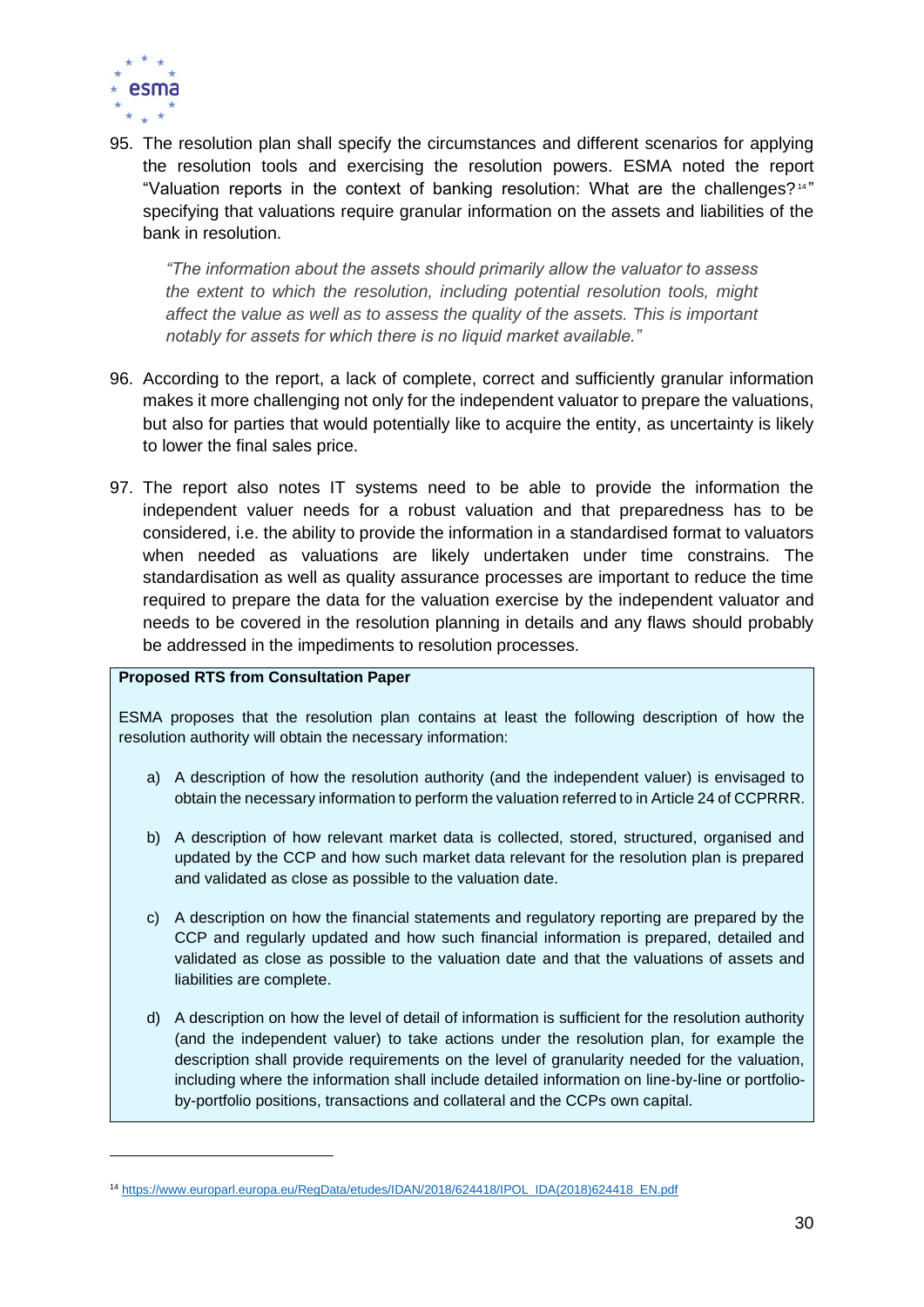

- e) A description of the rules, key methodologies, assumptions and judgements used by the CCP in order to prepare the financial statements and regulatory reporting.
- f) A description of how information is organised, labelled, and structured and how it can be used and analysed by the resolution authority (and the independent valuer) in an effective and secure manner to ensure the resolution authority has the information as required to take actions under the resolution plan.

# <span id="page-31-0"></span>**4.15 Impact assessment of the plan on employees**

98. As set out in point (o) of Article 12(7) of CCPRRR, the resolution plan shall include "an analysis of the impact of the plan on the employees of the CCP, including an assessment of any associated costs, and a description of envisaged procedures to consult with staff during the resolution process, taking into account any national rules and systems for dialogue with social partners".

### **Proposed RTS from Consultation Paper**

ESMA proposes that the resolution plan contains at least the following analysis:

- a) A description of the different types of employees, contract staff and consultants of the CCP, including categorisations of how different types of staff (employees, contract staff and consultants) should be informed and managed in a resolution situation.
- b) A high-level description on the estimated impact of the plan on the employees of the CCP.
- c) A description on how to maintain material staff during a resolution phase (considering any regulatory procedures required to be followed in resolution, if any), including assessments as to incentive structures and a description as to the possibility to undertake changes in employment structures and contracts during a resolution phase and an analysis and an estimate of any associated costs of maintaining material staff including an assessment of any associated costs taking into account any national rules for compensation and reimbursements during resolution (if any).
- d) A description of the plan for communication with employees, contract staff and consultants, including a description of envisaged procedures to consult with staff during the resolution process, taking into account any national rules and systems for dialogue with social partners, the management, owners, and staff unions.

# <span id="page-31-1"></span>**4.16 Communication plan**

99. As set out in point (p) of Article 12 (7) of CCPRRR, the resolution plan shall include "*a plan for communicating with the media and the public so as to be as transparent as possible*", and to manage the information flow and impact on financial markets. The resolution plan should consider to what extent the CCP's resolution is likely to cause disruptions in domestic or international financial markets, for example, because of lack of confidence or uncertainty.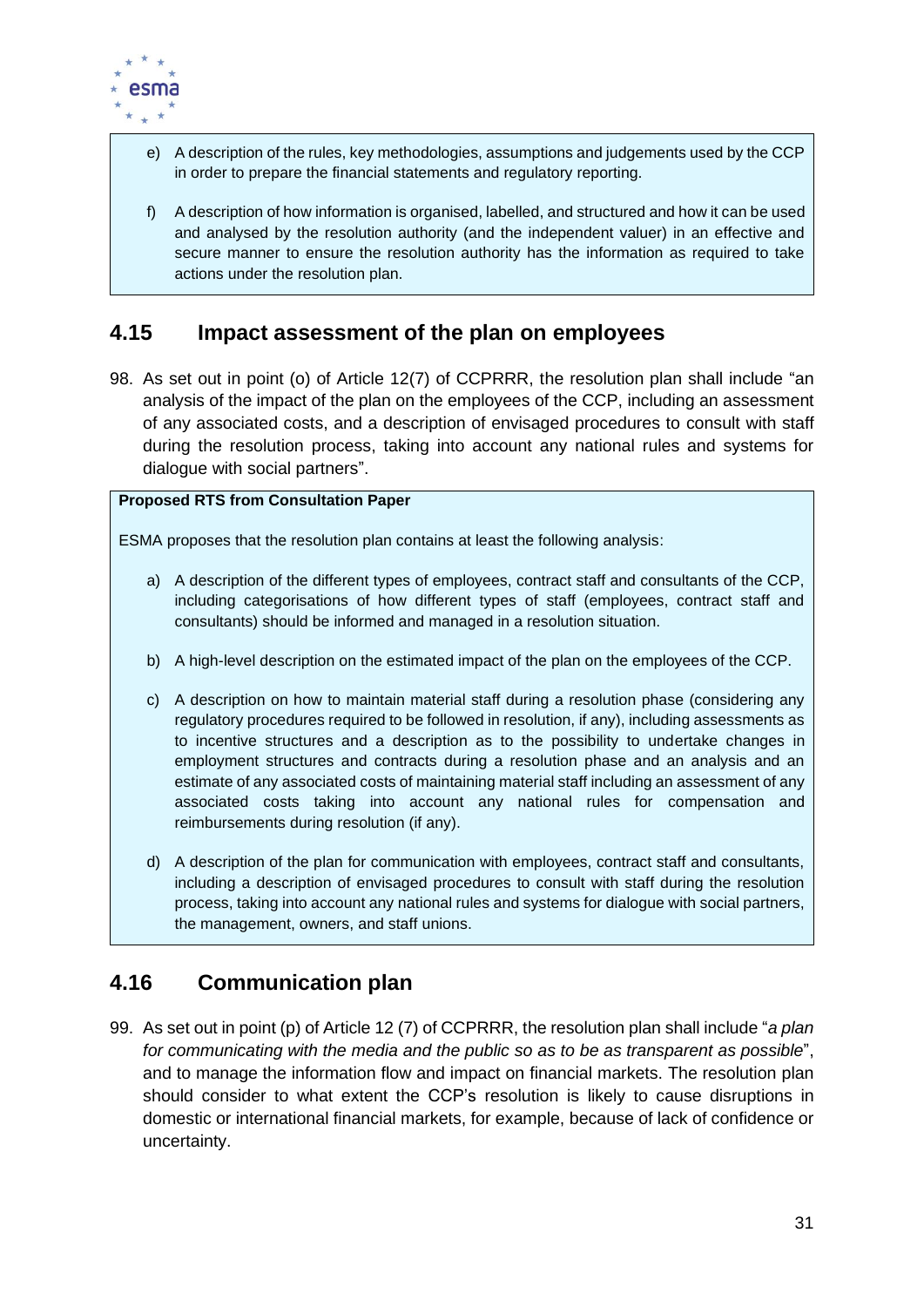

100. The resolution plan should distinguish between the CCPs' communication plans and the resolution authority's communication plan. The resolution plan should focus on the plans for communicating with the media and the public, it could be understood that the communication plan envisaged here is not the communication of the CCP or the resolution authority with the relevant identified stakeholders or stakeholder groups.

### **Proposed RTS from Consultation Paper**

ESMA proposes that the resolution plan contains at least the following description of how the resolution authority plan to share information with the media and public:

- a) A description of the communication plan specifying the following;
	- i. who informs the media and the public,
	- ii. when is the media and public informed, and
	- iii. what is planned to be communicated, to ensure only public information of the resolution plan is communicated in accordance with Regulation (EU) No 2021/23.
- b) A description of the adequacy of the operational arrangements and procedures of the communication plan, the criteria for the communication strategy and how the plan achieves the aim of ensuring that the CCP's communication and disclosure plan manages to achieve the objectives of acting in a transparent manner.
- c) A description differentiating between legally required formal notifications and voluntary undertaken communication with a description of how the resolution plan has taken into account different regulatory requirements for disclosure of information, particularly where such information could impact critical services in the financial market and where the CCP is a listed company or is owned by a listed company.
- d) A description of how the resolution plan envisage to manage expectations and potentially negative market reactions when disclosing information.

# <span id="page-32-0"></span>**4.17 Essential operations and systems**

101. As set out in point (q) of Article 12(7) of CCPRRR, the resolution plan shall include "*a description of essential operations and systems for maintaining the continuous functioning of the CCP's operational processes*", with a focus on the operations considered essential.

### **Proposed RTS from Consultation Paper**

ESMA proposes that the resolution plan contains at least the following descriptions on the CCPs essential operations and systems that are essential to the CCP for maintaining the continuous functioning of the CCP's clearing services:

a) A description of the essential operations and systems identified under the resolution plan and if the identified operations and systems are different from the essential operations and systems identified under the recovery plan.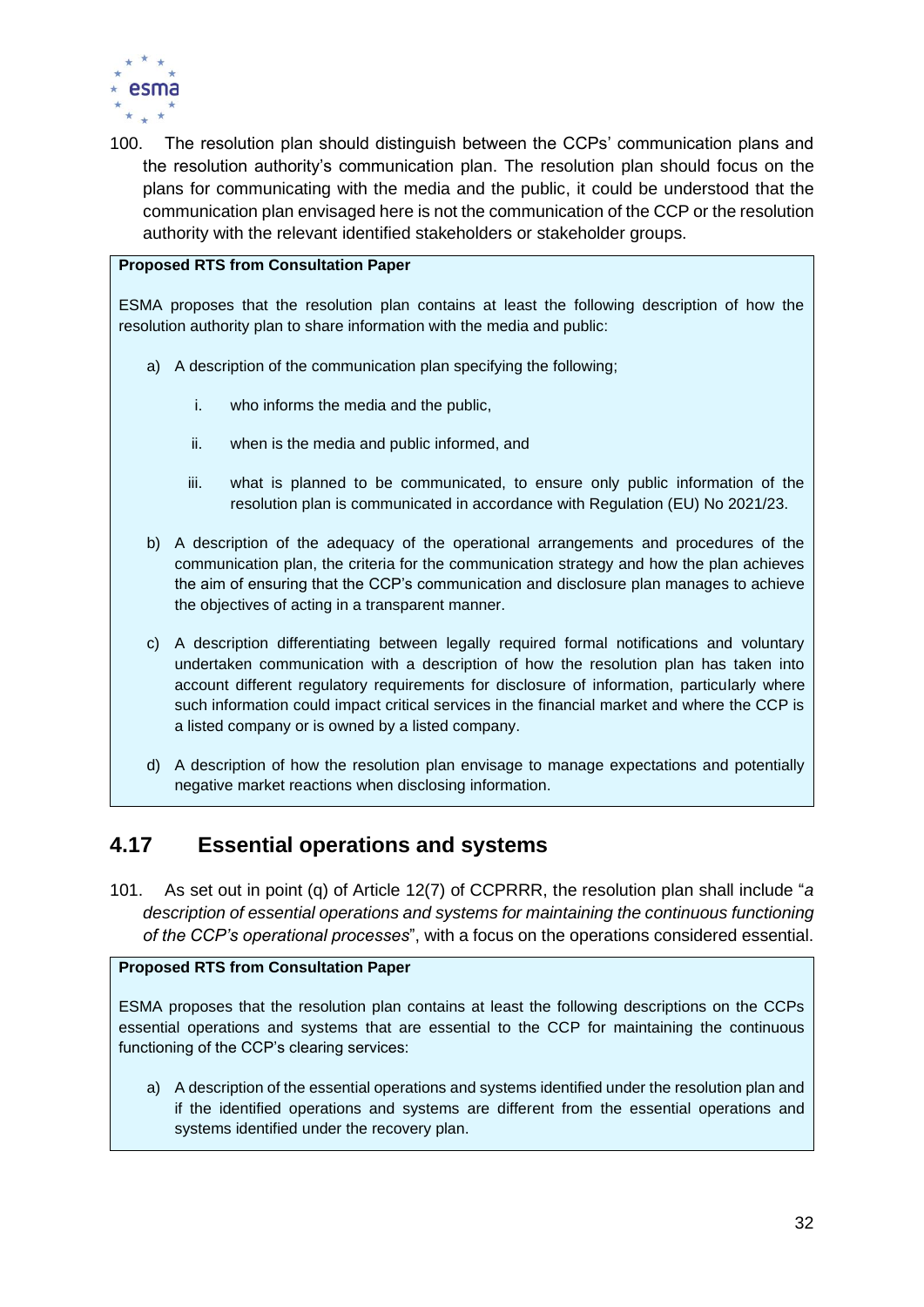

b) A description of how such essential operations and systems are identified, the criteria applied, and thresholds used, to differentiate them from other operations and systems of the CCP that are not to be considered essential operations and systems.

# <span id="page-33-0"></span>**4.18 Notification to the resolution college**

102. As set out in point (r) of Article 12(7) of CCPRRR, the resolution plan shall include *"a description of the arrangements for notifying the resolution college in accordance with*  Article 72(1)<sup>745</sup> of CCPRRR about the resolution actions the resolution authority intends to take and whether such actions deviate from the resolution plan.

### **Proposed RTS from Consultation Paper**

ESMA proposes that the resolution plan contains at least the following descriptions of the arrangements for notifying the resolution college:

- a) A description of the procedures and processes to follow when notifying the resolution college and in particular, the resolution plan shall contain information on distribution lists, template documents and timelines on how and when to inform the resolution college.
- b) A description of the procedures to keep the distribution lists up to date.
- c) A description on the arrangements for how the notifying process of the resolution college is tested, including information on the scope and intervals for such testing exercises and procedures to address any shortcomings (errors, misunderstanding or delays).

# <span id="page-33-1"></span>**4.19 Measures to facilitate portability of positions and related assets**

103. As set out in point (s) of Article 12(7) of CCPRRR, the resolution plan shall include "a description of the measures to facilitate the portability of positions and related assets of the clearing members and clients of the defaulting CCP from the defaulting CCP to another CCP or a bridge CCP while not affecting the contractual relationships between the clearing members and their clients".

# **Proposed RTS from Consultation Paper**

ESMA proposes that the resolution plan contains at least the following descriptions:

a) A description on the possibility of portability of positions and related assets to another CCP under the resolution plan and where this possibility is presented with an assessment as to its

 $15$  Article 72 (1). The resolution authority shall notify the resolution college of the resolution actions it intends to take. That notification shall also indicate whether the resolution actions deviate from the resolution plan.

As soon as practicable after taking a resolution action, the resolution authority shall notify all of the following:

<sup>(</sup>a) the CCP under resolution;<br>(b) the resolution college:

<sup>(</sup>b) the resolution college;<br>(c) the designated national the designated national macroprudential authority and the ESRB;

<sup>(</sup>d) the Commission, ECB, and EIOPA; and

<sup>(</sup>e) the operators of the systems covered by Directive 98/26/EC in which the CCP under resolution participates.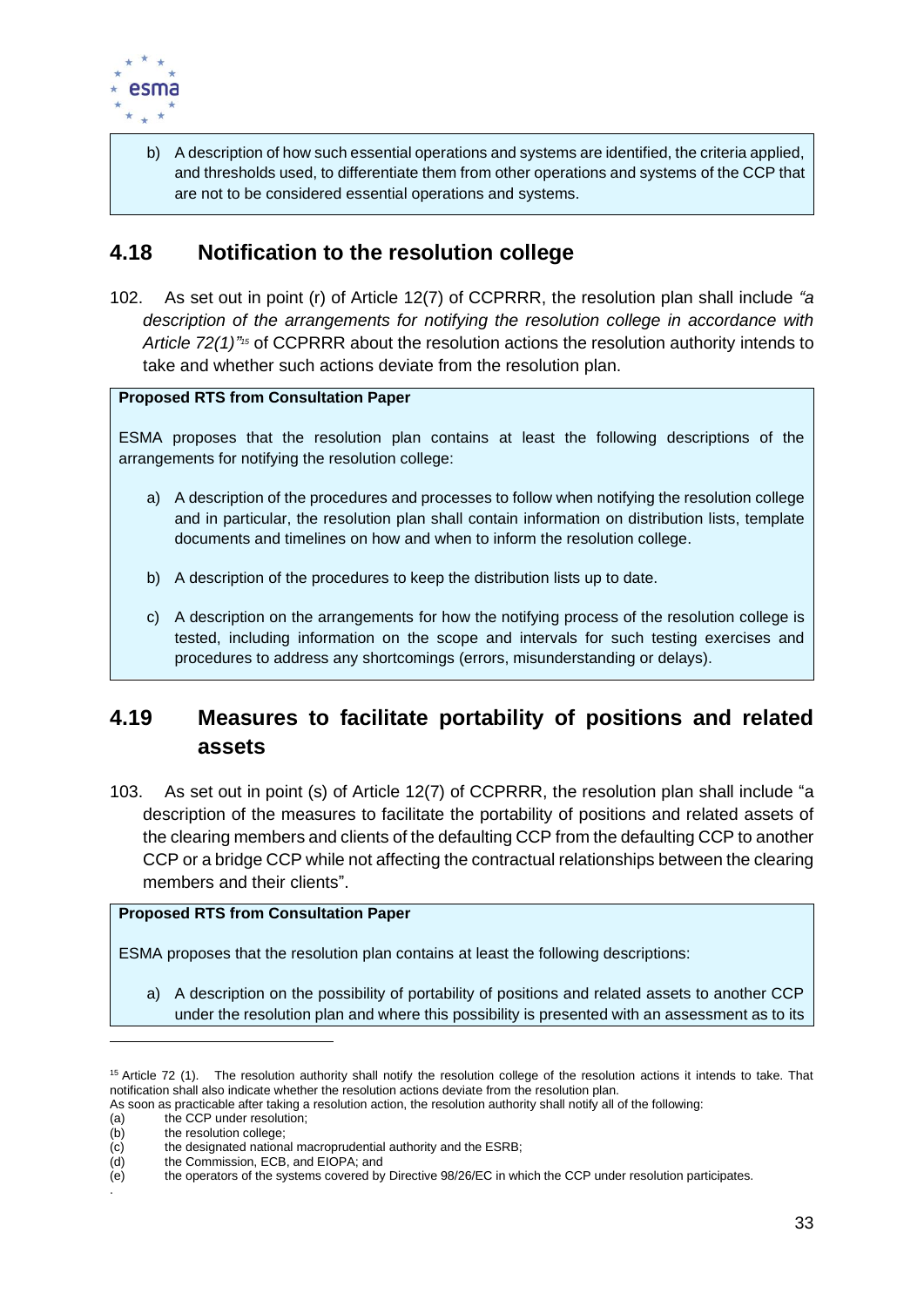

feasibility (and complemented with information where the portability or transfer, in the end, is not possible).

- b) A description on how the CCP keeps the relevant data on positions in client omnibus and segregated accounts in accordance with EMIR and is able to provide details on the resources and systems in place to maintain up-to-date information that could be provided rapidly in resolution to ensure that client positions (where possible to identify) at the CCP could be identified and potentially transferred smoothly.
- c) A description of the measures to facilitate the portability of positions and related assets of the clearing members and clients of the defaulting CCP from the defaulting CCP to another CCP or a bridge CCP while not affecting the contractual relationships between the clearing members and their clients.

# <span id="page-34-0"></span>**4.20 Summary of consultation responses**

104. There is a broad support for the resolution plan and how the detailed draft RTS envisages to further specify the resolution plan, however there are few aspects noted by the respondents and they are set out below.

# <span id="page-34-1"></span>**4.20.1 Article 2: "Summary of the key elements of the resolution plan"**

- 4.20.1.1 Scope of summary
- 105. There is an overall agreement with the proposed key elements to be contained in the summary of the resolution plan under Article 12(7)(a). There was support for the proposed approach to include a high-level summary of all elements set out in points (b) to (s) under 12(7)(a) of CCPRRR, to be included in the summary of the resolution plan.
- 106. There are a few respondents noting that for CCPs to be able to produce an informative and valuable opinion on the resolution plan, they should be provided with a comprehensive full summary of the whole resolution plan, instead of one that is limited to the key elements described in the Consultation Paper. Hence, although Article 2(b) of the draft RTS refers to "a short summary of the material key elements", a more detailed description of the resolvability assessment should, in the respondents' opinion, also be part of the summary. It is important for the CCP to have access on the resolution authority's view on this and can help the CCP to set the right priorities to improve its resolvability.
- 107. Other respondents supported the approach taken by ESMA on the contents of the summary of the resolution plan and with ESMA's not too prescriptive approach.
- 108. One respondent proposed that the resolution plans should vary depending on various conditions and the right amount of flexibility when determining the summary of the resolution plan is required while at the same time following an outcome-based approach.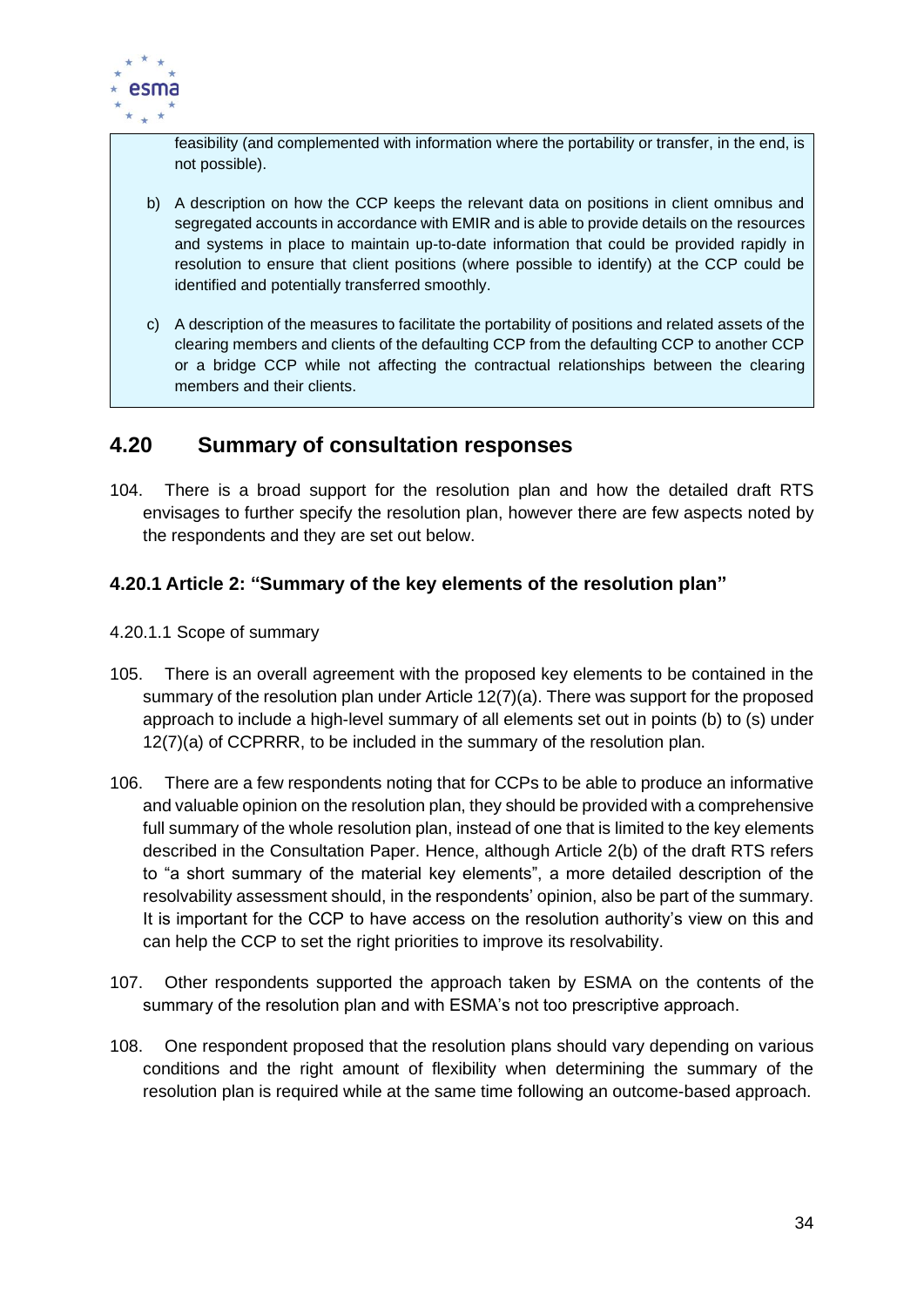

- 4.20.1.2 Distinguishing between default events and non-default events
- 109. It is suggested by some respondents that ESMA should further consider distinguishing the various responsibilities amongst different types of non-defaulting events and this is further assessed under Article 10.

### 4.20.1.3 ESMA's feedback

- 110. ESMA would overall have sympathy for the aspects raised by the respondents. ESMA notes that the envisaged approach to capture in a high-level summary all elements of points (b) to (s) under 12(7)(a) is supported by some but that other respondents would support at a more detailed description and that in particular, the resolvability assessment should be part of the summary as it is important for the CCP to have access on the resolution authority's view on this and this can help the CCP to set the right priorities to improve its resolvability.
- 111. Based on this ESMA has concluded that to ensure a good level of information shared with the CCP and to provide flexibility in designing the information relevant for the CCP, would require further detailed work to ensure the summary of information is based on similar principles between the CCPs. However, considering the mandate under Article 12(9) to develop draft regulatory technical standards further specifying the contents of the resolution plan ESMA would prefer to provide the principles for the summary of the resolution plan under the RTS and to provide further details on this summary in Guidelines. ESMA will therefore separately consult on such Guidelines.
- 112. Based on this ESMA has amended the RTS to ensure the information to the CCP is based on the principles of relevance, and the guiding principle for the summary should not only be the key elements of the plan but the key elements relevant for the CCP. The summary should therefore provide a short succinct, focused but at the same time explanatory summary of the material key elements of the resolution plan in relation to each of the points under points (b) to (s) of Article 12(7)(a) of CCPRRR and be focused on the aspects relevant to the CCP.
- 113. The summary is thereby making the CCPs aware of key actions the CCP should be ready to perform and data the CCP should be ready to submit, and the summary should focus on where the plan may have a material impact on the CCP's recovery and crisis management planning, where there are expectations of the CCP to cooperate in the resolution and the measures that may affect the CCP's functions. Hence this may require more information to the CCP where it involves or effects the CCP, but less information where the part of the resolution plan is of less relevance to the CCP.
- 114. ESMA has noted the request to further separate between default and non-default losses and has considered this under Article 11.

# <span id="page-35-0"></span>**4.20.2 Article 3: "Summary of material changes"**

115. One respondent agrees with the fact that only *material* changes are considered in Article 3 of the draft RTS. In addition, the respondent would suggest deleting the reference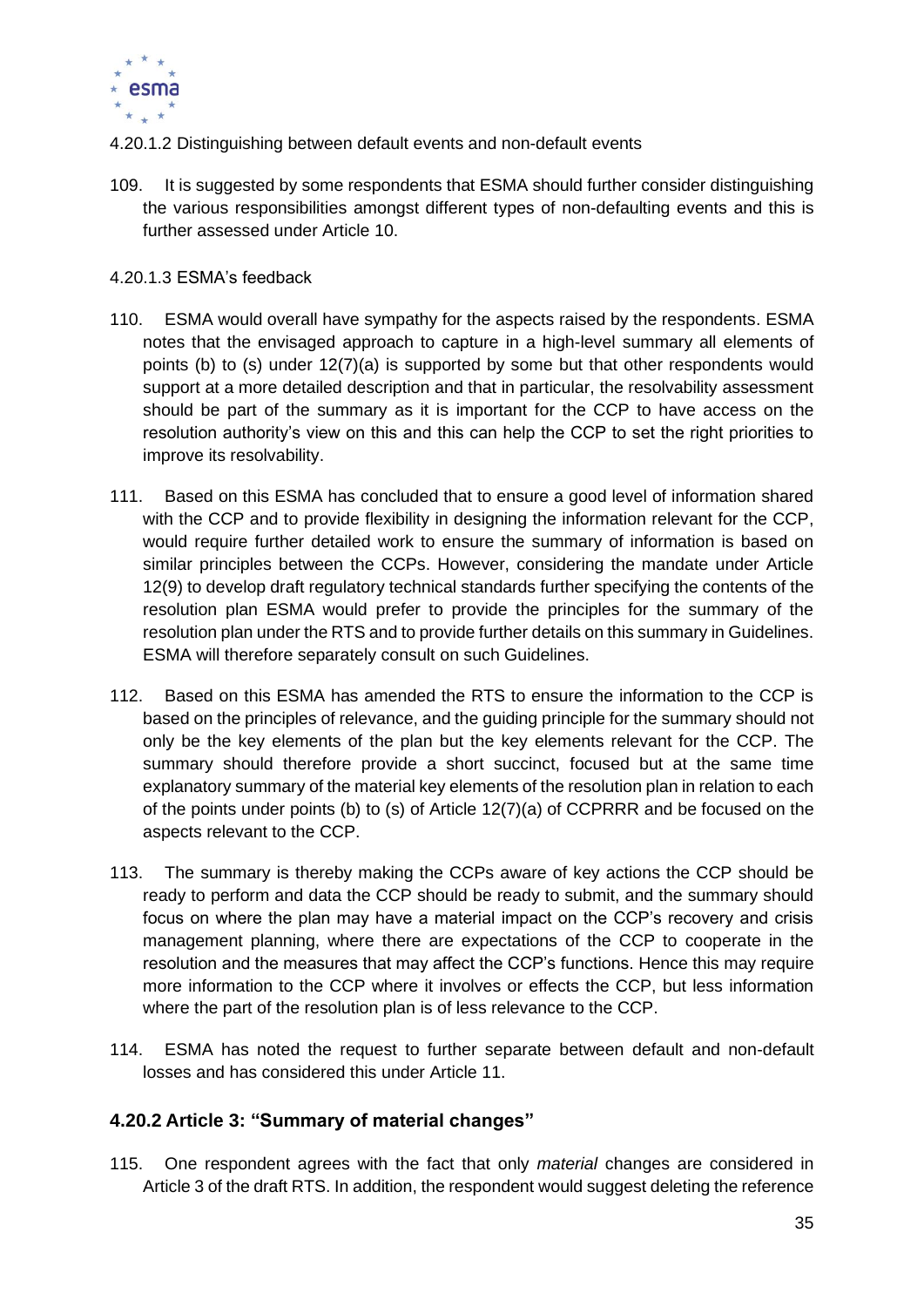

to the ancillary clearing related services, as these are side services and any changes to them should not, in the respondent's opinion, classify as a *material* change.

- 4.20.2.1 ESMA's feedback
- 116. ESMA agrees with this proposal and has amended Article 3 of the RTS accordingly.

# <span id="page-36-0"></span>**4.20.3 Article 5: "Timeframe for implementation"**

- 117. Two respondents propose regarding "timeframe for implementation", that some flexibility should be afforded to CCPs and as such when it comes to the timeframe for implementation of the resolution plan and in particular, in point (b), instead of "allocated times" they would suggest using the wording "allocated timeframes" or "allocated time spectrum".
- 4.20.3.1 ESMA's feedback
- 118. ESMA agrees with this proposal and has amended Article 5 of the RTS accordingly.

# <span id="page-36-1"></span>**4.20.4 Articles 6 and 7: Resolvability assessment**

- 119. One respondent notes that, in line with Level 1 text, CCPRRR should complement EMIR whereby all recognised CCPs already comply with the strict standards and legal requirements and as such, the resolvability assessment should be limited in scope and should not supersede EMIR or other regulations CCPs are subject to. Regarding the assessment of resolvability, one respondent notes that the need for the resolution authority to ensure that a CCP's structure and operations maximize resolvability should be balanced against, and take specific account of, the ongoing resilience and risk management requirements applicable to the CCP for authorization and ongoing operations.
- 120. One respondent notes that with regards to impediments to resolvability, they believe it would be helpful for ESMA to specify an overall time limit by which the national resolution authority/competent authority must prepare a report to the CCP, and also for the CCP to implement changes to remove/remediate these impediments. This is particularly important in the context of the FSB's guidance that CCPs' capital be used in full in resolution (and which relates to national insolvency law related subjects and issues).

### 4.20.4.1 ESMA's Feedback

121. ESMA notes that resolvability assessment is different from the supervision undertaken under EMIR, and Article 15(2) of CCPRRR states that a CCP shall be deemed resolvable where the resolution authority considers *it feasible and credible* to either liquidate it under normal insolvency proceedings or to resolve it applying the resolution tools and exercising the resolution powers while ensuring the continuity of the CCP's critical functions and avoiding any use of extraordinary public financial support and, to the maximum extent possible, any significant adverse effect on the financial system and the potential for undue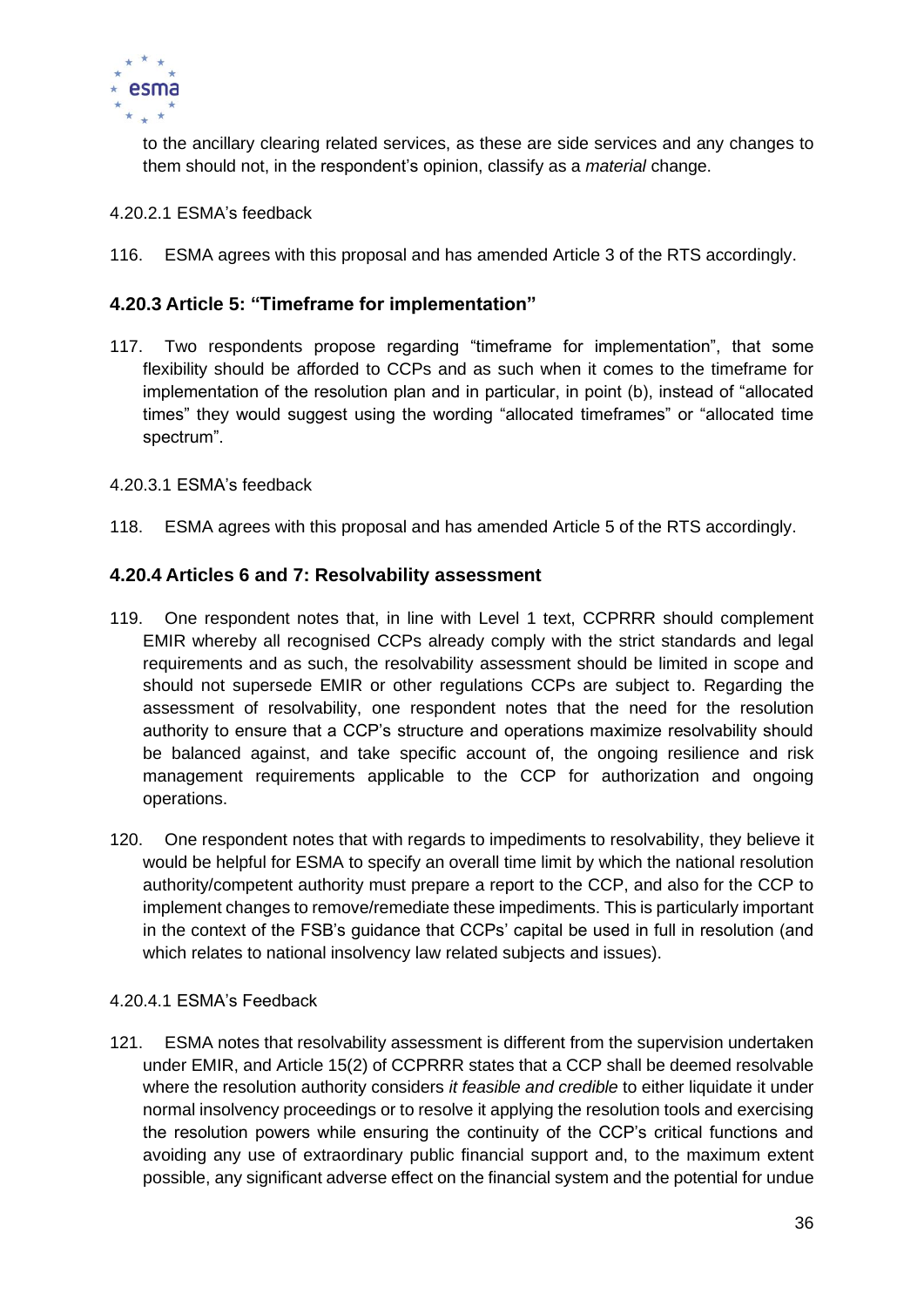

disadvantage to affected stakeholders. Hence, the resolvability assessment is an assessment purely dedicated to assessing the feasibility, i.e. the possibilities to either liquidate or resolve the CCP and should not be linked to the legal requirements applying to a CCP with the aim to ensure a well-functioning CCP and resilient CCP outside resolution.

122. ESMA notes the comments on timeframes for communication to the CCP and for the CCP to implement changes in relation to identified impediments to the resolvability of the CCP but notes that this is outside the scope of the mandates and directs the respondent to Articles 16 and 17 of CCPRRR.

# <span id="page-37-0"></span>**4.20.5 Article 9 "Information requirements"**

- 123. One respondent supports the requirement of reviewing all information at least yearly and also upon request by the resolution authority. This would help the CCP ensuring the resolution authority is using updated information.
- 124. Whilst ESMA saw benefit in limiting the information that should be kept up to date and available to the resolution authorities at all times to material information, the Article 12(7)(h) would not easily be reconciled with such a division of information, but is referring to the information required pursuant to Article 13, hence the RTS Article 9 has been adjusted accordingly.

# <span id="page-37-1"></span>**4.20.6 Article 10 "How resolution actions could be financed"**

- 125. One respondent requests a clarification that the financial resources envisaged to be needed under the resolution plan would be sourced in line with the provisions included in Level 1.
- 126. The respondent also suggests deleting the sentence "whether such financial resources or tools would be reserved for resolution or if they would also be available in recovery" in order not to conflate the two different phases.
- 127. The respondent in addition notes that point (b) states that the resolution authority shall prepare a description of potential sources of resolution funding, including the terms of financing. However, these may be very detailed and very difficult to know in advance and therefore suggest amending point (b) by adding "A description of potential sources of resolution funding, including the terms of financing, *to the extent they are available exante* […".]
- 128. The respondent finally notes that point (c) requests the resolution authorities to analyse the conditions for CCP access to central bank facilities and points out that a recent research paper <sup>16</sup> by EACH analyses the results of surveys conducted internally concerning the CCP access to deposits and liquidity and evidence shows that there is still

<sup>16</sup> EACH Paper – CCP access to Central Banks' facilities (December 2021): [https://www.eachccp.eu/wp](https://www.eachccp.eu/wp-content/uploads/2021/12/EACH-Note-on-CCP-access-to-Central-Banks-deposits-and-liquidity-December-2021.pdf)[content/uploads/2021/12/EACH-Note-on-CCP-access-to-Central-Banks-deposits-and-liquidity-December-](https://www.eachccp.eu/wp-content/uploads/2021/12/EACH-Note-on-CCP-access-to-Central-Banks-deposits-and-liquidity-December-2021.pdf)[2021.pdf](https://www.eachccp.eu/wp-content/uploads/2021/12/EACH-Note-on-CCP-access-to-Central-Banks-deposits-and-liquidity-December-2021.pdf)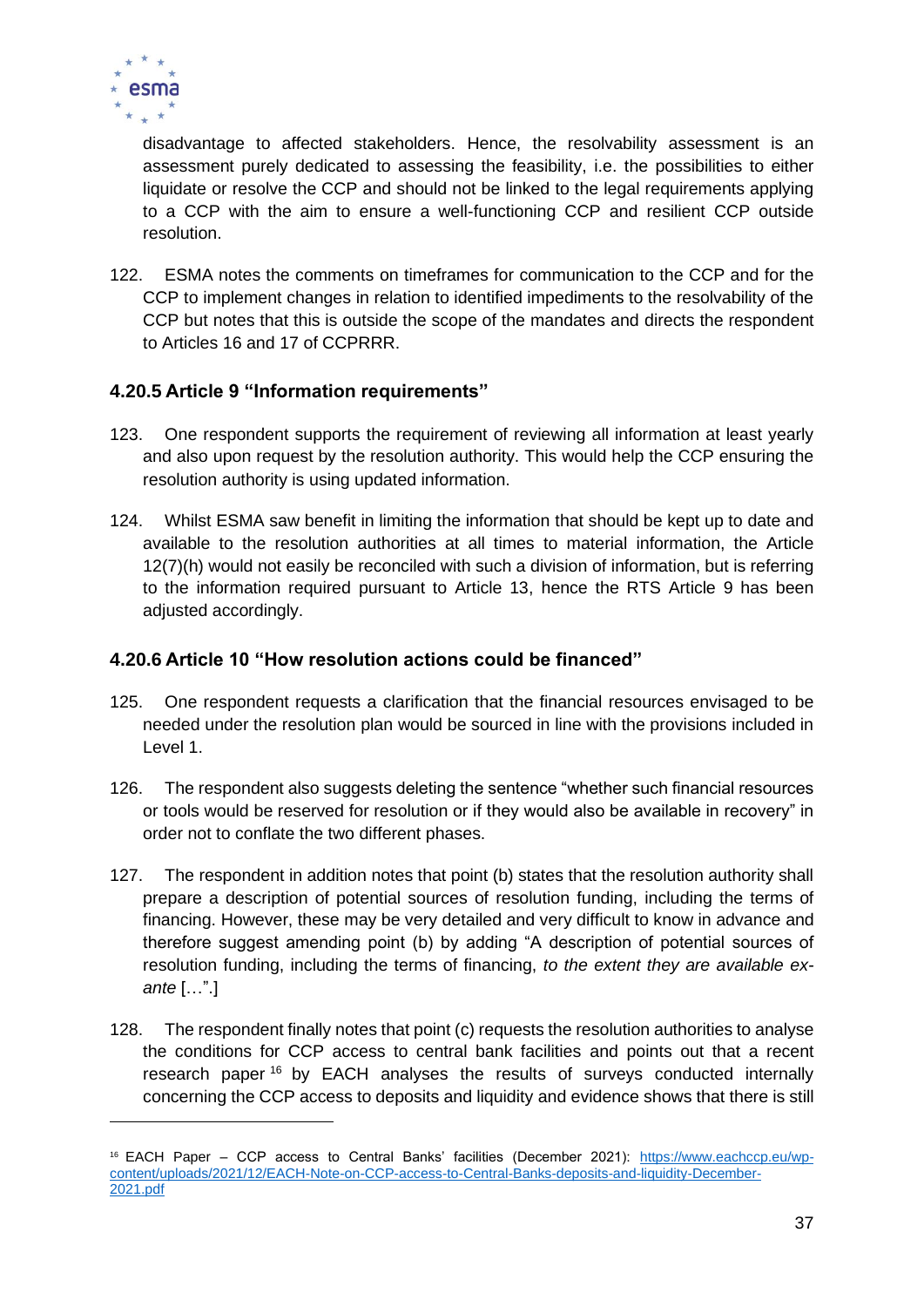

no common approach at European level, and that many CCPs cannot have any access to central banks or only with significant additional hurdles, such as obtaining a banking license. The respondent notes that access to central bank liquidity varies even more at the top level, with CCPs' level of access varying depending on whether it is for intra-day or overnight purposes and that this this access is in own currency only, and with no CCP having access in multiple currencies.

# 4.20.6.1 ESMA's feedback

- 129. ESMA notes that CCPRRR regulates resolvability and indeed the RTS does not intend to go beyond CCPRRR but to complement CCPRRR in accordance with its mandate.
- 130. ESMA notes that the intention behind the reference to the measures under recovery, was to take into account the situation where not all contractual obligations and other arrangements have been enforced before the CCP enters into resolution, and for this parameter to be considered under the resolution plan, as the resolution authority would have to take a decision on whether to decide not to pursue those measures in resolution in accordance with Articles 23(1)(a) and 27(3) of CCPRRR. Hence, ESMA has deleted the reference in Article 10(a) of the RTS but inserted a new Article 10(b) to better reflect the aim of the paragraph.
- 131. ESMA agrees with the change in former Article 10(b) and has amended the paragraph accordingly.
- 132. ESMA notes the concern of access to central bank facilities but has not amended the RTS based on this comment.

# <span id="page-38-0"></span>**4.20.7 Article 11 "Resolution strategies and scenarios"**

- 4.20.7.1 Resolution Scenarios
- 133. It is noted that the unpredictable and idiosyncratic nature of a CCP resolution event, increases the need for procedures that allow prompt, targeted action based on facts and circumstances at the relevant time. Such respondent supports ESMA's conclusion that resolution authorities should build each of the scenarios "in a way that best fits the specific characteristics and level of complexity of the CCP."
- 134. Some respondents question the need for the resolution plan to reflect at least the nine different types of scenarios described in the Annex. In their view, the scenarios in Annex 1 should only be referred to as examples that may or may not be reflected in the resolution plan based on the case-specific assessment of the resolution authority, in order to identify meaningful resolution scenarios that are appropriate to the specifics of the respective CCP.
- 135. Such respondents argue that to request nine resolution scenarios in the resolution plan would be an example of a too prescriptive approach which would not enable resolution authorities to select such a set of scenarios that would properly reflect the CCP's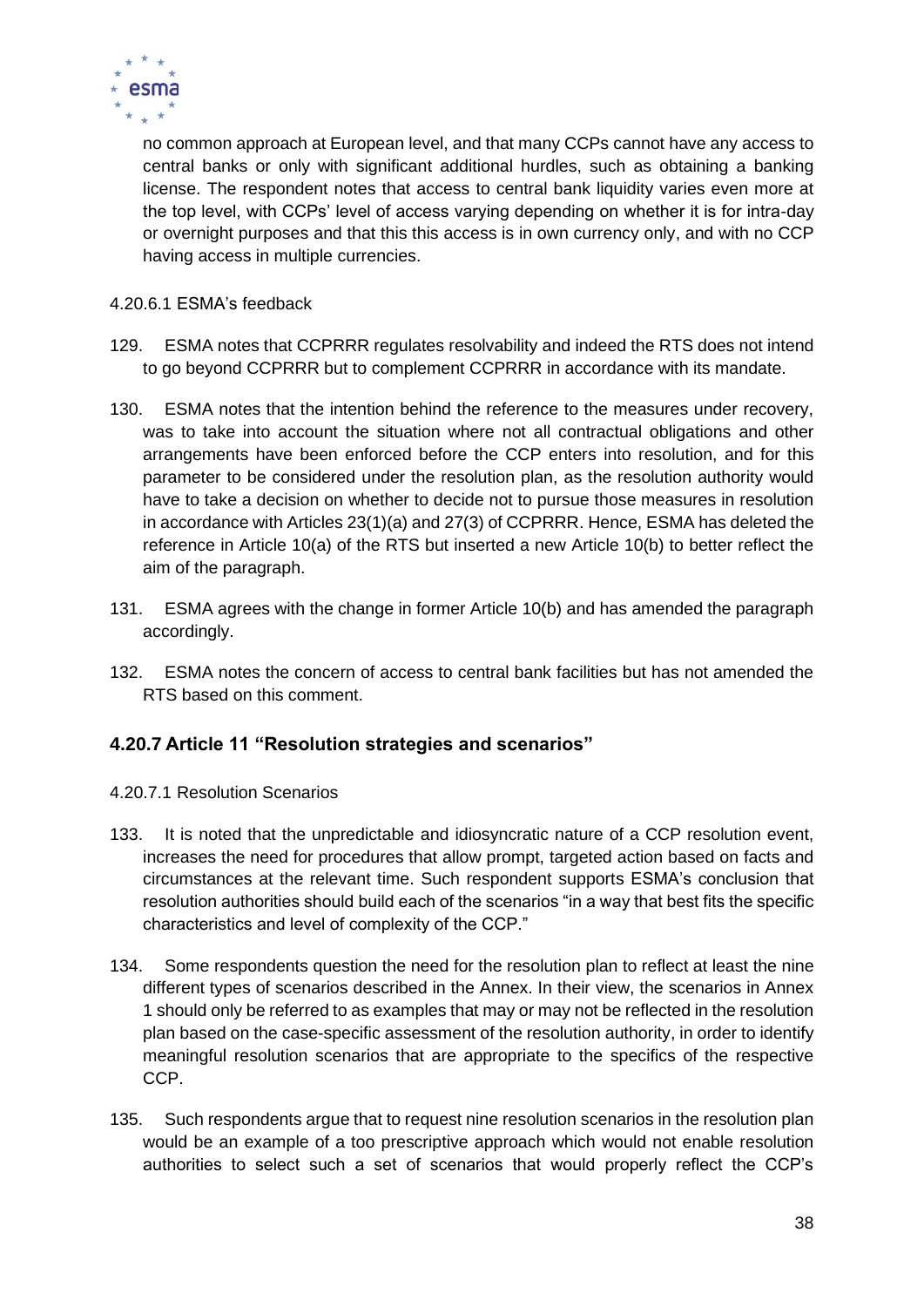

specificities and instead would impose an obligation to introduce the same set of scenarios for different CCPs operating in different markets, clearing different products etc.

- 136. One respondent supports ESMA's view that resolution plans vary depending on characteristics of the CCP and that a one-size-fits-all approach should not be applied. Such respondents notes that to better provide for the differences among CCPs, ESMA may consider a less prescriptive and more flexible approach to the development of the resolution plan as envisaged in the Level 1 text.
- 137. It is recommended that Table 1 is not to be adopted and instead ESMA should take a more principles-based approach, whereby the resolution authority identifies scenarios relating to the types of default and non-default events that are relevant to the CCP's offering. However, to the extent this approach is not taken, at a minimum, Table 1 should then be referenced as providing examples and as such, the resolution authority should not have to adopt scenarios using every consideration enumerated.

### 4.20.7.2 Flexibility and level playing field

- 138. It is also noted that the work to ensure proportionality and allowing resolution authorities some room of manoeuvre, taking into account the risk and organisational profiles of their supervised CCPs is appreciated. However, such respondent notes that whilst considering that the consultation specifies that the draft RTS should not provide a fixed list of requirements for the resolution authority to include, they believe it needs to be assured that there is a level-playing field between the approaches that will be adopted by the resolution authorities in the various jurisdictions. The aim should be, in this context, to reserve similar treatments to similar CCPs, even though they are located in different jurisdictions.
- 139. One respondent notes the need for convergence, and that when taking these elements and the differences in CCPs into account, ESMA should ensure that there is a process to check that outcomes are similar across CCPs, and that decisions on scenarios across different CCPs result in a fair and equal treatment.

### 4.20.7.3 Cooperation with the CCP

140. Several respondents suggest resolution authorities to involve CCPs when preparing the detailed description of the resolution strategies and scenarios. One respondent notes that ultimately, the resolution authorities and CCPs will need to work together in order to identify meaningful resolution scenarios that are appropriate to the specifics of the respective CCP. Resolution strategies and tools may then be developed and prioritised on the basis of such scenarios. The respondent notes that it may not be helpful to burden this process with a fixed list of mandatory scenarios, but rather to allow flexibility for both the resolution authority and the CCP to reflect their individual characteristics.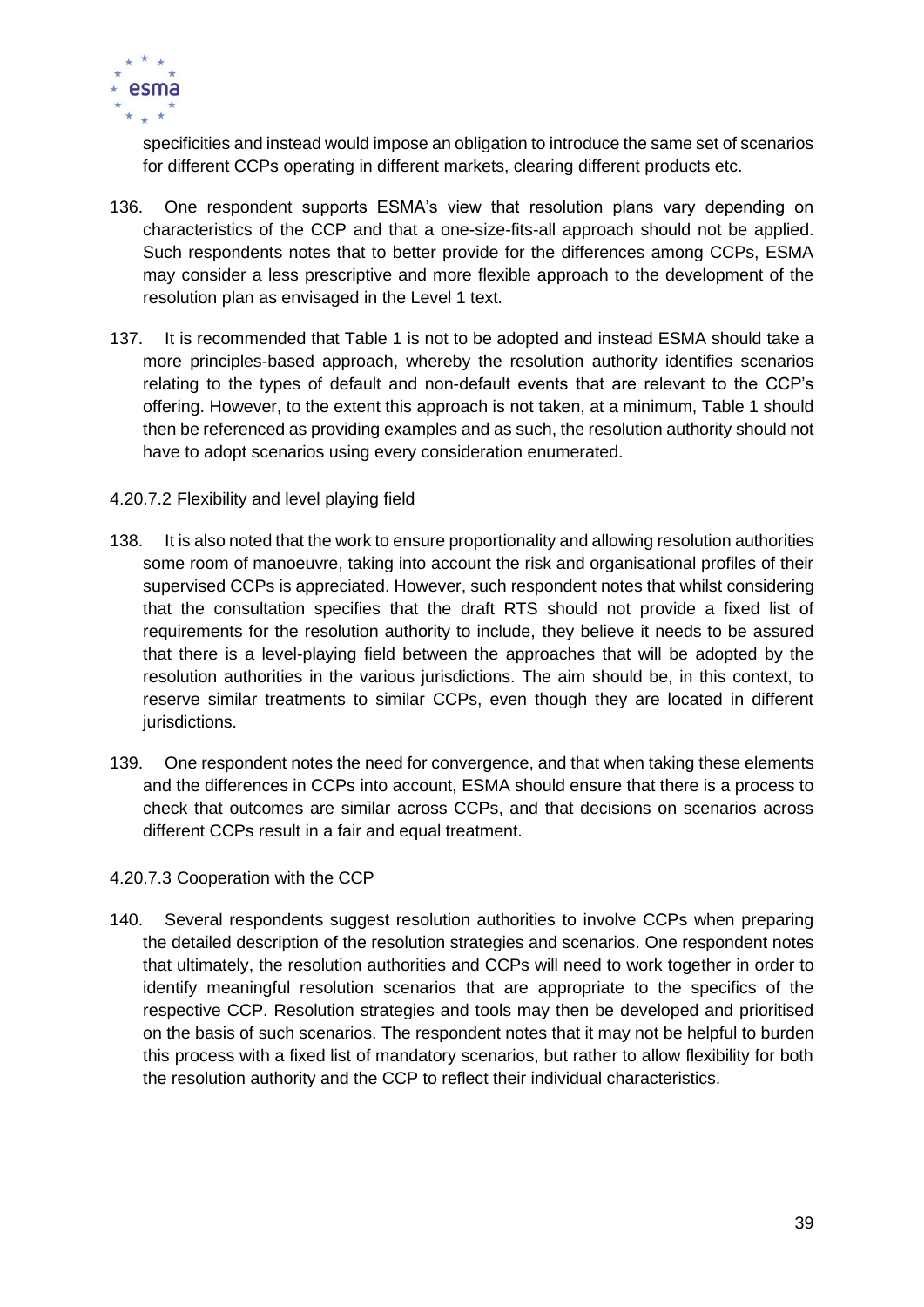

### 4.20.7.4 Resolution Strategies

- 141. One respondent welcomes ESMA's proposal to provide further flexibility in the development of resolution strategies by allowing resolution authorities, if necessary, "to include choices to be made within those strategies depending on the situation or where unforeseen impediments to an elected strategy are discovered at implementation."
- 142. On the point that resolution authorities "should identify one or two preferred resolution strategies", one respondent notes that the strategies identified should be appropriate for the facts and circumstances of the specific resolution event. The respondent therefore also agrees with the additional point made by ESMA that where a preferred strategy is identified, the resolution authorities "may also need to include choices to be made within those strategies depending on the situation or where unforeseen impediments to an elected strategy are discovered at implementation."
- 143. General caution is noted against taking a too prescriptive approach to resolution planning given that hypothetical scenarios would not be able to fully reflect the circumstances of an actual CCP resolution event.

4.20.7.5 Non-Default Losses<sup>17</sup>

- 144. One respondent notes that in relation to scenarios covering non-default loss (NDL) events, there are ex ante measures that a CCP can take to mitigate the risk of the NDLs being so severe as to be a trigger for resolution. Such ex-ante measures have been implemented by CCPs in most cases.
- 145. One respondent suggested that ESMA should further consider distinguishing the various responsibilities amongst different types of non-defaulting events since (i) some might not be the sole responsibility of the CCP and (ii) for some non-default event the responsibility will be shared among different stakeholders (e.g., investment losses or losses caused by the failure of a custodian). Loss allocation mechanisms for non-default losses should be proportional to the level of responsibility and/or benefits extracted from a service of each stakeholder.
- 146. Another respondent notes that that the description of non-default events takes into due consideration the various responsibilities, distinguishing among different types of nondefault events. The respondent noted that in Recital 20 of CCPRRR, loss allocation for non-default losses should be proportional to the level of responsibility and/or benefits extracted from a service of each stakeholder.
	- a. Those non-default events that are the sole responsibility of the CCP;

[LCH, Tilburg University: Why Is a CCP Failure Very Unlikely? –](https://papers.ssrn.com/sol3/Delivery.cfm/SSRN_ID3759694_code353550.pdf?abstractid=3759694&mirid=1) March 2021

17

<sup>&</sup>lt;sup>17</sup> Research noted by the respondents includes:

[WFE: Guidance on non-default loss –](https://www.world-exchanges.org/storage/app/media/Guidance%20on%20non-default%20loss%2020200608.pdf) June 2020 [ISDA: CCP Non-Default Losses –](https://www.isda.org/2020/07/31/ccp-non-default-losses/) July 2020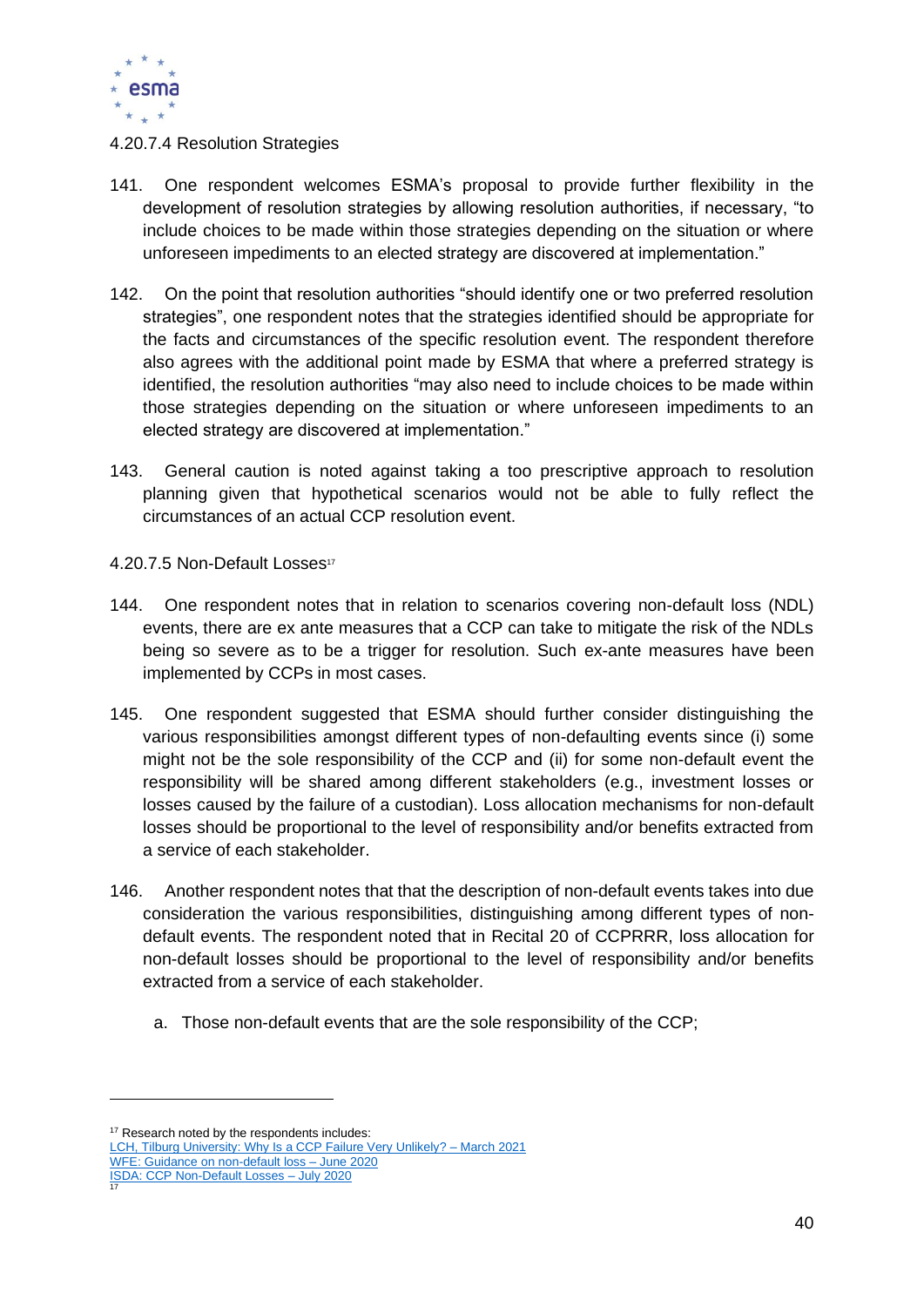

- b. Non-default event whose responsibility is to be shared among different stakeholders and that occurred despite the CCP complying with all the rules (e.g. investment losses or losses caused by the failure of a custodian).
- 147. One respondent notes the research done by LCH and Tilburg University that shows that "an NDL loss event which exhausts both the Regulatory Capital held by the CCP and the annual profits held by the CCP has a very rare chance of occurring". Similarly, based on resent research, one respondent would like to stress the importance of analysing the causes of NDL events to identify the source of the losses to the extent that is relevant to whether the responsibility for those losses is shared with others.
- 148. In a July 2020 paper on NDLs, the International Swaps and Dealers Association (ISDA) concludes that "in some instances, clearing members and their clients may bear at least a portion of NDL related to custodial risks, settlement bank risks and investment risks." It is argued that, for example, some CCPs allow clearing members to dictate where their money is invested after deposit at the CCP. In these circumstances, the respondent would expect that clearing members are responsible for the losses, as they managed the decision as to where their money was held.
- 149. It is a respondent's view that any resolution scenario should take into account the extent to which responsibility for losses is shared among stakeholders. In that sense, the respondent welcomes ESMA's proposal in the NDL Scenario – Financial Losses that includes an alternative scenario "where the CCP's clearing members would also be required to bear losses".

### 4.20.7.6 ESMA's feedback

- 150. ESMA notes the remarks on at least nine resolution scenarios and can agree that nine is maybe slightly too burdensome, but at the same reducing the list may risk too few scenarios as the aspects listed are important aspects to be considered in designing the resolution plan scenarios. In addition, making them only exemplary would risk a limitation to the envisaged harmonised approach within the Union.
- 151. ESMA notes that the bottom line is that the resolution plan should contain resolution scenarios *relevant for the CCP* and *covering the different types of causes and of circumstances* that could be relevant in a resolution situation, hence the coverage of the scenarios should in principle be at least as broad as the scenarios in table 1. Therefore when using table 1, the resolution authority can either use this set of scenarios and design at least 9 scenarios with the addition of scenarios where relevant due to the specificities of the CCP, or the resolution authority can use Table 1 as an overall guidance as to the aspects that needs to be covered by the scenarios and design the scenarios differently than those set out in table 1, but still capturing the width of aspects listed in table 1.
- 152. The type of scenarios listed are the following separated into three main categories, default events, non-default events and combined ones:

### **Default Scenarios**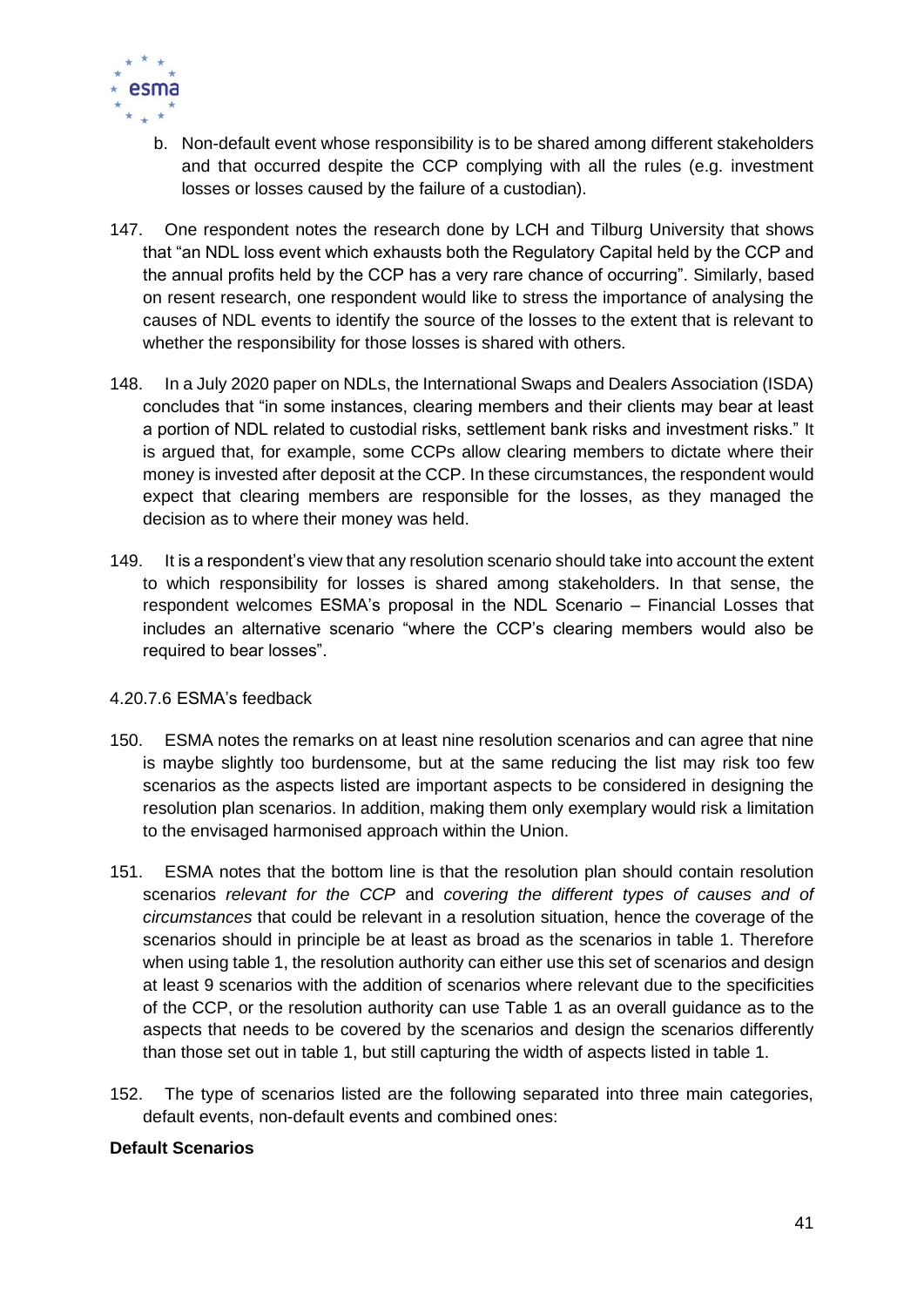

- Unsuccessful recovery where the CCP does not have sufficient resources and tools for a successful recovery
- Failure of loss allocation arrangements
- Multiple clearing members do not meet their obligations under the CCP's recovery actions
- Timing of resolution actions

### **Non-default Scenarios**

- **·** Investment risks
- Failure of service providers
- Operational risk events
- Financial losses (Comprehensive loss allocation arrangements for custody and investment losses the CCP incurs as a result of its clearing and settlement activity)

**Event(s) causing simultaneous default and non-default losses** - This scenario addresses the situation in which there are concurrent default and non-default losses as a result of a single event or as a result of multiple events that occur in a reduced time span.

- 153. This would provide the resolution authority with further flexibility in the designation of the scenarios but protect a unified and harmonised approach of the resolution plans as all (or nearly all when applying the minimum list of 9 scenarios) of the aspects of the scenarios listed in table 1 should be reflected in the designed scenarios but may be included in a different manner. The resolution authority can in addition provide guidance on why a certain aspect is not relevant for their CCP due to product offerings or structure.
- 154. ESMA also takes note of the comment on division on responsibilities and ESMA has two reservations to implementing such as dividing line of the responsibility in a non-default event. The first reservation is the possibility to allocate responsibilities, such allocation may, in some cases, be impossible to apply in a resolution situation as many aspects and actions may be interlinked and it may be difficult to sperate between different effects and causes. The second reservation is the usefulness of such a division under the scenarios, as the resolution scenarios are there to ensure the resolution strategies are well designed and carefully considered based on those made-up scenarios relevant for the CCP. Hence, to start to separate responsibilities would not assist in the design of resolution scenarios and resolution strategies but instead may create a "factual reference frame" for what is considered the responsibility of the CCP and the responsibilities of other entities and this would not be a suitable for the RTS to establish as it would be outside the mandate and would depend on the situation at hand. Based on this, ESMA has not pursued to include a separation and allocation of responsibilities under the non-default events.
- 155. Article 11 has based on above been slightly amended to reflect some of the comments received.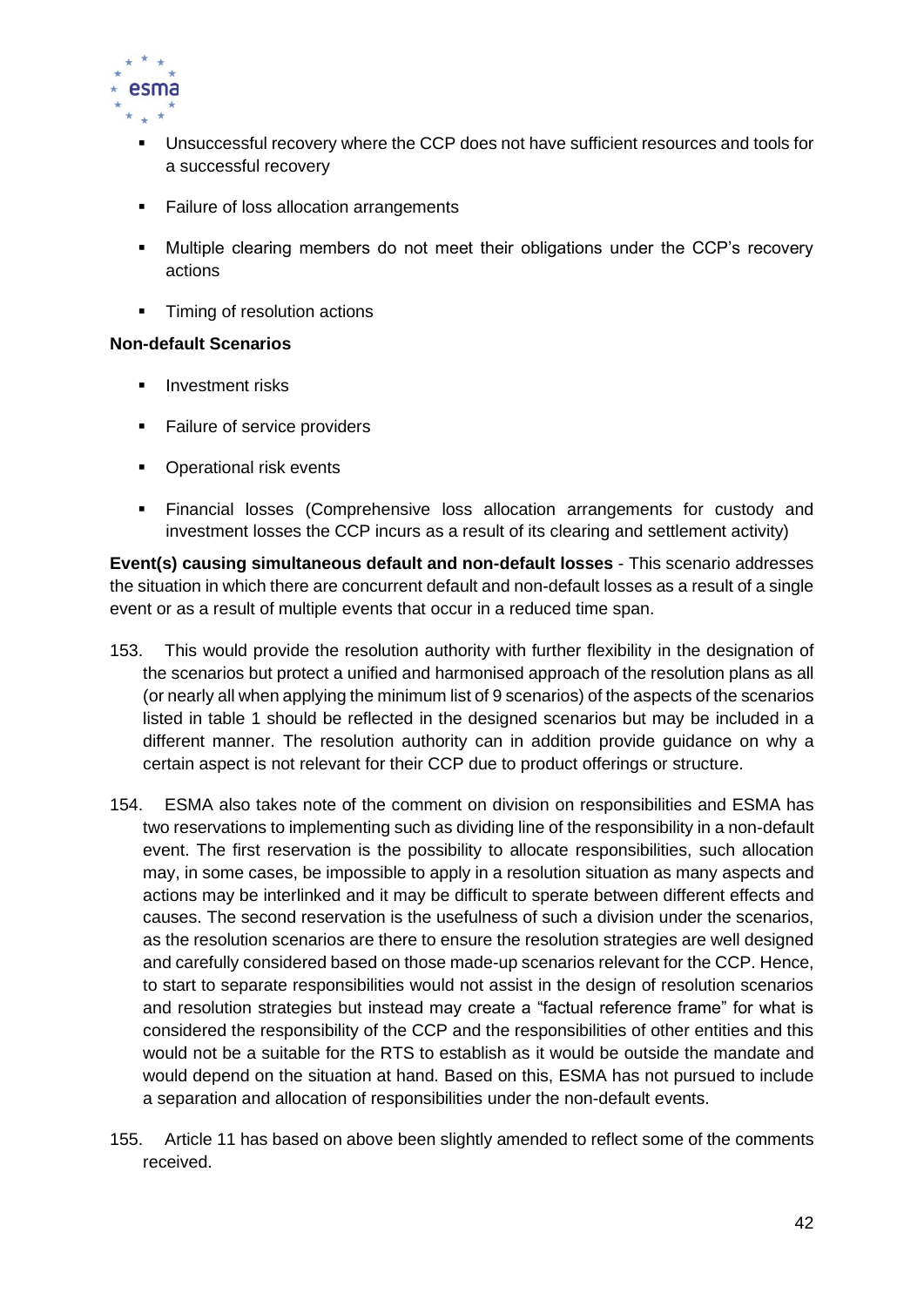

# <span id="page-43-0"></span>**4.20.8 Article 12 "Critical interdependencies"**

- 156. One respondent request ESMA under point (a) of Article 12, to specify how to define the "material effects" of the resolution authority assessing the critical interdependencies differently from how they have been assessed in the resolution plan.
- 4.20.8.1 ESMA's feedback
- 157. ESMA agrees with this comment and has amended Article 10 of the RTS to improve the drafting.

# <span id="page-43-1"></span>**4.20.9 Article 16 "Impact assessment on employees"**

- 158. One respondent notes that with regards to staff retention, they believe that it is important that any incentive, compensation, and retention structures are assessed in terms of their value/relevance during a resolution phase. Deferred compensation in the form of share schemes may form less of a barrier to exit for staff if the share price has fallen considerably due to the CCP entering resolution. It is also possible that key staff may look to exit the CCP prior to it entering the resolution phase should they be aware of significant issues, in which case the content of the resolution plan will not be relevant.
- 159. One respondent would suggest deleting point (b) as it appears to be redundant with point (a).

### 4.20.9.1 ESMA's feedback

160. ESMA agrees with those reflections and has amended Article 16 of the RTS accordingly, however ESMA does not find 16(b) redundant compared to 16(a) as one is describing the different types of staffs and one is describing how the staff may be impacted, however, ESMA has joined the two aspects into one.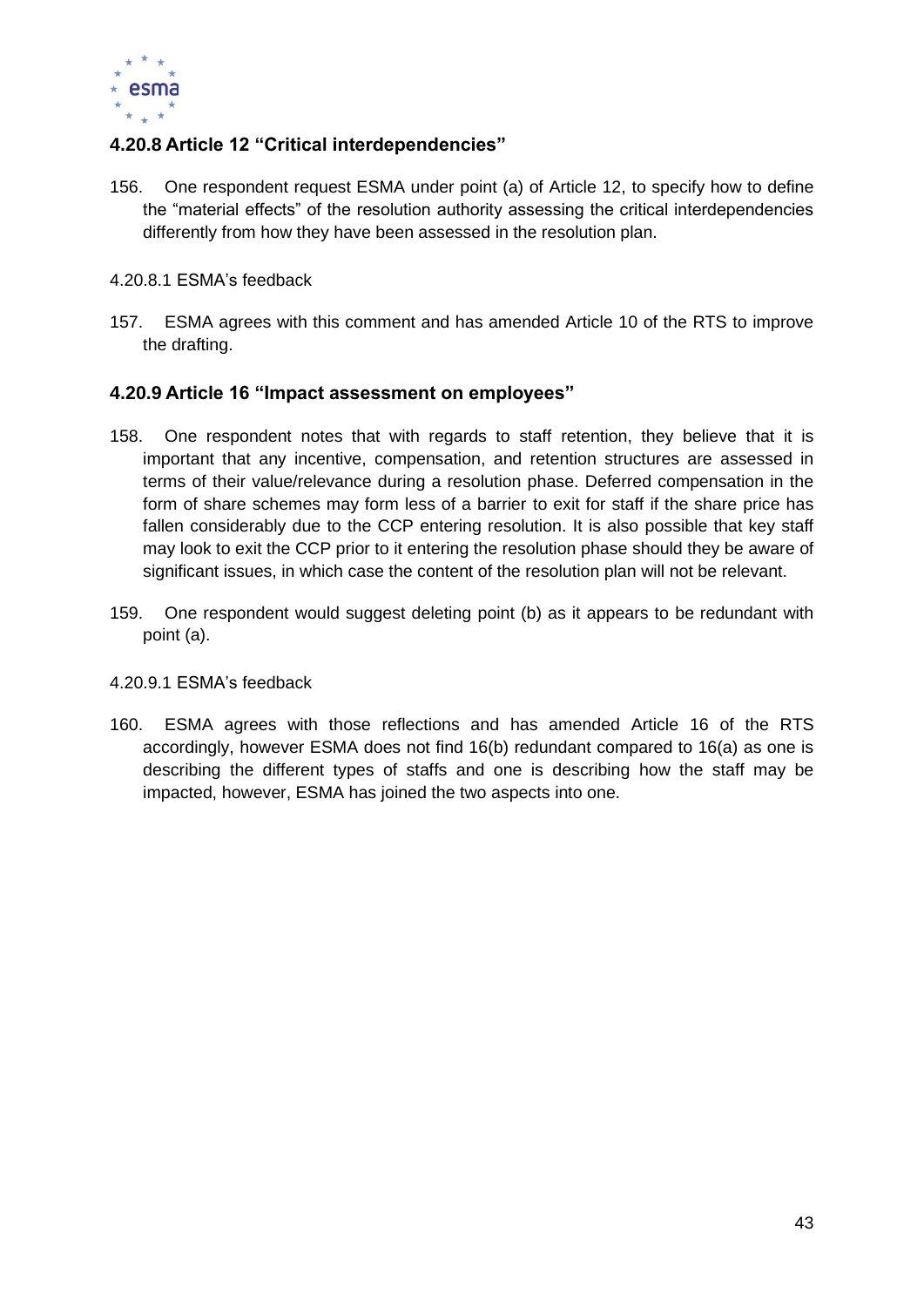

# <span id="page-44-0"></span>**5 Annexes**

# <span id="page-44-1"></span>**5.1 Annex 1 Legislative mandate to develop technical standards**

9. ESMA, after consulting the ESRB and taking into account the relevant provisions of the delegated acts adopted on the basis of Article 10(9) of Directive 2014/59/EU and respecting the principle of proportionality shall develop draft regulatory technical standards further specifying the contents of the resolution plan in accordance with paragraph 7 of this Article.

When developing the draft regulatory technical standards, ESMA shall enable sufficient flexibility for resolution authorities to take into consideration the specificities of their national legal framework in the area of insolvency law, as well as the nature and complexity of the clearing business performed by the CCPs.

ESMA shall submit those draft regulatory technical standards to the Commission by 12 February 2022.

The Commission is empowered to supplement this Regulation by adopting the regulatory technical standards referred to in the first subparagraph of this paragraph in accordance with Articles 10 to 14 of Regulation (EU) No 1095/2010.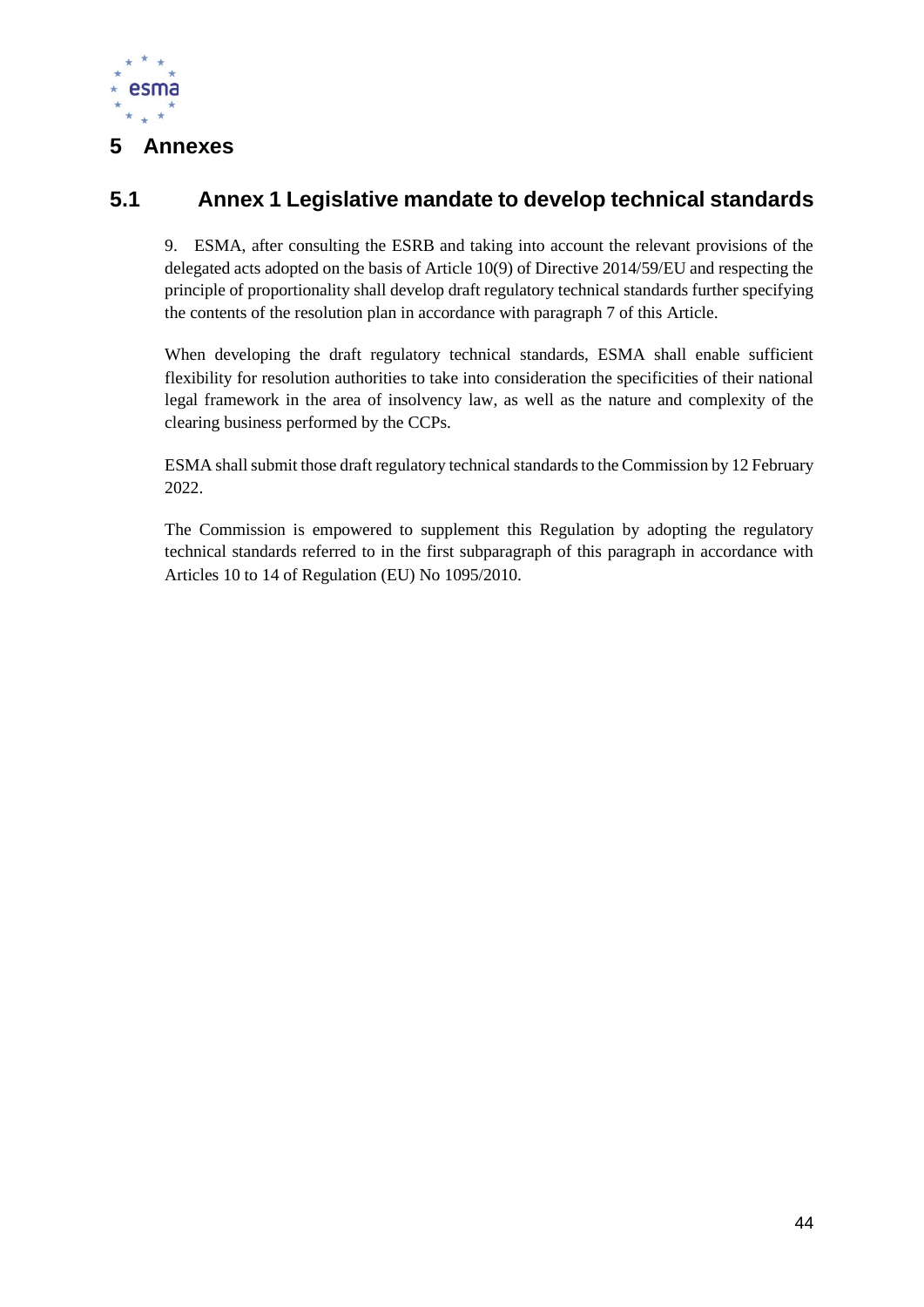

# <span id="page-45-0"></span>**5.2 Annex 2 Cost-benefit analysis**

### 1. Introduction

Pursuant to the fourth subparagraph of paragraph 9 of Article 12 of CCPRRR the Commission is empowered to adopt a delegated act to supplement the CCPRRR by further specifying the contents of the resolution plan in accordance with paragraph 7 of Article 12 of CCPRRR.

ESMA, after consulting the ESRB, shall develop draft regulatory technical standards further specifying the contents of the resolution plan in accordance with paragraph 7 of Article 12 of CCPRRR and ESMA shall submit those draft regulatory technical standards to the Commission by 12 February 2022. ESMA has established cooperation arrangements with ESRB.

In carrying out a cost benefit analysis on the draft regulatory technical standards it should be noted that:

- The main policy decisions have already been taken under the primary legislation (CCPRRR) and the impact of such policy decisions have already been analysed to some extent by the Impact Assessment by the European Commission<sup>18</sup>;
- ESMA does not have the power to deviate from its specific mandate provided by the Commission;
- ESMA policy options should be of a pure technical nature and not contain strategic decisions or policy choices and their content is limited by the legislative acts on which they are based.

# 2. Background

ESMA, after consulting the ESRB, shall develop draft regulatory technical standards further specifying the contents of the resolution plan. When ESMA develops the draft RTS, to further specify the contents of the resolution plan, ESMA will focus on specifying and further providing details on the type of information that should be included in descriptions under the plan, the content to be covered in different parts of the plan and providing a list of different scenarios that could be included and how resolution strategies may be further specified.

# 3. Policy Options

Considering the empowerment to ESMA to further specify the contents of the resolution plan, the variable on which ESMA can complement is fairly limited and the actual policy option is to provide a well-considered range of elements further assisting the resolution authority in drawing up the resolution plan for the CCP.

<sup>18</sup> <https://eur-lex.europa.eu/legal-content/EN/TXT/?uri=SWD%3A2016%3A0368%3AFIN>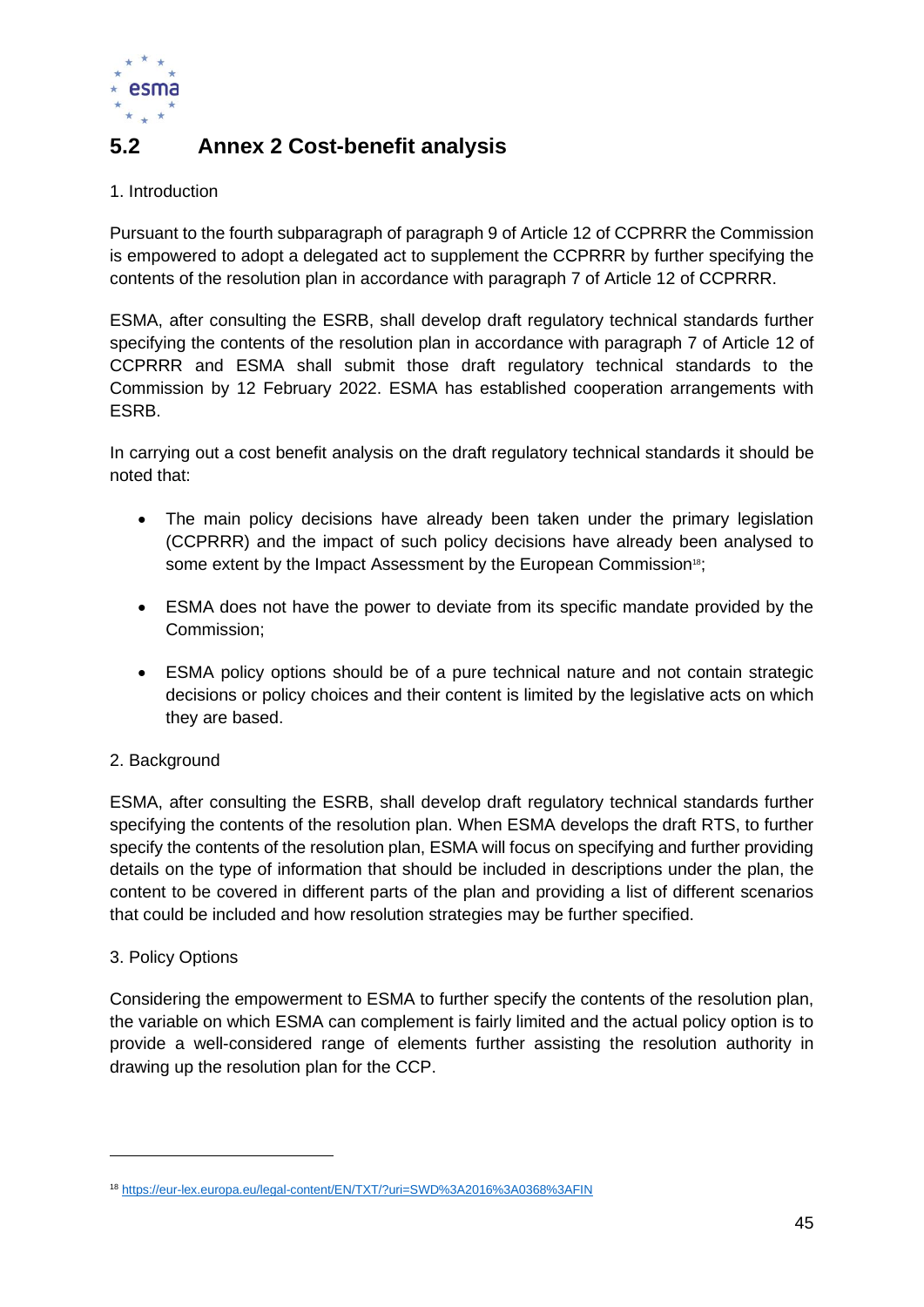

ESMA has considered how to further specify the content of the resolution plan, through different elements for the resolution authority to consider and identified a few options, mainly in relation to the granularity as the mandate is very detailed under CCPRRR.

# 4. Cost-benefit analysis

Below is detailed the different corresponding policy options on how to further specify the factors through different elements.

| <b>Specific objective</b>                       | The resolution plan shall provide for the resolution actions that the<br>resolution authority may take where the CCP meets the conditions<br>for resolution referred to in Article 22 of CCPRRR, and meet the<br>requirements listed under Article 12 of CCPRRR, and in particular<br>Article 12(7) of CCPRRR listing the content of the resolution plan.<br>ESMA shall in developing the RTS respect the principles of<br>proportionality and flexibility in considering the CCPs specificities<br>and national law. |
|-------------------------------------------------|-----------------------------------------------------------------------------------------------------------------------------------------------------------------------------------------------------------------------------------------------------------------------------------------------------------------------------------------------------------------------------------------------------------------------------------------------------------------------------------------------------------------------|
| <b>Policy option 1</b>                          | To further specify the content of the resolution plan by providing<br>the elements for each requirement under Article 12(7) of CCPRRR<br>that the resolution authority shall ensure are reflected in the<br>resolution plan.                                                                                                                                                                                                                                                                                          |
|                                                 | Weather to keep the same order as under Article 12(7) of<br>CCPRRR or to group the resolution plan by subject was also<br>reflected upon and it was concluded that there were benefits of<br>keeping the order under CCPRRR, as it would simplify the reviews,<br>coordination and cooperation if the resolution plans were similar in<br>structure.                                                                                                                                                                  |
|                                                 | ESMA further noted, in light of the principle of proportionality, that<br>it may not be necessary to include all the underlying assessments<br>in the resolution plan, but it is necessary to include the key<br>conclusions of these assessments and where full assessments<br>including technical notes shall be included in i.e. annex to the plan<br>or in ancillary documents shared with the resolution college.                                                                                                |
| How would this option<br>achieve the objective? | This option would in ESMA's view be satisfactory for several<br>reasons, one is that all main aspects listed in Article 12(7) of<br>CCPRRR is further specified providing enough details and<br>guidance to the resolution authority in drawing up the resolution<br>plans. This option would also meet the requirement of the RTS<br>being both proportionate and flexible as the elements shall be<br>reflected in the resolution plan, but the RTS is not detailing on how.                                        |
| <b>Policy option 2</b>                          | To further specify the content of the resolution plan by providing a<br>list of elements, but to separate the elements into two or three                                                                                                                                                                                                                                                                                                                                                                              |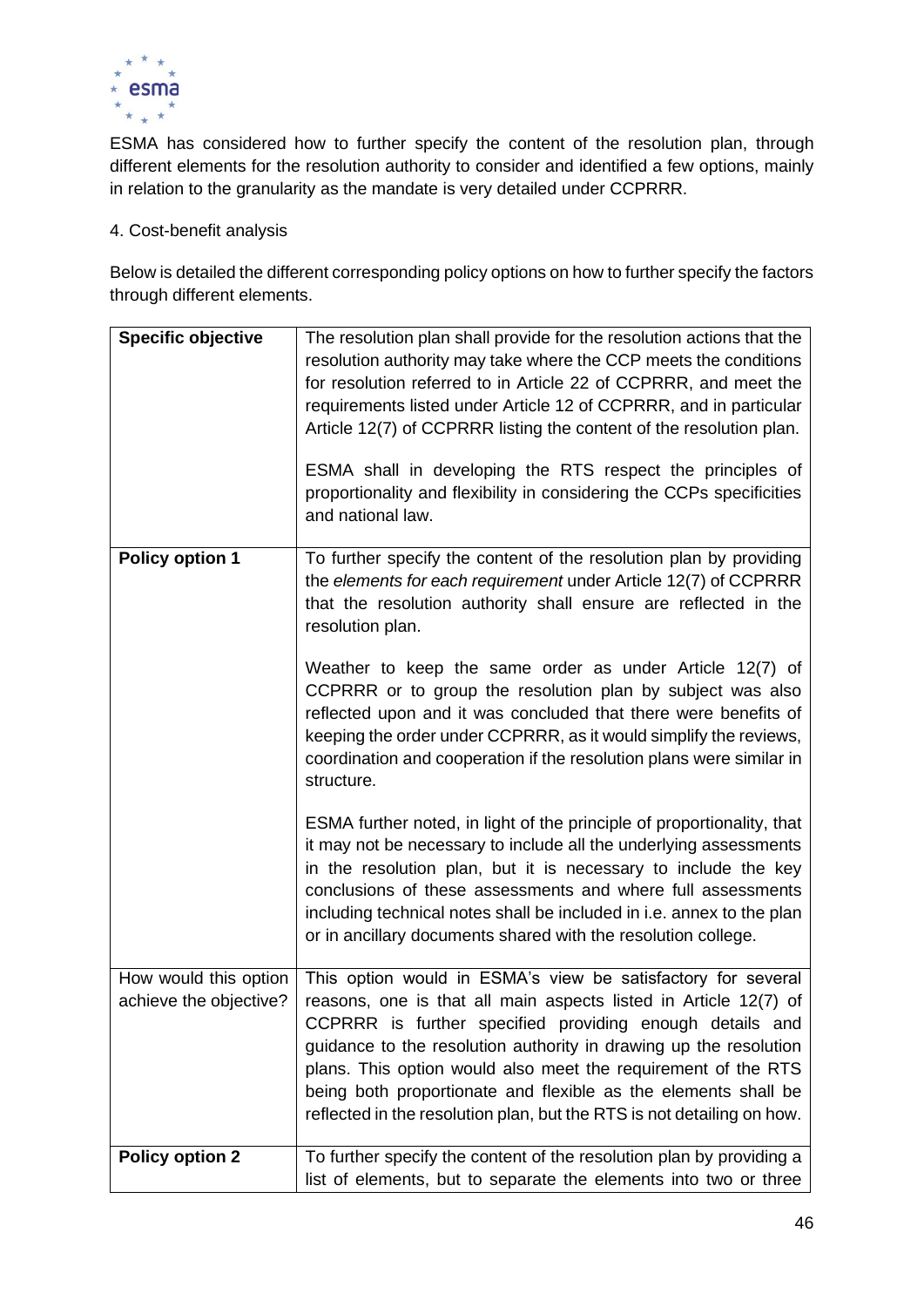

|                                                 | sections, where the level of details of the resolution plan is<br>depending on the size of the CCP or the complexity of the CCP to<br>ensure flexibility.                                                                                                                                                                                                                                                                                                                                                                                                                                                                                                                                                                    |
|-------------------------------------------------|------------------------------------------------------------------------------------------------------------------------------------------------------------------------------------------------------------------------------------------------------------------------------------------------------------------------------------------------------------------------------------------------------------------------------------------------------------------------------------------------------------------------------------------------------------------------------------------------------------------------------------------------------------------------------------------------------------------------------|
| How would this option<br>achieve the objective? | This option would in ESMA's view be satisfactory to some extent,<br>as it would provide some additional value in relation to the<br>applicable aspects guiding the resolution authority in its<br>assessments and completion of the requirements that apply for<br>drawing up the resolution plan. The RTS would however be<br>depending on how a CCP is tiered and ESMA is of the view that<br>the mandate does not include such a tiering of EU CCPs to be<br>established nor provides the right for ESMA to provide for a<br>possibility to disapply any of the requirements under Article 12(7)<br>of CCPRRR, hence this option would not meet the requirements<br>under Article 12(9) and has not been pursued by ESMA. |
| <b>Policy option 3</b>                          | To further specify the content of the resolution plan by providing<br>for firm requirements in the RTS, i.e. to further specify the<br>requirements under Article 12(7) of CCPRRR with another set of<br>requirements that the resolution plan shall contain.                                                                                                                                                                                                                                                                                                                                                                                                                                                                |
| How would this option<br>achieve the objective? | This option would in ESMA's view be satisfactory to some extent,<br>as it would provide additional value in relation to the applicable<br>aspects guiding the resolution authority in its assessments and<br>completion of the requirements that apply for drawing up the<br>resolution plan.                                                                                                                                                                                                                                                                                                                                                                                                                                |
|                                                 | ESMA finds that such a list of firm requirements would probably<br>not meet the requirements of proportionality and flexibility as<br>required under Article 12(9) CCPRRR and has therefore not been<br>pursued by ESMA.                                                                                                                                                                                                                                                                                                                                                                                                                                                                                                     |
| Which policy option is<br>the preferred one?    | Policy Option 1, as this option would provide the minimum of<br>elements that the resolution authority shall ensure are reflected in<br>the resolution plan, hence ensuring the resolution plan covers<br>certain aspects but leave it to the resolution authority how to reflect<br>the requirements in the resolution plan. It therefore provides the<br>elements to be reflected in the resolution plan but ensures the<br>resolution authority has the powers to draw up a resolution plan<br>suitable to the CCP hence ensuring flexibility and proportionality.                                                                                                                                                        |
|                                                 | In relation to Option 2, ESMA is of the view that to ensure<br>proportionality this should not result in a tiering of EU CCPs, hence<br>the elements to be reflected in the resolution plan should all be<br>assessed by the resolution authority and be reflected in the<br>resolution plan in accordance with its relevance to the CCP to                                                                                                                                                                                                                                                                                                                                                                                  |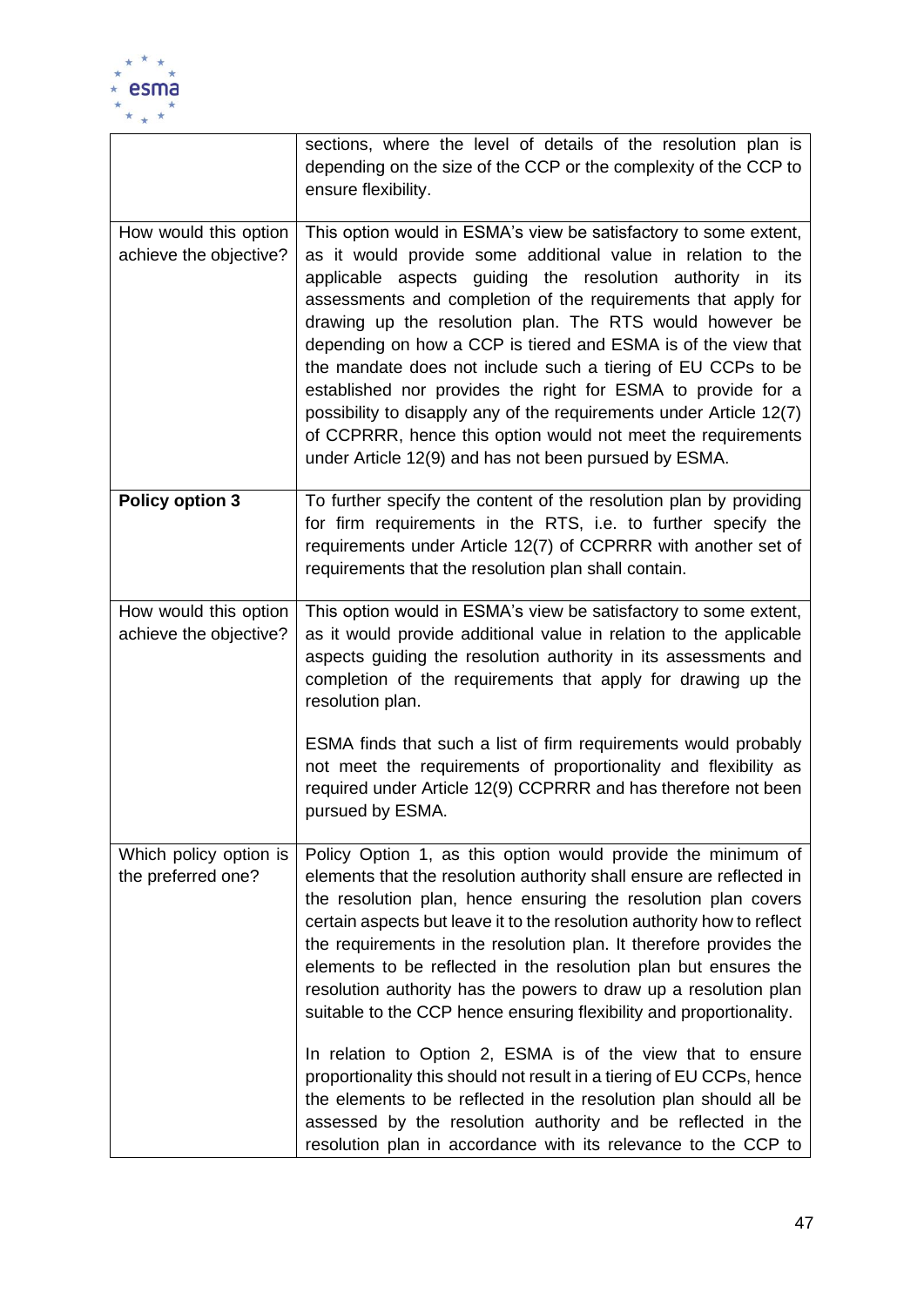

|                                                                                                                                                                                  | ensure equal application but still respect the proportionality, as<br>suggested under Option 1.                                                                                                                                                                                                                                                                                        |
|----------------------------------------------------------------------------------------------------------------------------------------------------------------------------------|----------------------------------------------------------------------------------------------------------------------------------------------------------------------------------------------------------------------------------------------------------------------------------------------------------------------------------------------------------------------------------------|
|                                                                                                                                                                                  | ESMA is also of the view that Option 3, would not meet the<br>objective as a fixed list of requirements for the resolution authority<br>to include would not provide the resolution authority with the<br>flexibility needed to ensure the resolution plan is well suited for the<br>CCP at hand nor would it be proportionate as not all aspects are<br>equally relevant to all CCPs. |
| Is the policy chosen<br>within<br>sole<br>the<br>responsibility<br>0f<br>ESMA? If not, what<br>other<br>body<br>is<br>concerned / needs to<br>informed<br>be<br>or<br>consulted? | ESMA is empowered to provide a draft regulatory technical<br>standard to the Commission which has the responsibility to define<br>how to ensure the policy option chosen for its Delegated Act<br>achieves its aim under the CCPRRR.                                                                                                                                                   |

| Impacts of the policies: |                                                                                                                                                                                                                                                                                                                                                                                                                      |  |
|--------------------------|----------------------------------------------------------------------------------------------------------------------------------------------------------------------------------------------------------------------------------------------------------------------------------------------------------------------------------------------------------------------------------------------------------------------|--|
| <b>Policy option 1</b>   |                                                                                                                                                                                                                                                                                                                                                                                                                      |  |
| <b>Benefits</b>          | It will provide a wide range of elements to further specify the<br>requirements as specified by Article 12(7) of CCPRRR.                                                                                                                                                                                                                                                                                             |  |
| Regulator's costs        | The costs for competent authorities will be overall notable however<br>given that the content of the resolution plan is already specified<br>under CCPRRR in a very detailed format the RTS may assist the<br>resolution authority in its obligation to draw up the resolution plan<br>by providing guidance on what aspects to reflect upon and may<br>hence possibly reduce the costs of the resolution authority. |  |
| Compliance costs         | For the CCP no compliance costs. The drawing up of the resolution<br>plan is an obligation of the resolution authority hence not a cost to<br>the CCP.                                                                                                                                                                                                                                                               |  |
| <b>Policy option 2</b>   |                                                                                                                                                                                                                                                                                                                                                                                                                      |  |
| <b>Benefits</b>          | It will provide a range of elements to further specify the<br>requirements as specified by Article 12(7) of CCPRRR.                                                                                                                                                                                                                                                                                                  |  |
| Regulator's costs        | The costs for competent authorities will be overall notable however<br>given that the content of the resolution plan is already specified<br>under CCPRRR in a very detailed format the RTS may assist the<br>resolution authority in its obligation to draw up the resolution plan                                                                                                                                  |  |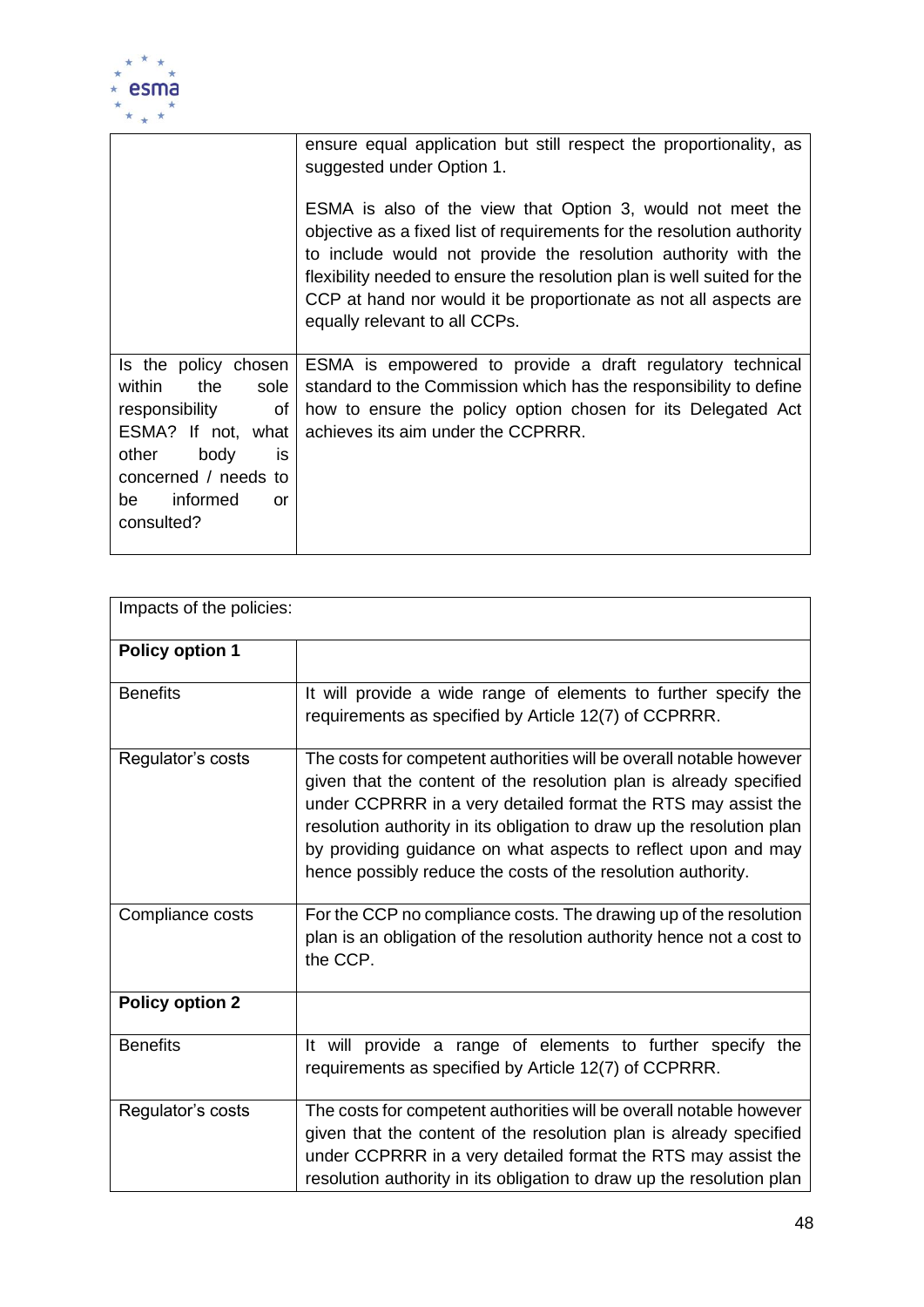

|                        | by providing guidance on what aspects to reflect upon and may<br>hence possible reduce the costs of the resolution authority, but to<br>the contrary, an exercise to tier the CCP would increase the cost<br>for the resolution authority and as such a tiering is not envisaged<br>under CCPRRR this would be an additional cost not deriving from<br>CCPRRR.                                                                                                                                                                                                                                                                                                                    |
|------------------------|-----------------------------------------------------------------------------------------------------------------------------------------------------------------------------------------------------------------------------------------------------------------------------------------------------------------------------------------------------------------------------------------------------------------------------------------------------------------------------------------------------------------------------------------------------------------------------------------------------------------------------------------------------------------------------------|
| Compliance costs       | For the CCP no compliance costs. The drawing up of the resolution<br>plan is an obligation of the resolution authority hence not a cost to<br>the CCP.                                                                                                                                                                                                                                                                                                                                                                                                                                                                                                                            |
| <b>Policy option 3</b> |                                                                                                                                                                                                                                                                                                                                                                                                                                                                                                                                                                                                                                                                                   |
| <b>Benefits</b>        | It will provide a wide range of requirements to further specify the<br>resolution plan.                                                                                                                                                                                                                                                                                                                                                                                                                                                                                                                                                                                           |
| Regulator's costs      | The costs for competent authorities will be overall notable however<br>given that the content of the resolution plan is already specified<br>under CCPRRR in a very detailed format, the RTS may assist the<br>resolution authority in its obligation to draw up the resolution plan<br>by providing guidance on what aspects to reflect upon and may<br>hence possibly reduce the costs of the resolution authority,<br>however as the RTS would entail requirements on what the<br>resolution plan shall entail, this may result in additional costs as<br>the resolution authority may have to cover aspects to a higher<br>degree than justified by the relevance to the CCP. |
| Compliance costs       | For the CCP no compliance costs. The drawing up of the resolution<br>plan is an obligation of the resolution authority hence not a cost to<br>the CCP.                                                                                                                                                                                                                                                                                                                                                                                                                                                                                                                            |
| Conclusion             | ESMA notes that the costs are envisaged for by the CCPRRR as<br>the establishment of the resolution plan is already envisaged under<br>CCPRRR and further notes that the requirements as to the content<br>of the resolution plans are already detailed under Article 12(7) of<br>CCPRRR, and the mandate to ESMA is to add value by further<br>specifying the content of the resolution plan and Option 1 results<br>in a proportionate cost for the resolution authority.                                                                                                                                                                                                       |

# <span id="page-49-0"></span>**5.2.1 Summary of responses**

There is a broad support for Option 1, however the concerns raised by a few respondents with respect to the approach taken on resolution scenarios is making such respondents prefer Option 2 as this option would provide resolution authorities with more flexibility to align resolution planning with the specifics of a respective CCP.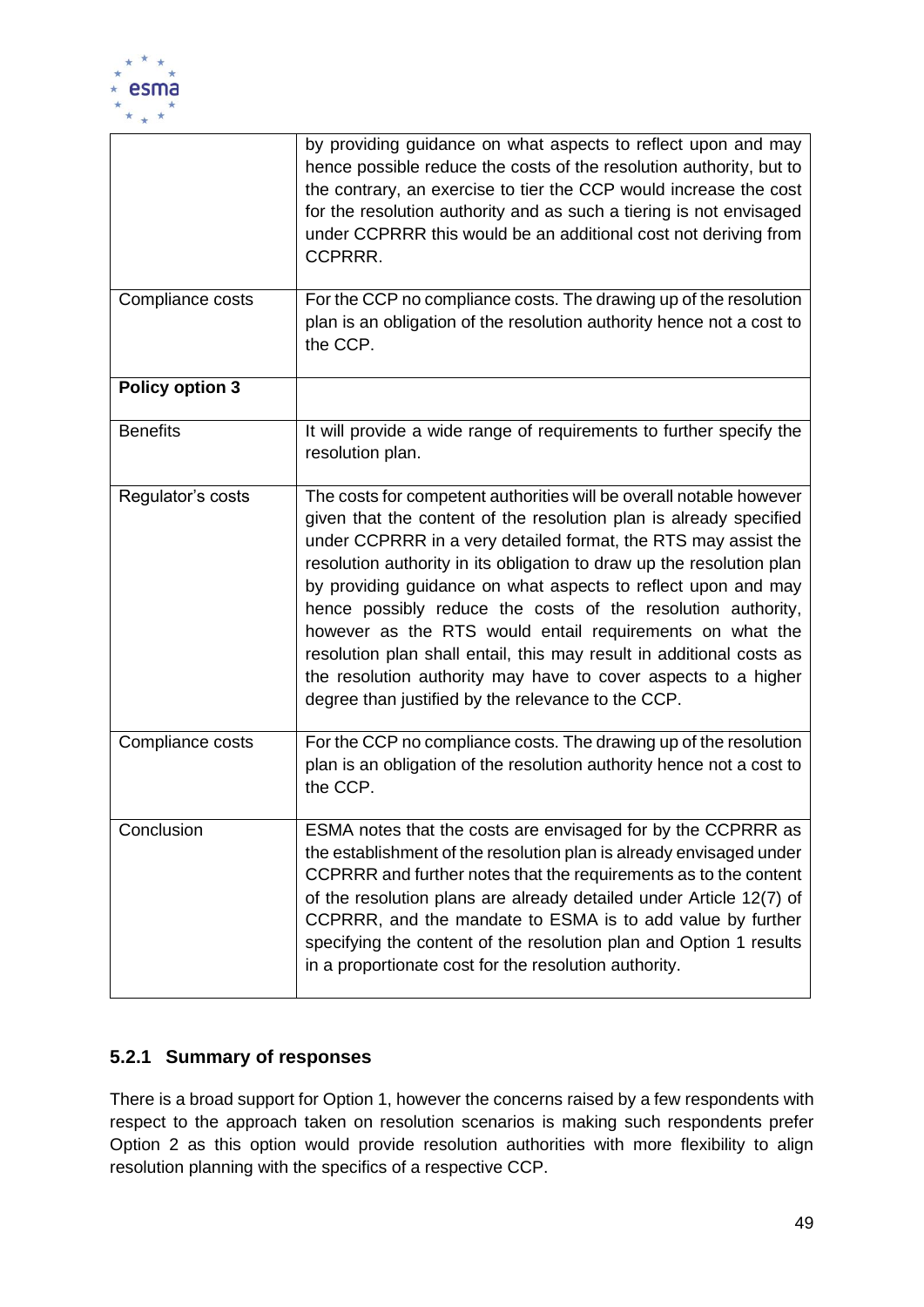

Such respondents argue that policy Option 2, would provide for more flexibility for resolution authority in drawing up the resolution plan and notes that it is especially in the area of resolution scenarios that the resolution plan lacks sufficient flexibility and that more flexibility would not necessarily introduce CCP tiering but would enable resolution authorities to apply such aspects and considerations that are really relevant for a given CCP. One respondent notes that Option 2 would not seem to have a significant impact in terms of the cost and benefit analysis and instead would provide for additional prudence.

However, one respondent arguing for the benefits of Option 2 also notes that they could support pursuing policy Option 1 which could be helpful in terms of having the elements and contents of the resolution plan aligned and in the same order as the requirements under Article 12(7) of CCPRRR but that this would require a less prescriptive approach of some provisions, such as of RTS Article 11 Resolution strategies and scenarios which requires the introduction of at least nine designated resolution plan scenarios based on the matrix for building the resolution plan scenarios as set out in Annex 1.

# <span id="page-50-0"></span>**5.2.2 ESMA's feedback**

ESMA notes the support for Option 1 but at the same time notes that due to the requirement for 9 scenarios under the proposed RTS, Option 2 is considered more appropriate as less details are provided under this opinion but has other draw backs as set out in the assessment and would in ESMA's view not meet the requirements under CCPRRR.

Hence, ESMA would understand that the objection to Option 1 is possibly focusing on the disagreement for mandating 9 scenarios under the proposed RTS rather than the overall approach under Option 1. Therefore, ESMA would understand the request for Option 2 support for the request to not apply the 9 scenarios as mandatory but that otherwise the level of proportionality and the level of detail is supported under Option 1.

Based on this ESMA concludes to keep Option 1 as the most suitable approach and generally supported by the respondents considering the comments received to the consultation but have further considered the request to reduce the number of mandatory scenarios under the section considering Article 11 above.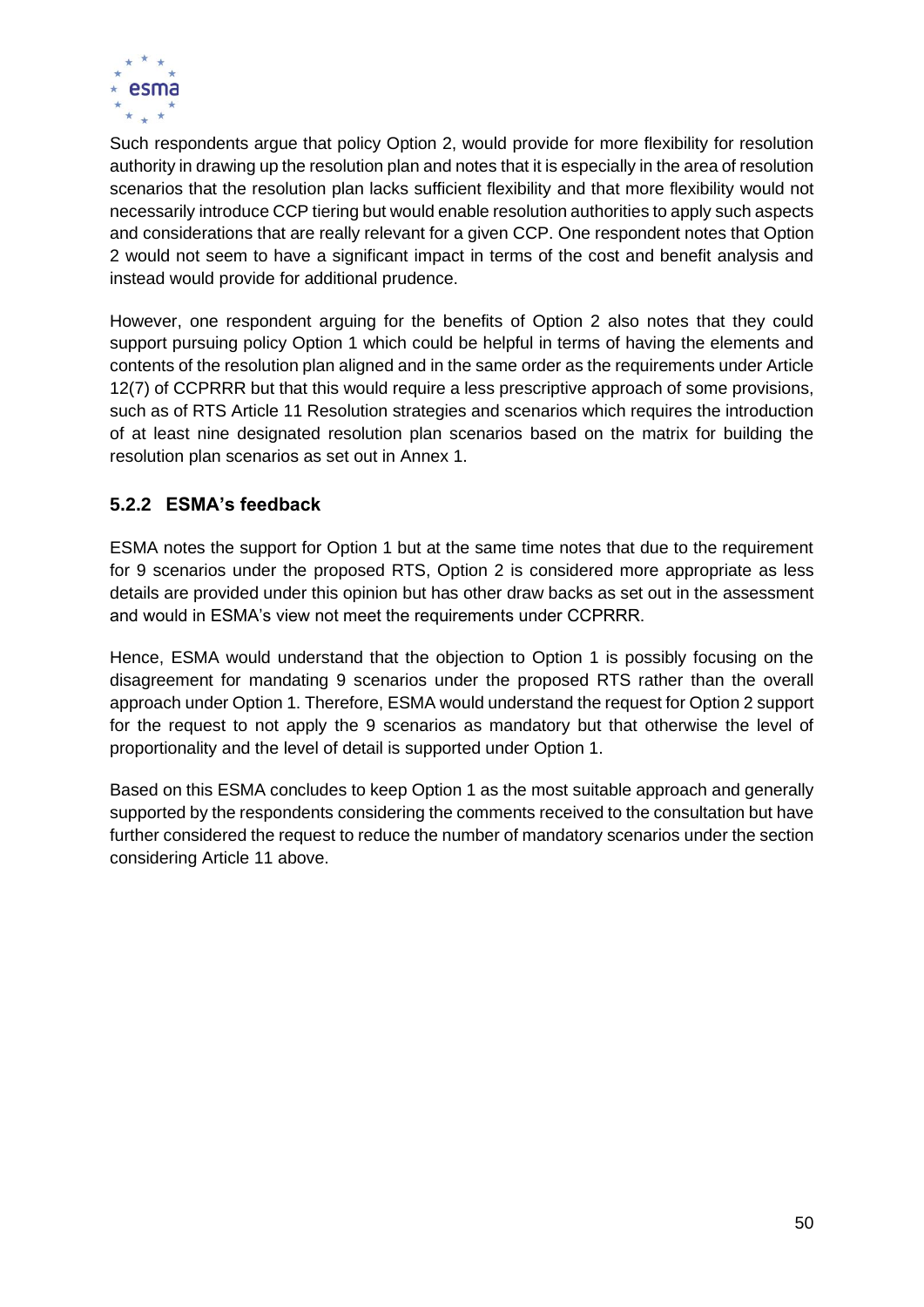

# <span id="page-51-0"></span>**5.3 SMSG's advice**

In accordance with Article 10 of ESMA Regulation, ESMA has requested the advice of the Securities and Markets Stakeholder Group (SMSG). The SMSG has not provided any comment.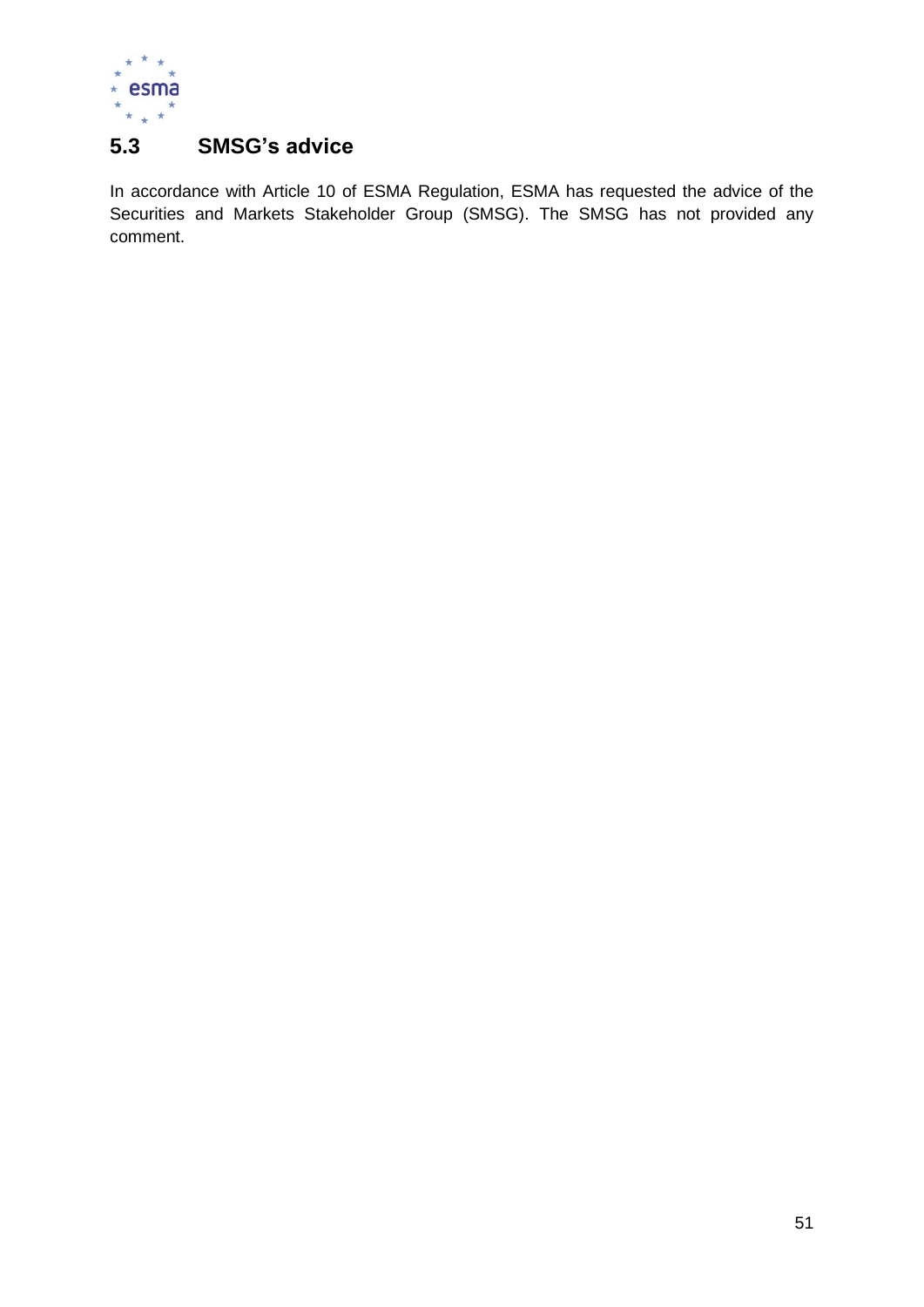

# <span id="page-52-0"></span>**5.4 Annex 4 Draft RTS on the content of CCP resolution plans**

COMMISSION DELEGATED REGULATION (EU) No …/..

of  $[$ ]

supplementing Regulation (EU) No 2021/23 of the European Parliament and of the Council of 16 December 2020 on a framework for the recovery and resolution of central counterparties, and amending Regulations (EU) No 1095/2010, (EU) No 648/2012, (EU) No 600/2014, (EU) No 806/2014 and (EU) 2015/2365 and Directives 2002/47/EC, 2004/25/EC, 2007/36/EC, 2014/59/EU and (EU) 2017/1132 with regard to the contents of the resolution plan

(Text with EEA relevance)

### THE EUROPEAN COMMISSION,

Having regard to the Treaty on the Functioning of the European Union,

Having regard to Regulation (EU) 2021/23 of the European Parliament and of the Council of 16 December 2020 on a framework for the recovery and resolution of central counterparties, and in particular Article 12(9) thereof,

Whereas:

(1) While all elements specifying the content of the resolution plans should be covered, the resolution authority should ensure that the way these elements are reflected in the resolution plan is suitable for the CCP considering the specificities of the CCP, such as the nature and complexity of the clearing business performed by the CCPs.

(2) The summary of the resolution plan should be succinct, focused but at the same time it should contain sufficient explanations to cover the key elements of the plan that are to be disclosed to the CCP. The summary should make the CCPs aware of key actions they should be ready to perform and data they should be ready to submit. The summary should focus on where the plan may have a material impact on the CCP's recovery and crisis management planning and clarify any expectations from the CCP to cooperate in the resolution and the measures that may affect the CCP's functions.

(3) The resolution plan should contain resolution scenarios and resolution strategies, and the Regulation provides the resolution authority with the tools, in the form of different type of possible scenarios, including combinations thereof, to create relevant and suitable scenarios for the CCP and a list of key aspects to be considered when establishing resolution strategies for the resolution scenarios. This approach is to ensure the overall suitability and proportionality of the resolution plan.

(4) This Regulation should ensure that it enables sufficient flexibility for resolution authorities to take into consideration the specificities of the applicable national legal framework in the area of insolvency law and the resolution authority may want to consider some aspects, such as the mechanism under Article 60 of the Regulation (EU) 2021/23, during the planning phase of the resolution plan. As this Regulation provides only the elements to be reflected in the resolution plan, this does not affect the required flexibility under Regulation (EU) 2021/23 for the resolution authorities to be able to consider the national legal framework in the area of insolvency law in establishing the resolution plan.

(5) The Regulation further specifies the contents of the resolution plan but does not preclude the resolution authority from determining other aspects to be reflected in the resolution plan.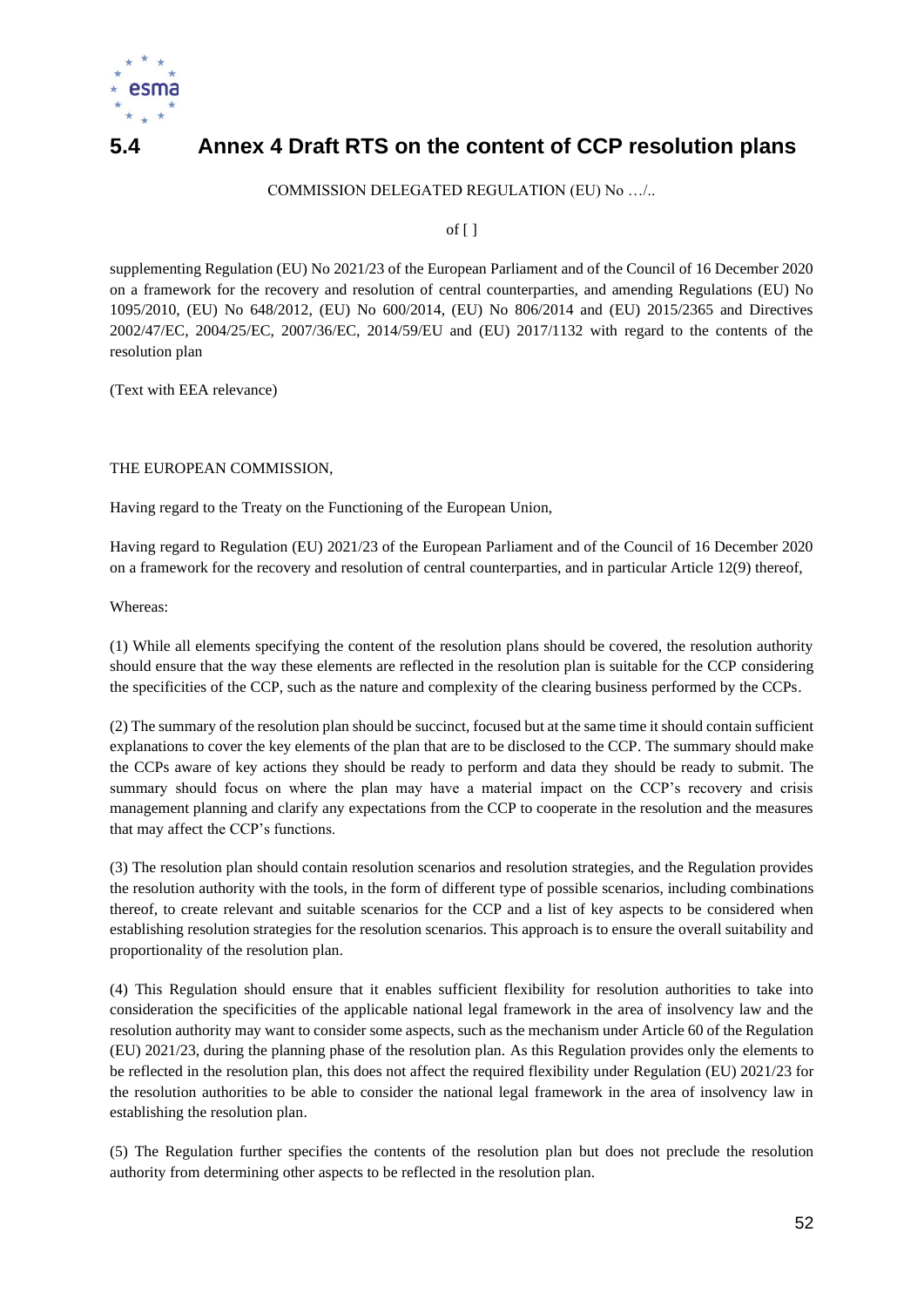

(6) To facilitate and ensure an effective implementation of the resolution plan, it is essential that where the resolution authority has assessed certain aspects of the CCP differently than to the CCPs own assessment under the recovery plan, this is reflected upon as it may affect how swiftly the resolution plan may be implemented, hence, where any differences are identified, the resolution authority should reflect upon them in the resolution plan and assess them to understand their effect (if any) on the implementation of the resolution plan.

(7) To ensure that resolution plans can be effectively implemented, if necessary, in due time, it is essential that the resolution authorities have "proof tested" the application of the intended resolution plan, to the extent possible, by testing processes and procedures in detail, including by sending e-mails and information to ensure any pre-planned actions on how and when to undertake certain steps and how and when to collect certain information are workable in a stressed situation and that any impediments found are corrected to ensure, to the extent possible, that the estimated timeframes are likely to be upheld.

(8) To ensure that key employees remain at the CCP for the resolution phase, the resolution authority should try to assess and pre-empt incentive structures to be used, possibly not only linked to the CCPs future gains, but also direct remunerations and should reflect how to ensure sufficient staff by considering short term hires, borrowing or lending employees, where relevant, so CCPs have the competence they need.

(9) This Regulation is based on the draft regulatory technical standards submitted by the European Securities and Markets Authority (ESMA) to the Commission.

(10) In accordance with Article 12(9) of Regulation (EU) No 2021/23, ESMA has developed the draft technical standards in cooperation with the European Systemic Risk Board and ESMA has also taken into account the relevant provisions of the delegated acts adopted on the basis of Article 10(9) of Directive 2014/59/EU. ESMA has respected the principle of proportionality, by ensuring that the draft technical standards not only provide for a set of elements which the resolution authority should take into account when establishing the resolution plan but also by preserving certain flexibility for the resolution authorities to adapt the final resolution plan to the specificities of the CCP.

(11) In accordance with Article 10 of Regulation (EU) No 1095/2010 of the European Parliament and of the Council, ESMA has conducted open public consultations on the draft regulatory technical standards on which this Regulation is based, analysed the potential related costs and benefits and requested the advice of the Securities and Markets Stakeholder Group established by Article 37 of Regulation (EU) No 1095/2010,

HAS ADOPTED THIS REGULATION·

#### *Article 1*

### **Quantification assessment**

The resolution plan shall include assessments, to the extent appropriate and possible, of how the different aspects of the resolution plan are or may be quantified. The resolution authority shall consider this quantification when drawing up the resolution plan and provide explanations on how, and to what extent, a quantitative assessment has been undertaken for a certain aspect of the resolution plan. Where the conclusion is reached, by the resolution authority, that in relation to a specific aspect of the resolution plan a quantitative assessment is either not appropriate or not possible, this should be stated in the resolution plan.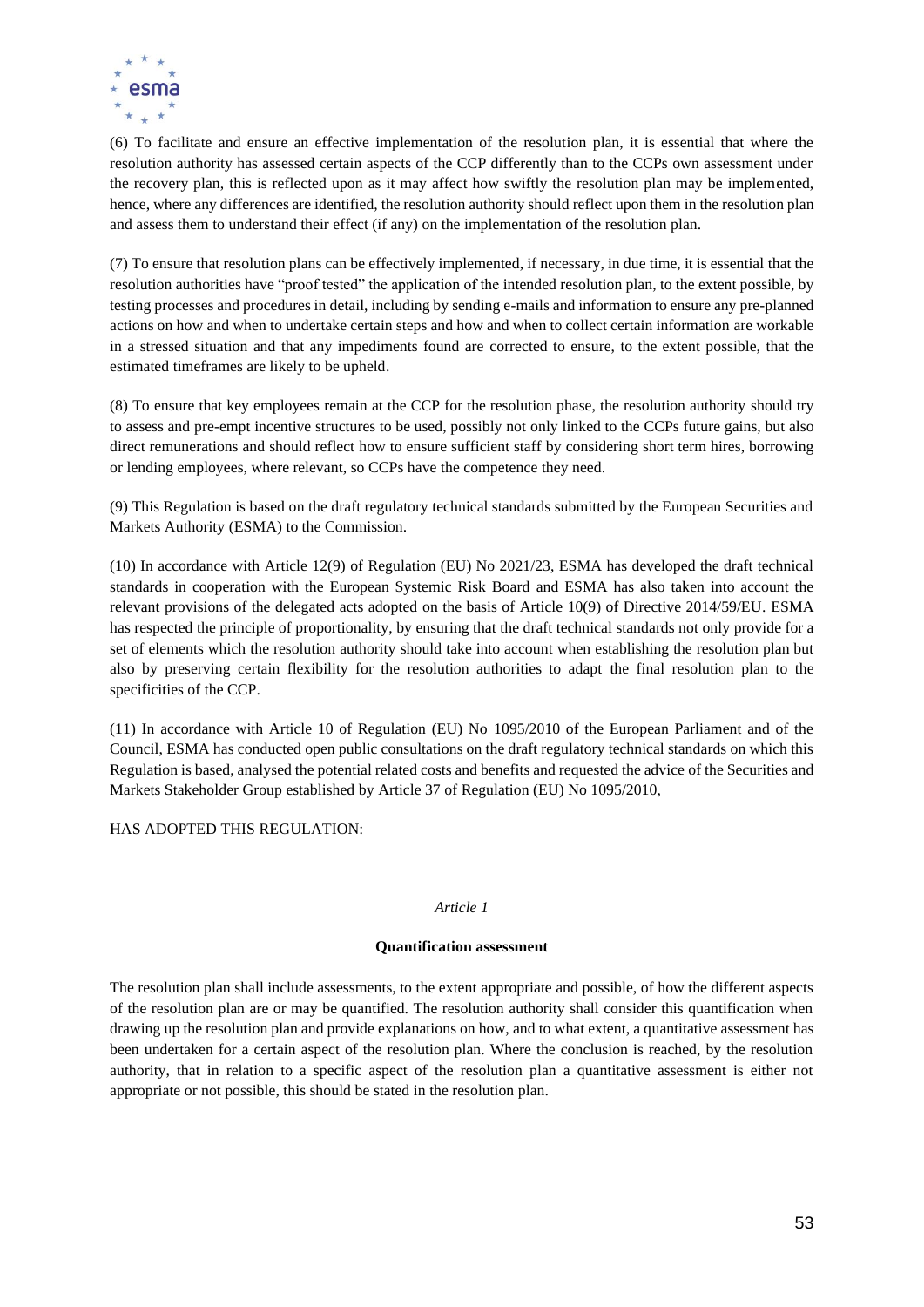

#### **Summary of the key elements of the resolution plan**

When preparing a summary of the key elements of the resolution plan in accordance with point (a) of paragraph 7 of Article 12 of Regulation (EU) No 2021/23 the resolution authority shall ensure that at least the following elements are reflected in the resolution plan:

a) The key elements of the strategies established and the underlying main scenarios under the resolution plan, distinguishing between default events, non-default events and a combination of the two; and

b) A short summary of the material key elements of the resolution plan in relation to each of the points under points (b) to (s) of paragraph 7 of Article 12 of Regulation (EU) No 2021/23 with a focus on the aspects relevant to the CCP and thereby making the CCP aware of key actions the CCP should be ready to perform, data the CCP should be ready to submit, and on the aspects of the plan that could have a material impact on the CCP.

#### *Article 3*

#### **Summary of material changes**

When preparing a summary of material changes of the resolution plan in accordance with point (b) of paragraph 7 of Article 12 of Regulation (EU) No 2021/23 the resolution authority shall ensure that at least the following elements are reflected in the resolution plan:

- Any material changes to the markets where the CCP operates, to the business lines considered core to the CCP and to the clearing services offered by the CCP.
- Any material changes to interoperability arrangements of the CCP or to interdependences of the CCP, including the service providers of the CCP.
- Any material changes to the capital and capital structure of the CCP, including the amounts of pre-funded dedicated own resources.
- Any material changes to the prudential requirements of the CCP, including changes in the default fund methodologies, margin and liquidity risk management frameworks, investment policies, collateral policies and settlement.
- Any material changes to the non-prudential requirements of the CCP, including organisational aspects such as organisational structure, business continuity and outsourcing, as well as material changes to the CCPs conduct of business rules including the composition of the CCPs membership and changes as to segregation and portability.
- Any material changes to the structure of the CCP's ownership and managers incentive structures.
- Any material changes, to the resolution scenarios and resolution strategies.

### *Article 4*

### **Critical Functions**

When preparing a description on how the critical functions of the resolution plan could be legally and economically separated in accordance with point (c) of paragraph 7 of Article 12 of Regulation (EU) No 2021/23 the resolution authority shall ensure that at least the following elements are reflected in the resolution plan:

A description of the functions defined as critical by the resolution authority.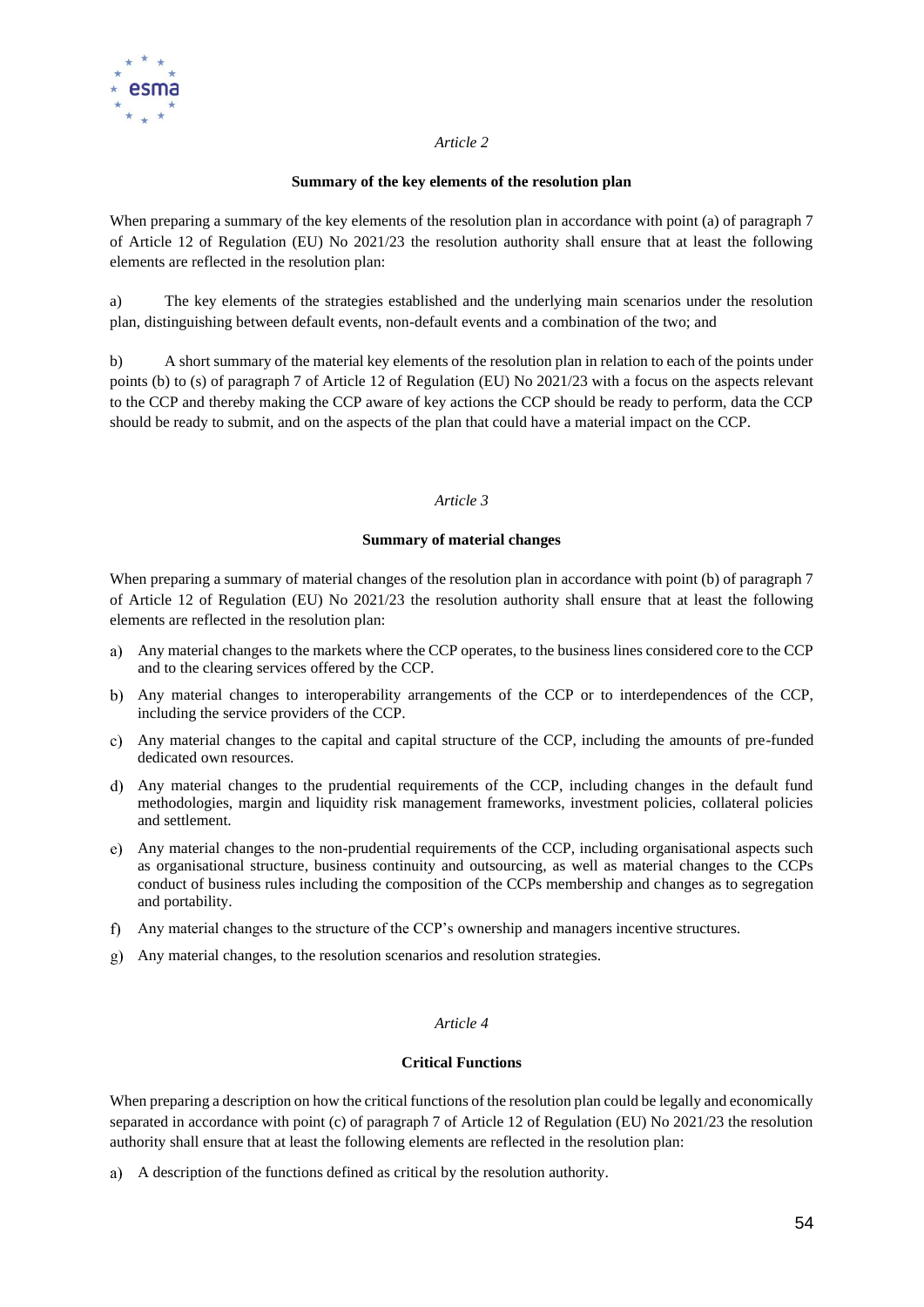

- b) If there are any material differences compared to the recovery plans' list of critical functions and where there are such differences, a detailed description of the main reasons why the resolution authority has assessed the critical functions differently, the material effects of such different assessment and how this could affect the resolvability of the CCP.
- A description of the main dependencies between critical functions and critical interdependencies and of the key internal and external arrangements and processes, such as operations, IT procedures, a list of key staff and main service providers that are necessary for the CCP to continue providing its critical functions or any other aspects that may be necessary to consider in view of a possible transfer of some or all of the operations of the CCP to another financial market infrastructure or bridge CCP, if that is part of the proposed resolution strategy.
- A description of how critical functions could be separated from non-critical functions in economic, operational and legal terms and including details on how the resolution authority has assessed the material effects of such separation on stakeholders including:
	- i. material effects on netting sets for clearing members where transactions are split into different silos of the CCP or a different CCP;
	- ii. where possible to identify, any material effects on operations or legal effects of splitting transactions into different CCPs and the effects on clearing members, clients and indirect clients (where identified);
	- iii. where possible to identify, any material effects on the calculation of collateral requirements and in particular variation margins and how the separation would affect the collateral requested by clearing members, clients and indirect clients (where identified); and
	- iv. where possible to identify, an evaluation of the price of transfer of such transactions.
- A summary of how the CCP's proposed approach to separating or not separating the CCP's critical functions from its other functions may affect the resolvability assessment for the CCP.
- f) A mapping of critical functions to identified legal entities and to the CCP's core business lines.

#### **Timeframe for implementation**

1. When preparing an estimation of the timeframe for implementation of the resolution plan in accordance with point (d) of paragraph 7 of Article 12 of Regulation (EU) No 2021/23 the resolution authority shall ensure that, at least, the following elements are reflected in the resolution plan:

- A list of actions that the resolution authorities would envisage to take and, where relevant, where these actions derive from the application of the recovery plan.
- A list of the envisaged steps, with allocated timeframes, to be taken by the resolution authority for implementing each material aspect of the resolution plan and specifying corresponding steps for such implementation, including an estimated timetable to assess each of the resolution strategies and its applicability.
- A description of how replenishment is envisaged under the resolution plan, including where derived from the recovery plan, and the estimated timeframe for different measures of replenishment.
- 2. The resolution authority shall ensure that timeframes identified under paragraph 1 are:
- a) suitable and relevant, evidenced by a description of how the resolution authority has assessed the feasibility and credibility of the envisaged steps and allocated timeframes in the resolution plan;
- b) tested regularly and at least upon the establishment of the resolution plan and thereafter following any material changes; and
- effective, by taking into account the processes and procedures, including the application of templates.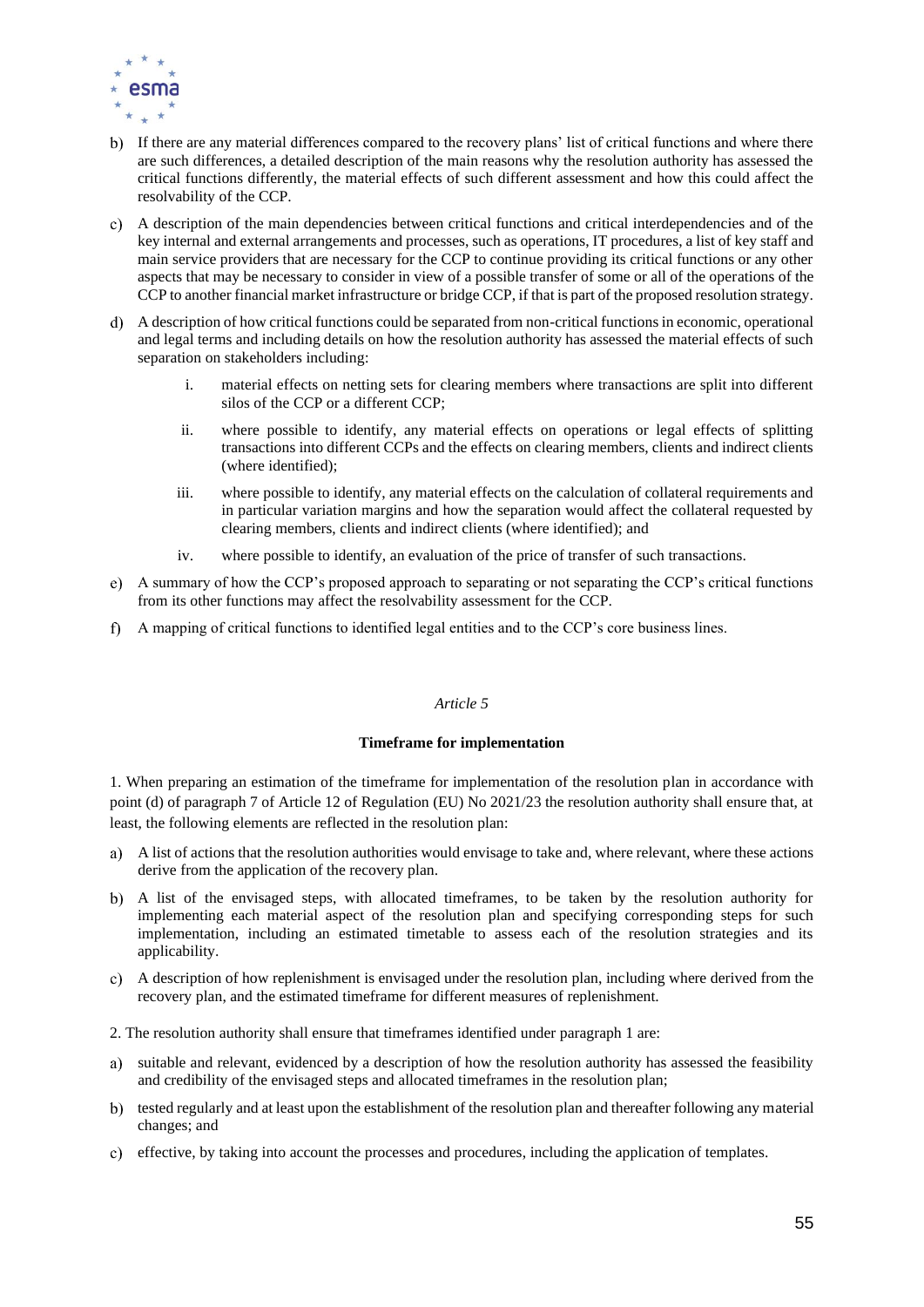

#### **Assessment of resolvability**

When preparing a detailed description of the assessment of resolvability of the resolution plan in accordance with point (e) of paragraph 7 of Article 12 of Regulation (EU) No 2021/23 the resolution authority shall ensure that, at least, the following elements are reflected in the resolution plan:

- The conclusions of the assessment of resolvability, including at least, whether or not the CCP is deemed resolvable based on the resolution authorities' considerations under paragraph 2 of Article 15 of Regulation (EU) No 2021/23.
- A description of how the resolution authority has assessed the extent to which the CCP is resolvable without assuming any of the financing arrangements as set out in points a to c, under paragraph 1 of Article 15 of Regulation (EU) No 2021/23.
- A description of the rational of the resolution authority for considering the feasibility in applying the resolution tools in such a way that meets the resolution objectives.
- A description of the resolutions authority's assessments of the information received from the CCP under paragraph 3 of Article 15 of Regulation (EU) No 2021/23, detailing whether the resolution authority agrees with the CCPs' assessment as to the lack of impediments.
- A description providing details of when and how the resolvability has been assessed most recently by the resolution authority.
- A description of the availability of the envisaged assets and rights to the CCP under resolution and if such assets would be available for use in resolution or whether such use or transfer of such assets could be hampered or prevented by residual interests of direct and indirect participants in those assets or by legal constrains, such as the legal mechanism by which collateral is provided, including whether collateral is provided as a security interest, pledge or by way of title transfer.
- A description of each aspect, as set out in Section C of the Annex of Regulation (EU) No 2021/23.

### *Article 7*

### **Impediments to resolvability**

When preparing a description of any measures required pursuant to Article 16 of Regulation (EU) No 2021/23 to address or remove impediments to resolvability of the resolution plan in accordance with point (f) of paragraph 7 of Article 12 of Regulation (EU) No 2021/23 the resolution authority shall ensure that, at least, the following elements are reflected in the resolution plan:

- Where a material impediment has been identified, a descriptive summary of the measures required under Article 16 of Regulation (EU) No 2021/23, to identify any necessary changes to the structure, operations or risk management frameworks and financial resources of the CCP or any measures to improve the CCP's resolvability, and the timeline for completing the requested changes.
- A description of any impediments addressed or removed in accordance with Article 16 of Regulation (EU) No 2021/23 over a period of two years preceding the current review of the impediments under Article 15 of Regulation (EU) No 2021/23.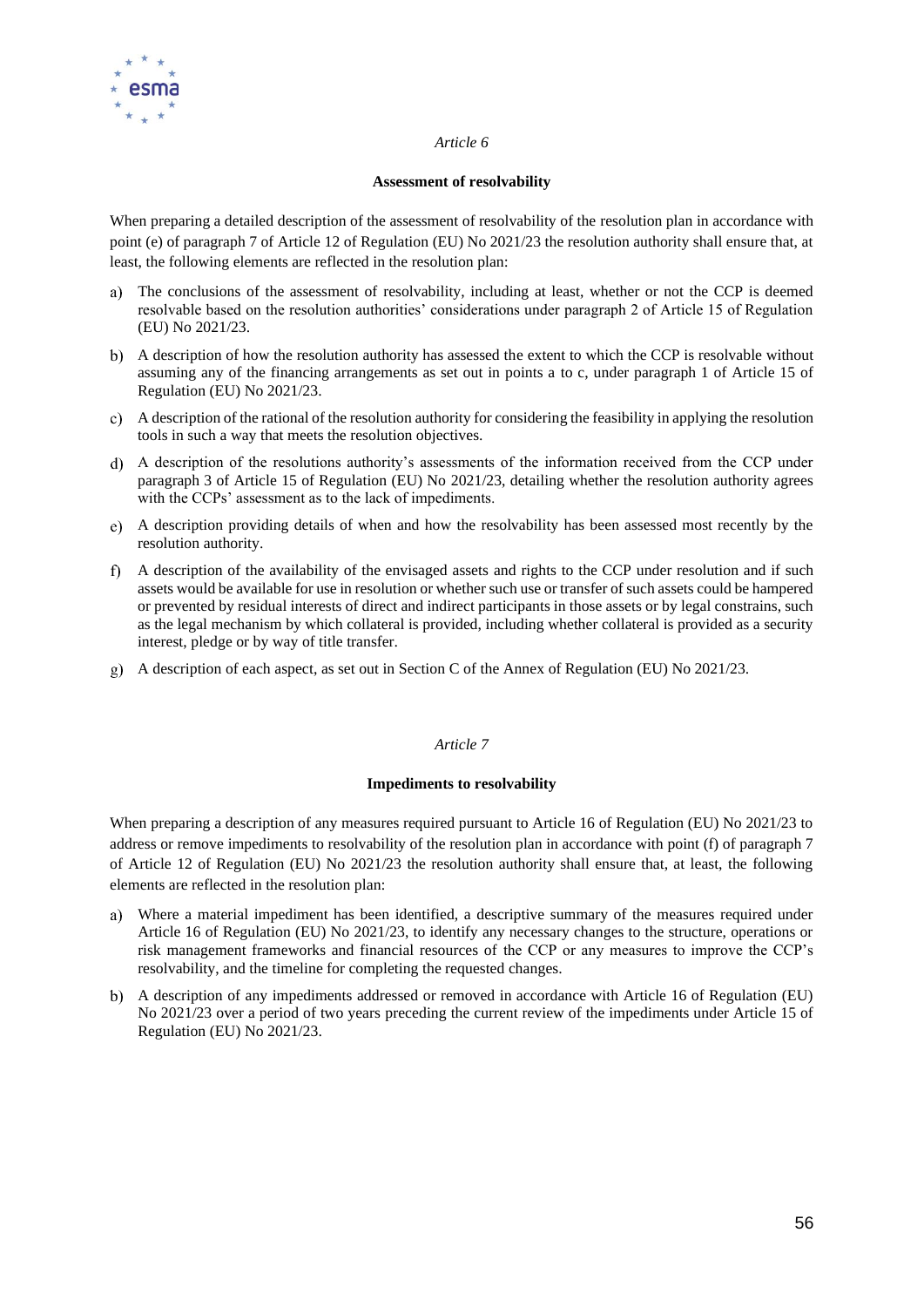

#### **Determining the value of and marketability of the critical functions and assets**

When preparing a description of the processes for determining the value and marketability of the critical functions and assets of the resolution plan in accordance with point (g) of paragraph 7 of Article 12 of Regulation (EU) No 2021/23 the resolution authority shall ensure that, at least, the following elements are reflected in the resolution plan:

- A description of the method for determining the value and marketability of the critical functions and assets such as the core business lines, operations and assets of the CCP mainly focusing on aspects that could have an impact on the valuation such as volatility in the market, inaccessibility and/or uncertainty of the market prices, time constrains and legal aspects.
- b) If the described method under a), materially deviates from the valuation methodology applied under the recovery plan, a description of the main reasons for which the resolution authority has assessed the valuation methodology differently and the material effects of such a difference, if any.

#### *Article 9*

#### **Information requirements**

When preparing a description of the information requirements set out in point (h) of paragraph 7 of Article 12 of Regulation (EU) No 2021/23 the resolution authority shall ensure that, at least, the following elements are reflected in the resolution plan:

- A description of the arrangements between the resolution authority and the CCP ensuring access to, and sharing of information, and how the CCP shall maintain the information systems and controls that can promptly produce and make available relevant data and information to the resolution authority. The arrangements shall include procedures to date the information and to provide standardised updates where there are material changes.
- A list of the information required pursuant to Article 13 of Regulation (EU) No 2021/23 and a description of how the CCP has envisaged to ensure that such information is kept up to date and available at all times to the resolution authority.

#### *Article 10*

#### **How resolution actions could be financed**

When preparing an explanation regarding the financing of resolution actions in accordance with point (i) of paragraph 7 of Article 12 of Regulation (EU) No 2021/23 the resolution authority shall ensure that, at least, the following elements are reflected in the resolution plan:

- A description of the financial resources envisaged to be needed under the resolution plan, clearly separating solvency from liquidity funding needs, including overall descriptions regarding the possible financial resources that are likely to be required in relation to the implementation of the resolution strategy including each relevant resolution scenario.
- b) In the situation where not all contractual obligations and other arrangements have been enforced before the CCP entering into resolution, a pre-assessment of the possible issues with pursuing such obligations and arrangements in relation to resources for financing resolution actions and if such identified issues may negatively affect the possibility to achieve the resolution objectives in a timely manner.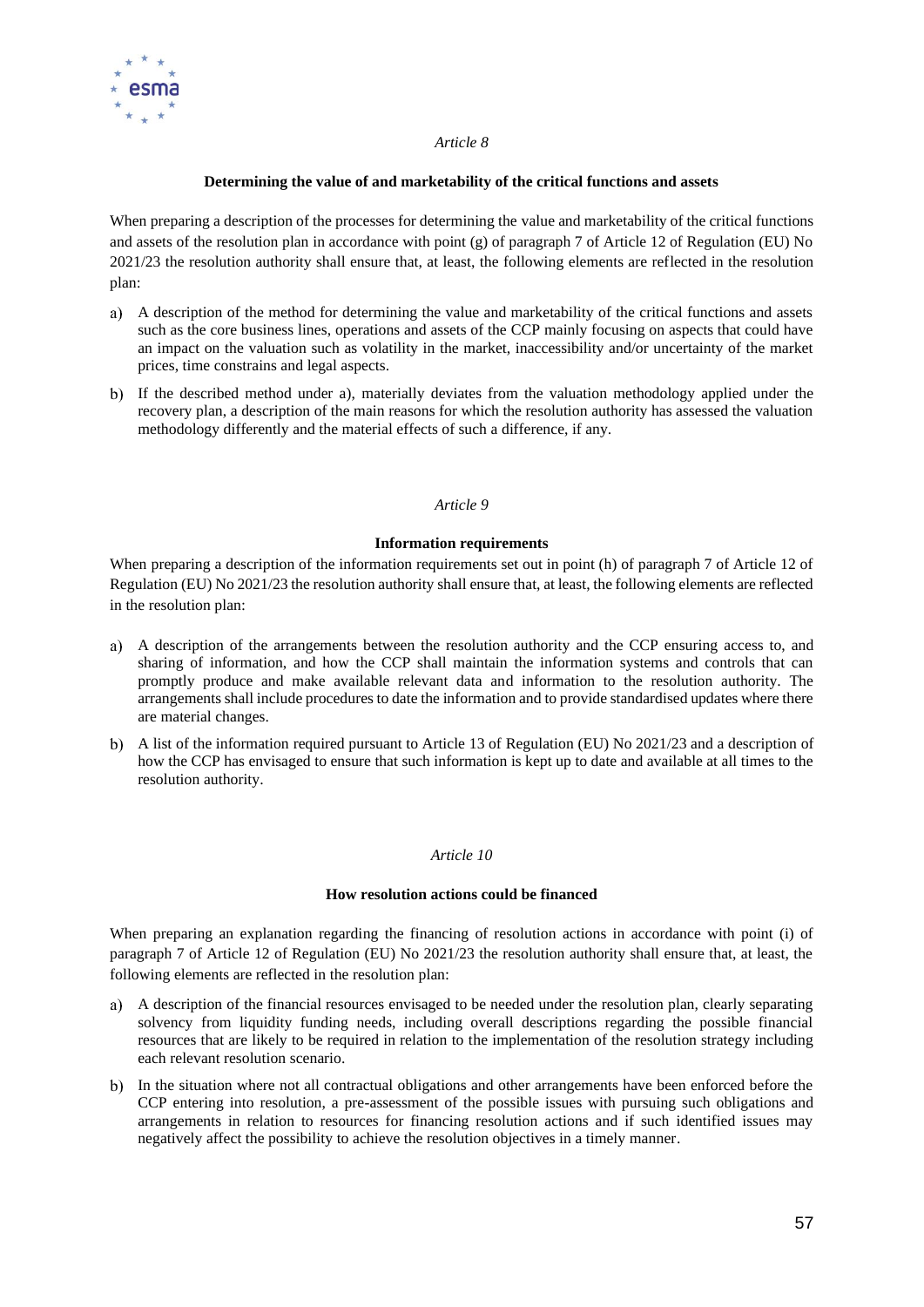

- A description of potential sources of resolution funding, including the main terms of financing, material preconditions for their use, the timing of their availability, and any collateral requirements to the extent they are available ex-ante.
- A description and analysis of how and when the CCP may apply for the use of central bank facilities, respecting the requirement that resolution plans should not assume any access to central bank facilities on non-standard terms, in resolution.
- A description and identification of assets that could be used, and if expected to qualify as collateral, and how such an expectation of use of the assets may create encumbrances, primarily in the value and use of such asset.

#### **Resolution strategies and scenarios**

When preparing a detailed description of the resolution strategies and scenarios in accordance with point (j) of paragraph 7 of Article 12 of Regulation (EU) No 2021/23 the resolution authority shall ensure that, at least, the following elements are reflected in the resolution plan:

1. At least, nine designed resolution plan scenarios based on the matrix for building the resolution plan scenarios as set out in Annex 1 or a list of resolution plan scenarios covering all the "Types of scenarios" set out under Annex 1 where relevant to the CCP which may be designed differently.

2. A detailed description of the resolution scenarios elected based on the assessment of the resolution authority considering the specific characteristics and level of complexity of the CCP, and if any additional scenarios have been designed in the resolution plan.

3. The resolution authority shall include quantitative assessment tools for each type of scenario, where possible depending on access to data, that shall be used to produce quantitative impacts for the resolution scenarios. Where no data is available, and cannot be generated with reasonable efforts, the resolution authority shall conduct and reflect in the plan a qualitative assessment of the tools to the extent possible including details on to what extent a quantitative assessment have been undertaken for a certain scenario.

4. A description of the elected resolution strategies for the resolution scenarios, specifying the following aspects:

- A detailed description of the main resolution strategy elected, and if several strategies are elected how their application differs, whether different timeframes would apply for their implementation, and the key strategic analysis that underlies the different choices of elected resolution strategies.
- A description of how the resolution authority has tested the envisaged strategies of the resolution plan, including how the resilience of the envisaged strategies based on elected scenario has been considered and whether issues or impediments could arise and if so, how they have been mitigated by revising the envisaged strategy, and scenario.
- A detailed description of conditions, to be assessed by the resolution authority in determining an intervention under the resolution strategy, together with envisaged resolution tools.
- A detailed description of how the resolution strategy takes into account the impact on direct and indirect participants in the CCP as well as interdependencies such as other linked FMIs and trading venues.
- A detailed description of the effects of different resolution actions under the resolution strategies, such as resolution tools that would split netting sets and also descriptions on how this could impact other aspects of the functioning of the CCP, such as liquidity and collateral requirements as well as other types of resolution tools including the sale of a business tool or the write down or conversion.
- A detailed description of how the resolution strategy takes into account and ensures continuity of the CCP's legal and technical arrangement and how the plan supports the transfer of its functions, including by providing for advance agreement with other FMIs or relevant service providers.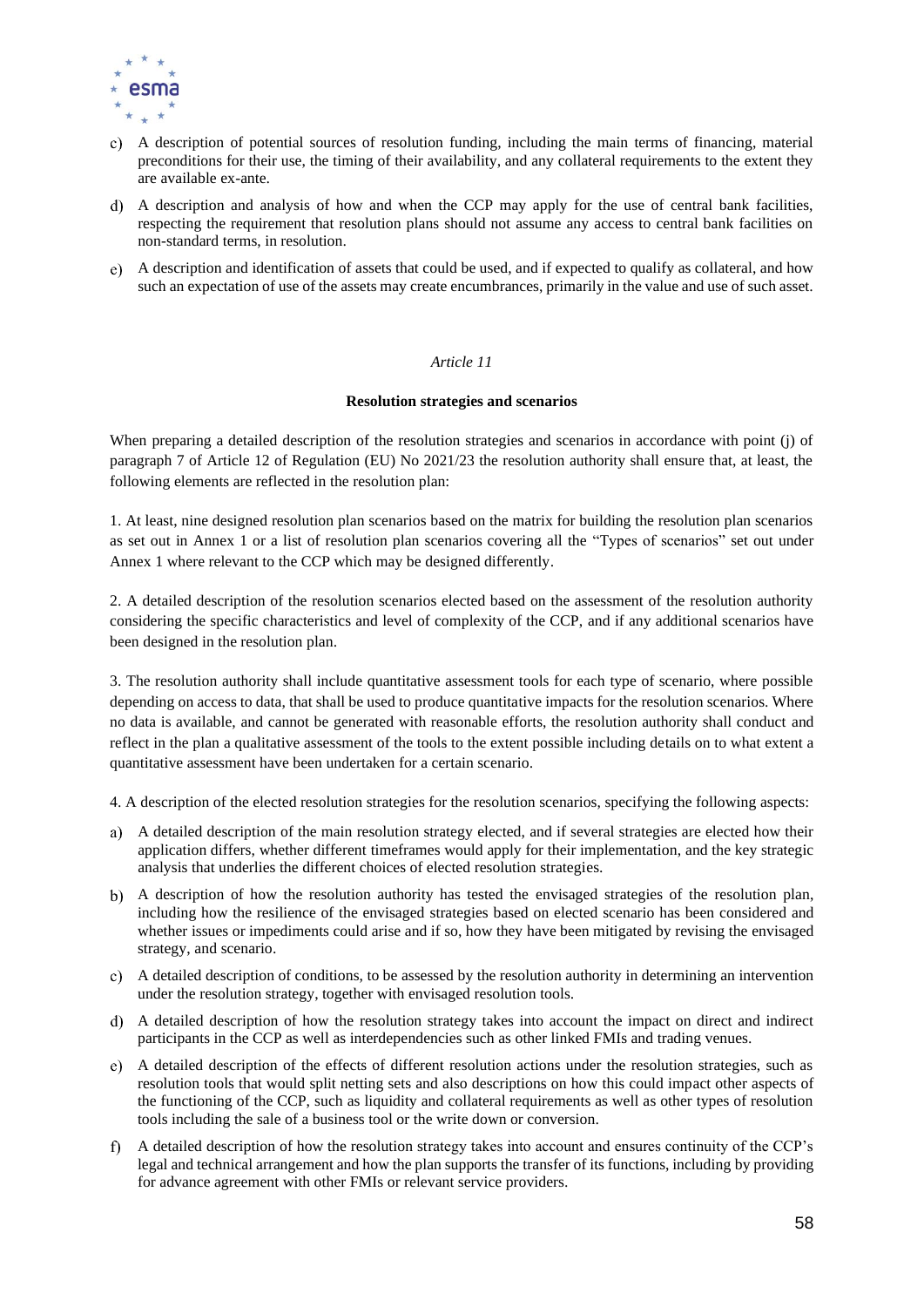

#### **Critical interdependencies**

When preparing a description of the critical independencies referred to in point (k) of paragraph 7 of Article 12 of Regulation (EU) No 2021/23 the resolution authority shall ensure that, at least, the following elements are reflected in the resolution plan:

- A description under the resolution plan of all critical interdependencies identified.
- If such identified interdependencies set out under a) entail any material differences compared to the recovery plan's list of critical interdependencies, a detailed description of the main reasons for which the resolution authority has assessed the critical independencies differently and any material consequence on the application of the resolution plan due to the different assessments of critical interdependencies and how this can affect the resolvability of the CCP.
- A description of the different type of entities with interdependencies to the CCP including a list containing all relevant stakeholders including the CCP's direct and indirect participants (where possible to identify), owners, financial service providers such as liquidity providers, settlement banks or agents, platforms, investment agents, banks, custodians and other service providers, including IT providers and data providers, and linked FMIs, and their relevance to the resolution procedure.
- A description of the assessment of the entities (as identified under (c)) with an interdependence to the CCP, covering their importance for the CCP, in particular, why they would, or would not, be considered critical, and if the ability of the CCP to continue providing its critical functions is dependent on these entities.
- A description of outsourcing arrangements to critical service providers that cover part of the CCP's core business, including where another entity undertakes price determination, provides systems for the clearing, margin calculations or other essential parts of the CCP's operations.
- A description of how entities identified to have a critical interdependency with the CCP under (a) have been assessed and how any identified risks mitigated and addressed, including legal enforceability and regulatory constraints of arrangements such as set-off and netting, to ensure operational continuity in resolution.
- A description of how any material issues due to a potential failure to comply with the obligations under the outsourcing arrangements, by the provider of critical outsourced service arrangements, have been mitigated in the resolution plan.
- A description of how the resolution plan has reflected the potential impact of applying the resolution tools on any interoperable CCP, covering the transmission of resolution cash calls or variation margin gains haircutting via an interoperability arrangement.
- A description of possible impacts on other financial market infrastructures linked to the CCP, including by assessing the significance of the CCP's involvement in those entities including whether the CCP's resolution could cause contagion through financial market infrastructures by triggering of default procedures in financial market infrastructures, or leaving other firms without access to financial market infrastructures.

### *Article 13*

### **Critical intra-group interdependencies**

When preparing a description of the critical intra-group interdependencies in accordance with point (l) of paragraph 7 of Article 12 of Regulation (EU) No 2021/23 the resolution authority shall ensure that, at least, the following elements are reflected in the resolution plan:

A description of the group the CCP belongs to and a list of the group entities the CCP has links with, an assessment as to which group entities should be considered as critical intra-group interdependencies, and a description of the intra-group dependencies identified under the resolution plan.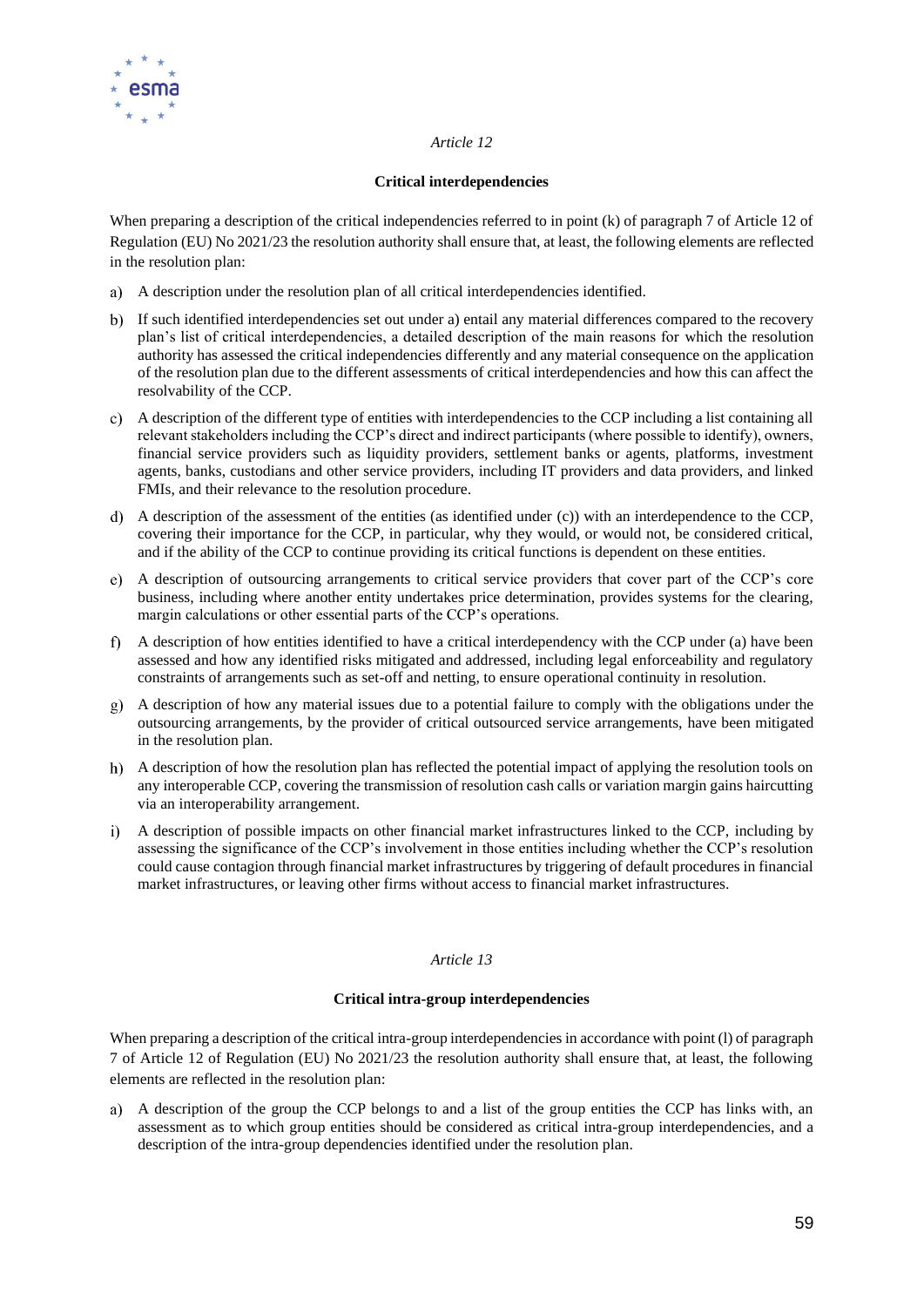

- If such identified interdependences entail any material identified differences compared to the recovery plan's list of critical intra-group interdependencies and, where there are differences, a detailed description of the main reasons for which the resolution authority has assessed the critical intra-group independencies differently and any material effects due to the different assessment and how this can affect the resolvability of the CCP, if any.
- A description on the impact of resolution actions on other business lines of critical intra-group entities and legal entities, including if resolution measures would affect other entity's ability to continue to operate.
- A description on how relevant intra-group entities would be able to provide financial support either pre-agreed or on a voluntary basis.
- A description of legal enforceability or regulatory constraints that could affect the intra-group interdependencies.
- A description of the mitigating measures related to those critical intra-group interdependencies which will  $f$ allow to ensure operational continuity in resolution, as necessary to maintain the continuity of the CCP's critical functions.

#### **Ensure certain functions of the CCP**

When preparing a description of how certain functions of the CCP are ensured in accordance with point (m) of paragraph 7 of Article 12 of Regulation (EU) No 2021/23 the resolution authority shall ensure that, at least, the following elements are reflected in the resolution plan:

- A description of each of the essential operational processes and systems and a description of how to assess and maintain such essential operations and systems by providing identified options of continued access to infrastructures, processes and operational arrangements in order to maintain the continuous functioning of the CCP's operational processes as listed in point (m) of paragraph 7 of Article 12 of Regulation (EU) No 2021/23 and the key outcomes of the assessment.
- A description of the identified options to maintain financial resilience.
- A description of the options identified to ensure contractual agreements are maintained, including contractual resilience clauses, resolution-proof clauses and limitations of termination rights in resolution.
- A description of the options identified to ensure internal agreements can be maintained during the resolution phase including arms' length pricing structures and continued access to operational assets.
- A description of the different arrangements already entered into under the resolution plan to ensure continuity of the functioning of the operational processes, listed in point (m) of paragraph 7 of Article 12 of Regulation (EU) No 2021/23, during resolution.
- A description of how the resolution plan would allow, using identified options, the CCP to continue to provide uninterrupted critical clearing services, including by using interim solutions, such as a purchaser or bridge institution using existing staff and infrastructure or, where it is not possible to develop such solutions in advance, a list of options that may be applied in resolution and a list of information necessary to draw up such an arrangements and agreements at short notice.

#### *Article 15*

#### **How to obtain the necessary information to perform the valuation**

When preparing a description of how to obtain the necessary information to perform the valuation in accordance with point (n) of paragraph 7 of Article 12 of Regulation (EU) No 2021/23 the resolution authority shall ensure that, at least, the following elements are reflected in the resolution plan: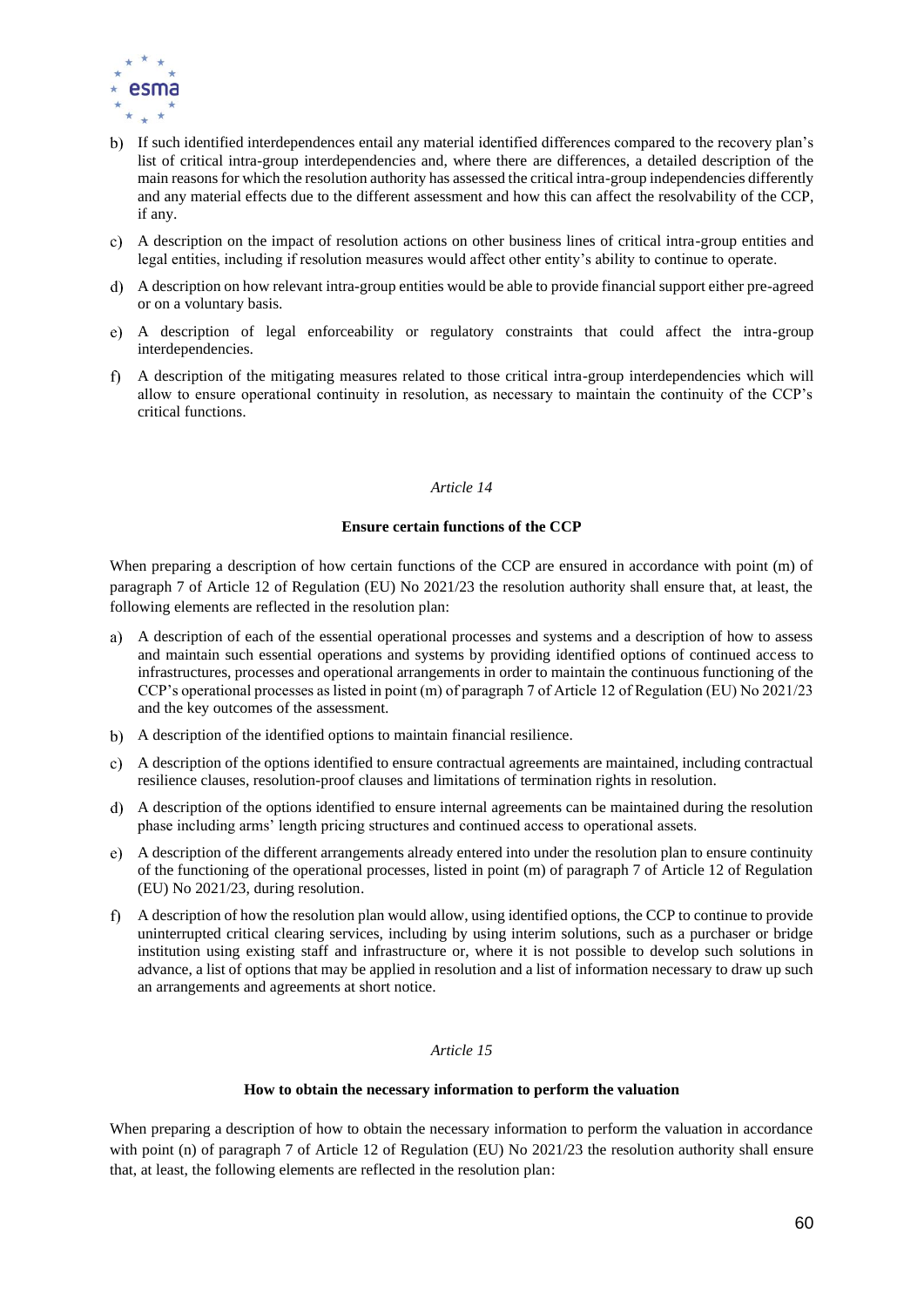

- A description of how the resolution authority, and the independent valuer, is envisaged to obtain the necessary a) information to perform the valuation referred to in Article 24 of Regulation (EU) No 2021/23.
- A description of the information and processes for ensuring availability in an appropriate time and manner of the information required for the purposes of valuation, in particular pursuant to Title V, Chapter II on Valuation under Regulation (EU) No 2021/23, and for marketability, in particular pursuant to the marketing requirements for the sale of business and bridge CCP tools.
- A description of how relevant market data is collected, stored, structured, organised and updated by the CCP and how such market data relevant for the resolution plan is prepared and validated as close as possible to the valuation date.
- A description on how the financial statements and regulatory reporting are prepared by the CCP and regularly updated and how such financial information is prepared, detailed and validated as close as possible to the valuation date and that the valuations of assets and liabilities are complete.
- A description on how the level of detail of information is envisaged to be sufficient for the resolution authority, and the independent valuer to take actions under the resolution plan, by providing requirements on the level of granularity needed for the valuation, including where the information shall include details on line-by-line or portfolio-by-portfolio positions, transactions and collateral and the CCPs own capital.
- A description of the rules, key methodologies, assumptions and assessments used by the CCP in order to prepare the financial statements and regulatory reporting.
- A description of how information is organised, labelled, and structured and how it can be used and analysed by the resolution authority, and the independent valuer, in an effective and secure manner to ensure the resolution authority has the information as required to take actions under the resolution plan.

#### **Impact assessment on employees**

When preparing the impact assessment on employees in accordance with point (o) of paragraph 7 of Article 12 of Regulation (EU) No 2021/23 the resolution authority shall ensure that, at least, the following elements are reflected in the resolution plan:

- A description of the different types of employees, and categorisations of how different types of employees are a) to be informed and managed in a resolution situation and the estimated impact of the plan on the different types of employees of the CCP.
- A description of how to mitigate loss of material employees before the resolution and how to create effective incentives in a resolution to maintain material employees identified based on their value and relevance during a resolution phase. Aspects to bear in mind would include, any regulatory procedures required to be followed in resolution, assessments as to the envisaged effectiveness of incentive structures, the possibility to undertake changes in employment contracts, conditions and organisation during a resolution phase and an estimate of any associated costs of maintaining material employees or recruiting, including an assessment of any associated costs taking into account relevant national rules for compensation and reimbursements during resolution.
- A description of the plan for communication with employees, including a description of envisaged procedures to consult with employees during the resolution process, taking into account any national rules and systems for dialogue with social partners, the management, owners, and staff unions.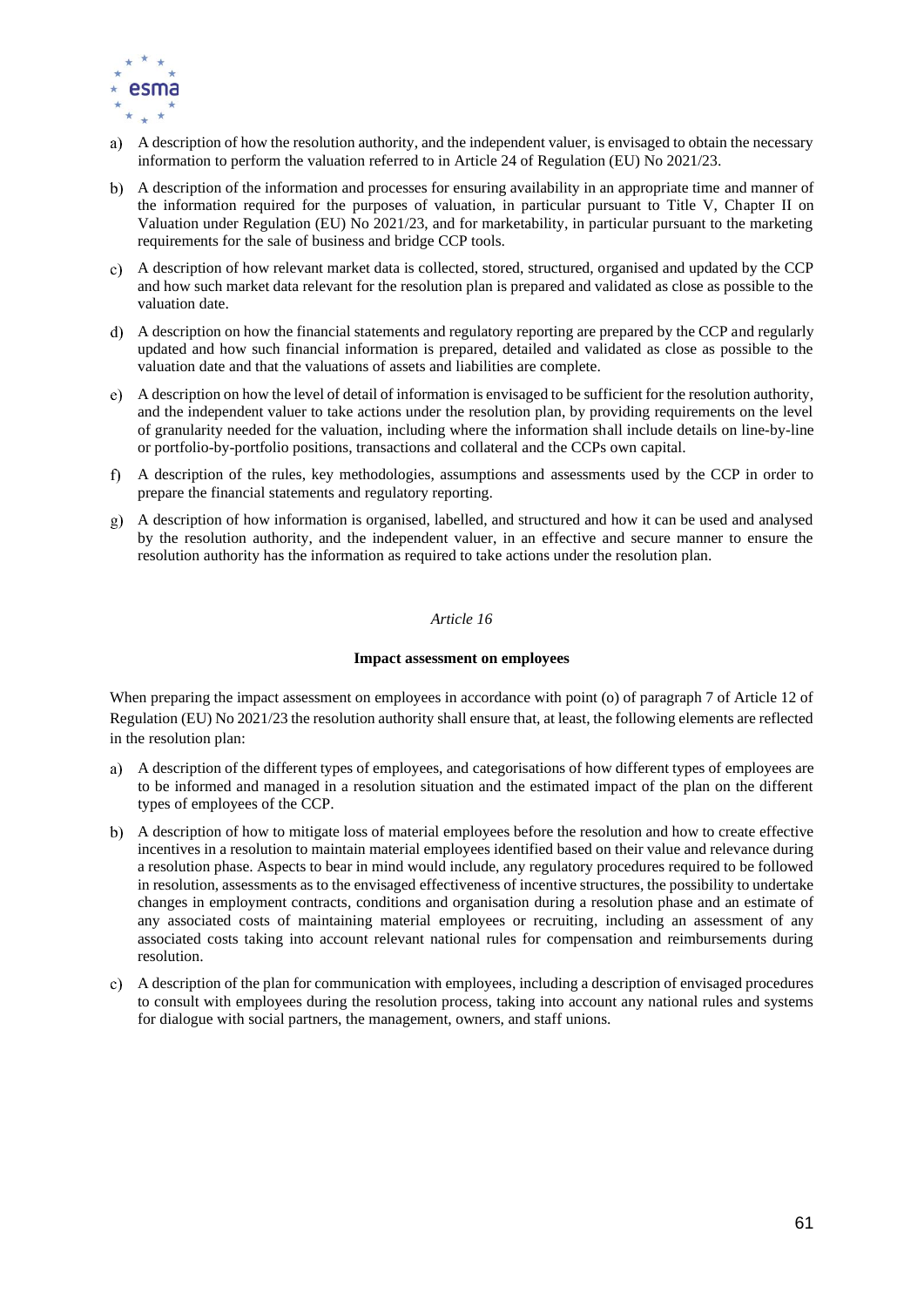

#### **Communication plan**

When preparing a description regarding the communication plan in accordance with point (p) of paragraph 7 of Article 12 of Regulation (EU) No 2021/23 the resolution authority shall ensure that, at least, the following elements are reflected in the resolution plan:

- A description of the communication plan specifying the following:
	- i. who informs the media and the public,
	- ii. when is the media and public informed, and
	- iii. what is planned to be communicated, to ensure only public information of the resolution plan is communicated in accordance with Regulation (EU) No 2021/23.
- A description of the operational arrangements and procedures of the communication plan, the criteria for applying the communication strategy, the adequacy of the communication plan and how the plan achieves the aim of ensuring that the CCP's communication and disclosure plan manages to meet the objective of acting in a transparent manner.
- A description differentiating between legally required formal notifications and voluntary undertaken communication with a description of how the resolution plan has taken into account different regulatory requirements for disclosure of information, particularly where such information could impact critical services in the financial market and where the CCP is a listed company or is owned by a listed company.
- A description of how the resolution plan has assessed possible material negative market reactions of communicating resolution of a CCP and how the plan envisages to mitigate such potentially negative market reactions when disclosing information.

### *Article 18*

### **Essential operations and systems**

When preparing a description regarding the essential operations and systems in accordance with point (q) of paragraph 7 of Article 12 of Regulation (EU) No 2021/23 the resolution authority shall ensure that, at least, the following elements are reflected in the resolution plan:

- A description of the essential operations and systems identified under the resolution plan.
- b) If the identified operations and systems are materially different from the essential operations and systems identified under the recovery plan, a detailed description of the main reasons for which the resolution authority has assessed the essential operations and systems differently and any material effects due to the different assessment and how this can affect the resolvability of the CCP.
- A description of how such essential operations and systems are identified, the criteria applied, and thresholds used, to differentiate them from other operations and systems of the CCP that are not to be considered essential operations and systems.

### *Article 19*

### **Notification to the resolution college**

When preparing a description of the arrangements for notifying the resolution college in accordance with point (r) of paragraph 7 of Article 12 of Regulation (EU) No 2021/23 the resolution authority shall ensure that, at least, the following elements are reflected in the resolution plan: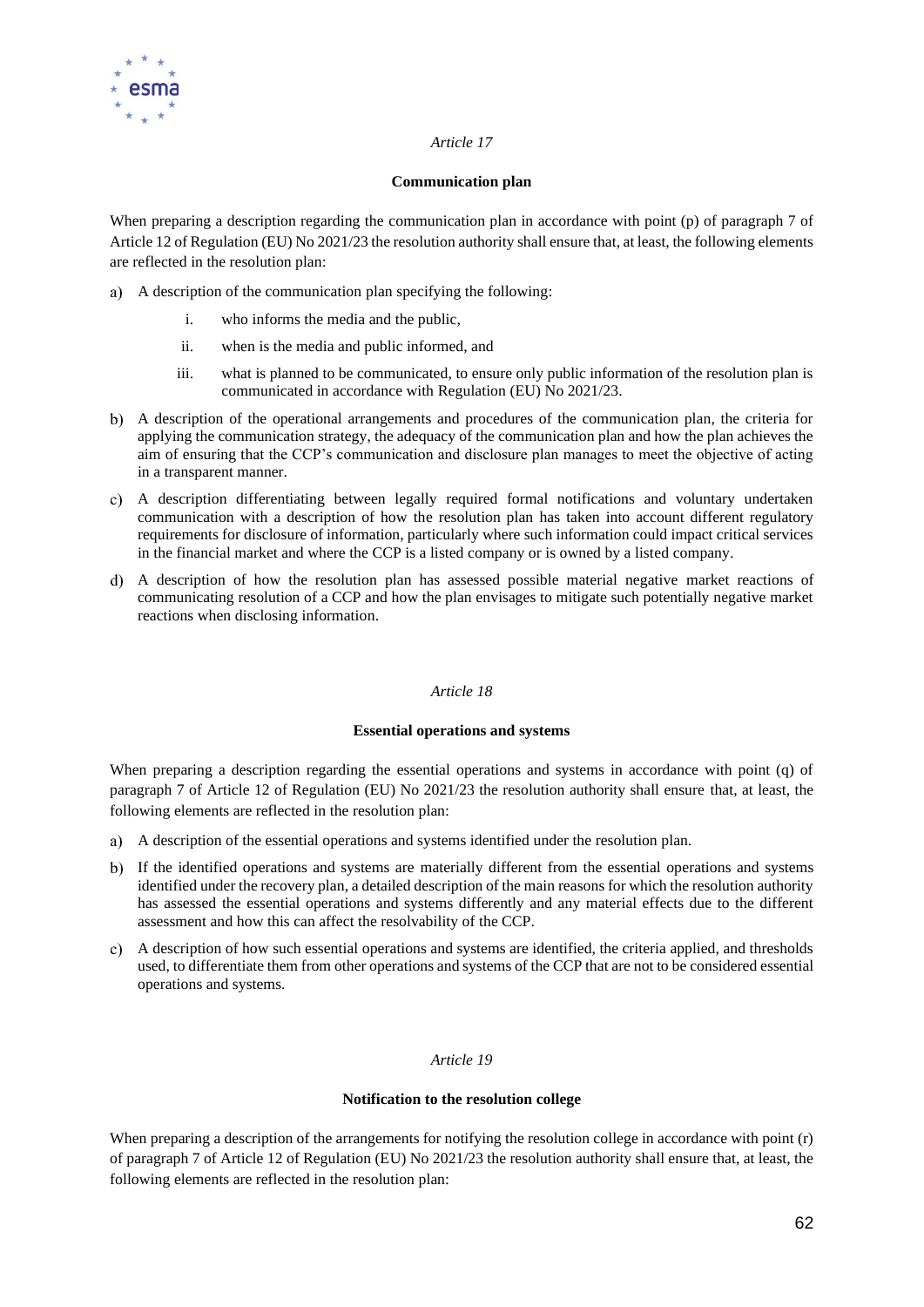

- A description of the procedures and processes to follow when notifying the resolution college and in particular, the information on distribution lists, template documents and timelines on how and when to inform the resolution college.
- b) A description of the procedures to keep the distribution lists up to date.
- A description on the arrangements for testing the notifying process of the resolution college, including information on the scope and intervals for such testing exercises and procedures to address any shortcomings such as errors, misunderstanding or delays.

#### **Measures to facilitate portability of positions and related assets**

When preparing a description of the measures to facilitate portability of positions and related assets in accordance with point (s) of paragraph 7 of Article 12 of Regulation (EU) No 2021/23 the resolution authority shall ensure that, at least, the following elements are reflected in the resolution plan:

- An assessment of whether the portability of positions and related assets to another CCP is possible, including an assessment as to its feasibility and likely outcome and an assessment on the situation where the portability or transfer in the end is not possible.
- A description of how the CCP keeps the relevant data on positions in client omnibus and segregated accounts in accordance with Regulation (EU) No 648/2012 and how the CCP is able to provide details on the resources and systems in place to maintain up-to-date information that could be provided rapidly in resolution to ensure that client positions, where possible to identify, at the CCP could be identified and potentially transferred successfully.
- A description of the measures to facilitate the portability of positions and related assets of the clearing members and clients of the defaulting CCP from the defaulting CCP to another CCP or a bridge CCP.

#### *Article 21*

#### **Entry into force**

This Regulation shall enter into force on the twentieth day following that of its publication in the Official Journal of the European Union.

This Regulation shall be binding in its entirety and directly applicable in all Member States.

Done at Brussels, XXX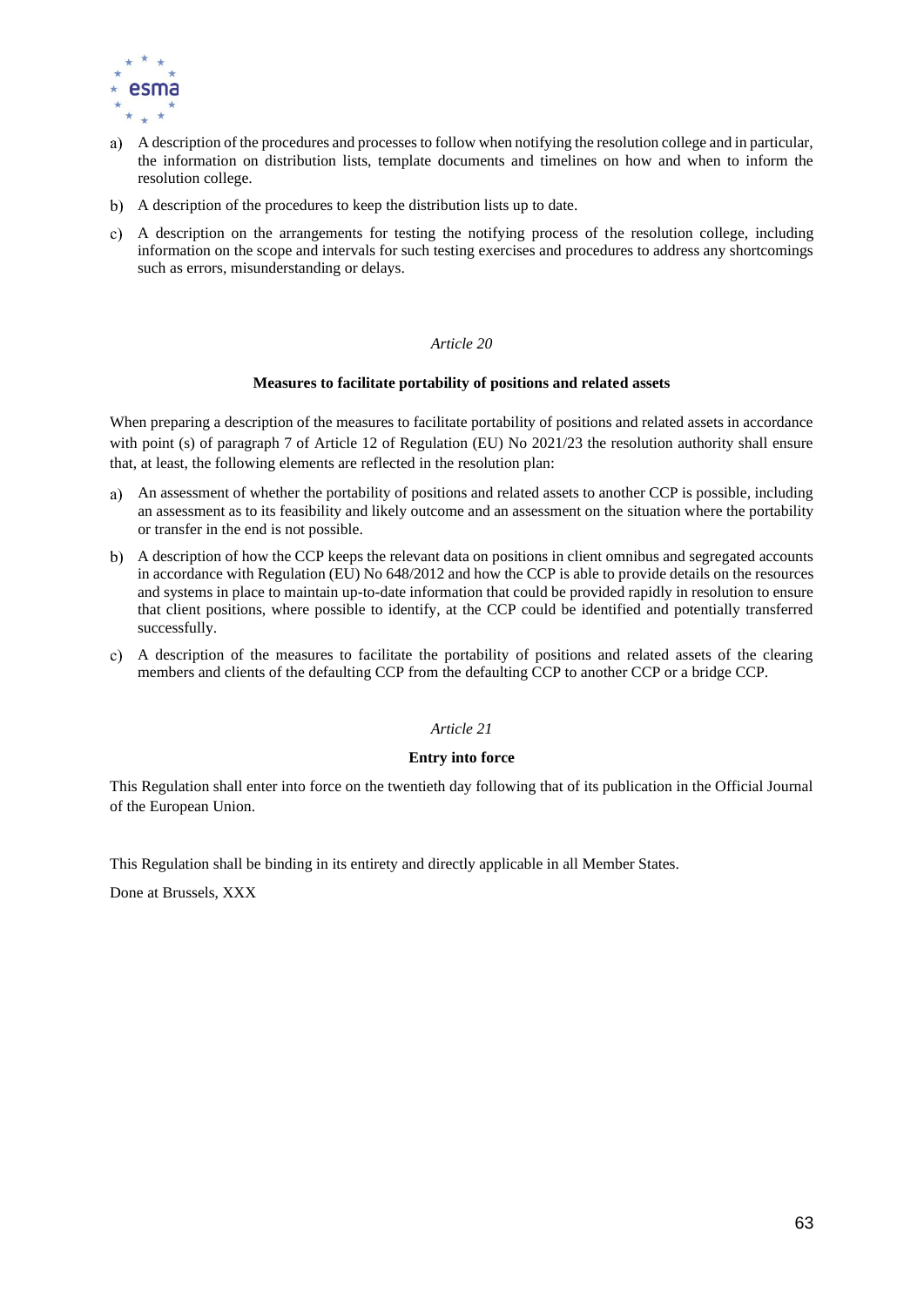

# ANNEX 1

| <b>Types of scenarios</b>                                                                                                                                                                                      | <b>Factors to describe type of scenarios</b>                                                                                                                                                                                                                                                                                                                                                                                                                                                                                                                                                                                                                                                                                                                         |
|----------------------------------------------------------------------------------------------------------------------------------------------------------------------------------------------------------------|----------------------------------------------------------------------------------------------------------------------------------------------------------------------------------------------------------------------------------------------------------------------------------------------------------------------------------------------------------------------------------------------------------------------------------------------------------------------------------------------------------------------------------------------------------------------------------------------------------------------------------------------------------------------------------------------------------------------------------------------------------------------|
| (Article 12(3)(a) and 12(7)(j))                                                                                                                                                                                | (Article 12(3)(a) and 12(7)(j))                                                                                                                                                                                                                                                                                                                                                                                                                                                                                                                                                                                                                                                                                                                                      |
|                                                                                                                                                                                                                |                                                                                                                                                                                                                                                                                                                                                                                                                                                                                                                                                                                                                                                                                                                                                                      |
|                                                                                                                                                                                                                |                                                                                                                                                                                                                                                                                                                                                                                                                                                                                                                                                                                                                                                                                                                                                                      |
| Default Scenario - Unsuccessful<br>recovery where the CCP does not<br>have sufficient resources and tools<br>for a successful recovery                                                                         | Establish scenario where a CCP has not fully addressed liquidity shortfalls or<br>established loss allocation arrangements that fully address uncovered credit losses. As<br>a result, recovery resources and tools are insufficient to absorb losses and replenish<br>financial resources to minimum regulatory requirements.                                                                                                                                                                                                                                                                                                                                                                                                                                       |
| Default Scenario - Failure of loss<br>allocation arrangements                                                                                                                                                  | Establish scenario where the CCP's loss allocation arrangements set out in the<br>recovery plan do not operate as intended and as a result, the planned resources or<br>tools are not, or not sufficiently, available at the time of recovery.                                                                                                                                                                                                                                                                                                                                                                                                                                                                                                                       |
| Default Scenario - Multiple clearing<br>members<br>do<br>not<br>meet their<br>CCP's<br>obligations<br>under<br>the<br>recovery actions                                                                         | Establish scenario where the multiple clearing members do not meet their obligations<br>under the CCP's recovery actions. If the group of non-performing clearing members is<br>sufficiently large or if their failure to meet obligations leads to a general loss of<br>confidence in the CCP, the CCP may become unable to continue operations.                                                                                                                                                                                                                                                                                                                                                                                                                    |
| Default Scenario - Timing<br>of<br>resolution actions                                                                                                                                                          | Establish scenario where the relevant authorities determine that resolution should be<br>initiated before some of the arrangements or tools under the CCP's recovery plan are<br>applied. In this scenario, the relevant authorities have determined that applying<br>recovery arrangements or tools in the prevailing market conditions may threaten<br>financial stability and/or the continuity of critical functions.                                                                                                                                                                                                                                                                                                                                            |
| Non-default Scenario - Investment<br>risks                                                                                                                                                                     | Establish scenario where losses on investments of initial margin or default fund assets<br>could arise for example if an investment counterparty fails. A CCP may need to bear<br>such losses, if the loss allocation tools in the CCP's rules do not cover them in another<br>manner. Losses could also occur from the investment of a CCP's own financial<br>resources including SITG and SSITG. Investment losses could materialise suddenly.                                                                                                                                                                                                                                                                                                                     |
| Non-default Scenario- Failure of<br>service providers                                                                                                                                                          | Establish scenario where, as a result of a failure of a custodian, depository, a payment<br>or settlement bank, a payment system, a securities settlement system or other entity<br>providing similar services, the CCP could lose timely access to its assets, become<br>unable to collect margins or become unable to transform non-cash collateral or<br>investments into cash. This could cause liquidity and/or solvency challenges to a CCP,<br>depending on the nature or consequences of the failure and the time it takes to regain<br>access to the assets.                                                                                                                                                                                                |
| Non-Default Scenario- Operational<br>risk events                                                                                                                                                               | Establish scenario where financial losses or liquidity challenges arise from a range of<br>operational failures, such as human error, information technology failure, fraud, cyber<br>incident, or non-performance of vendors or service providers. A CCP can incur<br>operational losses directly (primary losses) or due to the legal actions taken by others<br>affected by the event (secondary losses). Operational risk events can happen suddenly,<br>but certain losses, particularly secondary losses can take years to fully materialise.                                                                                                                                                                                                                  |
| Non-Default Scenario - Financial<br>(Comprehensive<br>losses<br>loss<br>allocation arrangements for<br>custody and investment losses the<br>CCP incurs as a result of its clearing<br>and settlement activity) | Establish scenario where the CCP does not have sufficient financial resources or tools<br>to cover non-default losses (including losses deriving from legal risks, including legal,<br>regulatory, enforcement or contractual penalties that could lead to significant losses or<br>uncertainty for the CCP and that can take a long time to materialise). In this scenario,<br>the non-default losses would be larger than the CCP's capital and contingent resources<br>(e.g. insurance, parental guarantees). Alternatively, in a scenario where the CCP's<br>clearing members would also be required to bear losses, the aggregate resources<br>available would be insufficient to cover the losses and/or to replenish capital back to the<br>required minimum. |